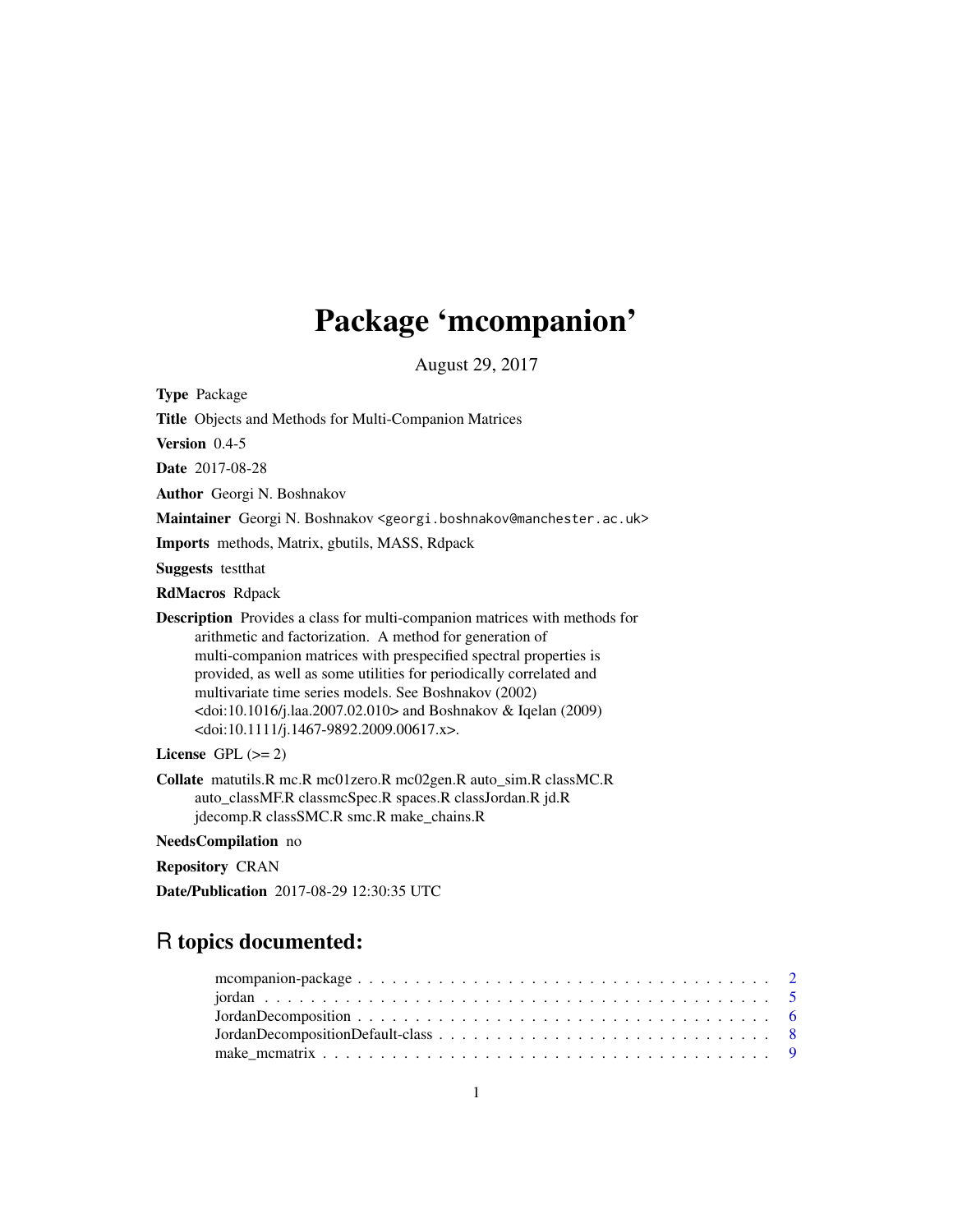<span id="page-1-0"></span>

| Index |        | 52              |
|-------|--------|-----------------|
|       |        | 49              |
|       |        | 47              |
|       |        | 46              |
|       |        | 44              |
|       |        | 43              |
|       |        | 42              |
|       |        | 41              |
|       |        | 38              |
|       |        | 37              |
|       |        | 36              |
|       |        | 35              |
|       |        | 33              |
|       |        | 30              |
|       |        | 27              |
|       |        | 26              |
|       |        | 24              |
|       |        | 23              |
|       |        | 22              |
|       |        | 20              |
|       |        | 19              |
|       |        | 17              |
|       |        | <sup>16</sup>   |
|       | mcSpec | 13              |
|       |        | $\overline{11}$ |

mcompanion-package *Objects and Methods for Multi-Companion Matrices*

# Description

Provides a class for multi-companion matrices with methods for arithmetic and factorization. A method for generation of multi-companion matrices with prespecified spectral properties is provided, as well as some utilities for periodically correlated and multivariate time series models. See Boshnakov (2002) <doi:10.1016/j.laa.2007.02.010> and Boshnakov & Iqelan (2009) <doi:10.1111/j.1467- 9892.2009.00617.x>.

# Details

| Package:  | mcompanion                                  |
|-----------|---------------------------------------------|
| Type:     | Package                                     |
| Version:  | $0.4 - 5$                                   |
| Date:     | 2017-08-28                                  |
| License:  | $GPL (=2)$                                  |
| LazyLoad: |                                             |
| Built:    | R 3.3.2; ; 2017-08-28 18:56:01 UTC; windows |
|           |                                             |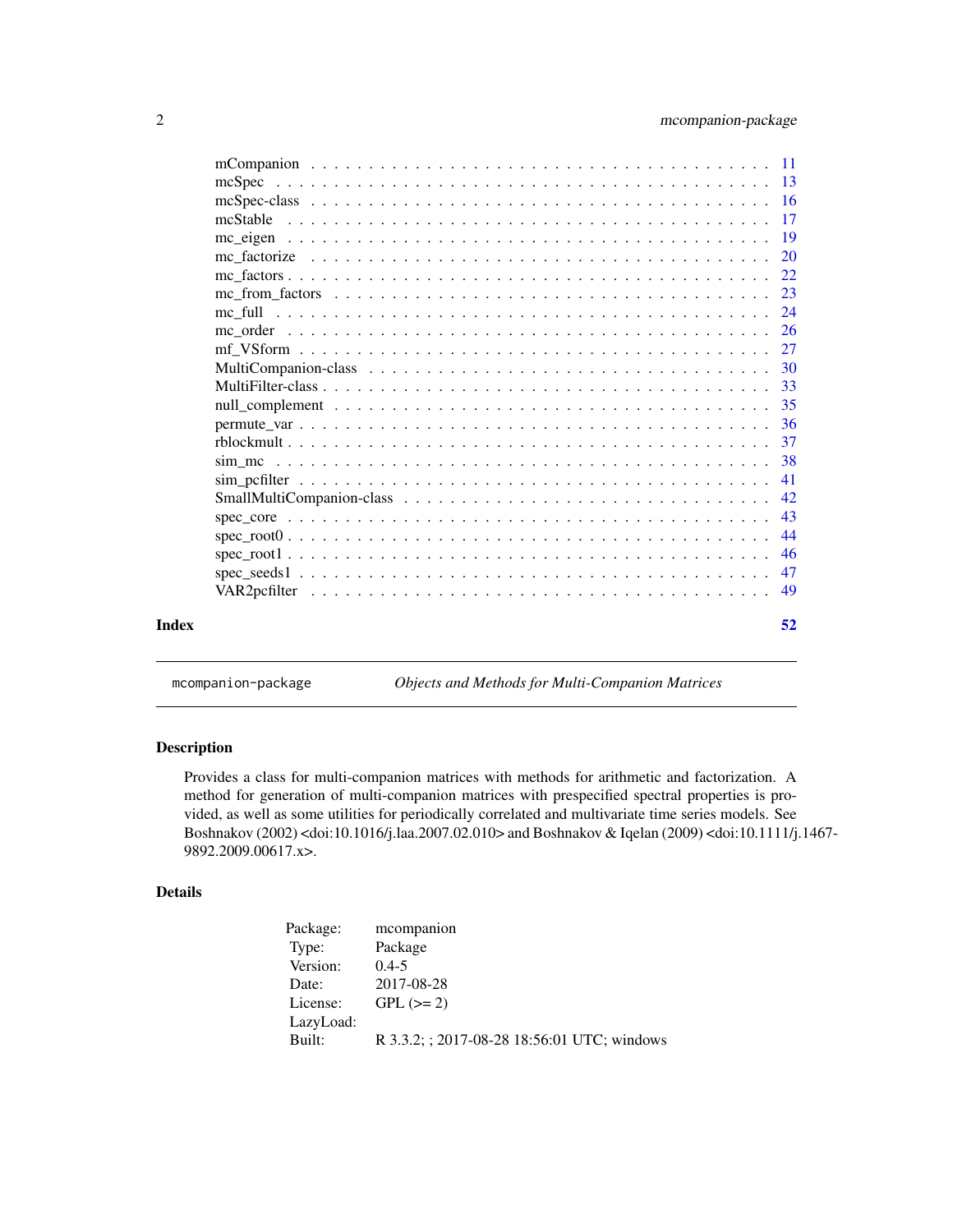# Index of the main exported objects, classes and methods:

# Classes and generators:

| MultiCompanion-class | Class "MultiCompanion"                   |
|----------------------|------------------------------------------|
| MultiFilter-class    | Class "MultiFilter"                      |
| VAR2pcfilter         | PAR representations of VAR models        |
| mCompanion           | Create objects from class MultiCompanion |
| mcSpec               | Generate objects of class mcSpec         |
| mcSpec-class         | A class for spectral specifications of   |
|                      | multi-companion matrices                 |
| mf_VSform            | Extract properties of multi-filters      |

# Utilities for multi-companion matrices:

| mc_eigen        | The eigen decomposition of a multi-companion |  |  |
|-----------------|----------------------------------------------|--|--|
|                 | matrix                                       |  |  |
| mc_factorize    | Factorise multi-companion matrices           |  |  |
| mc_factors      | Factors of multi-companion matrices          |  |  |
| mc_from_factors | Multi-companion matrix from factors          |  |  |
| $mc_full$       | Basic utilities for multi-companion matrices |  |  |
| mc_order        | Give the multi-companion order of a square   |  |  |
|                 | matrix                                       |  |  |

# Simulation:

| sim mc       | Simulate a multi-companion matrix |
|--------------|-----------------------------------|
| sim_pcfilter | Generate periodic filters         |

#### Generic matrix utilities:

| Jordan matrix | Utilities for Jordan matrices      |
|---------------|------------------------------------|
| mcStable      | Check if an object is stable       |
| rblockmult    | Right-multiply a matrix by a block |

# Spectral description of mc-matrices:

| Parameterise Jordan chains of multi-companion   |
|-------------------------------------------------|
| matrices                                        |
| Give the spectral parameters for zero           |
| eigenvalues of mc-matrices                      |
| Give the spectral parameters for eigenvalues of |
| mc-matrices equal to one                        |
| Generate seed parameters for unit               |
| mc-eigenvectors                                 |
|                                                 |

# Low-level functions:

No entries

# Overview of the package

Package "mcompanion" implements multi-companion matrices as discussed by Boshnakov (2002) and Boshnakov and Iqelan (2009). The main feature is the provided parsimonious parameterisation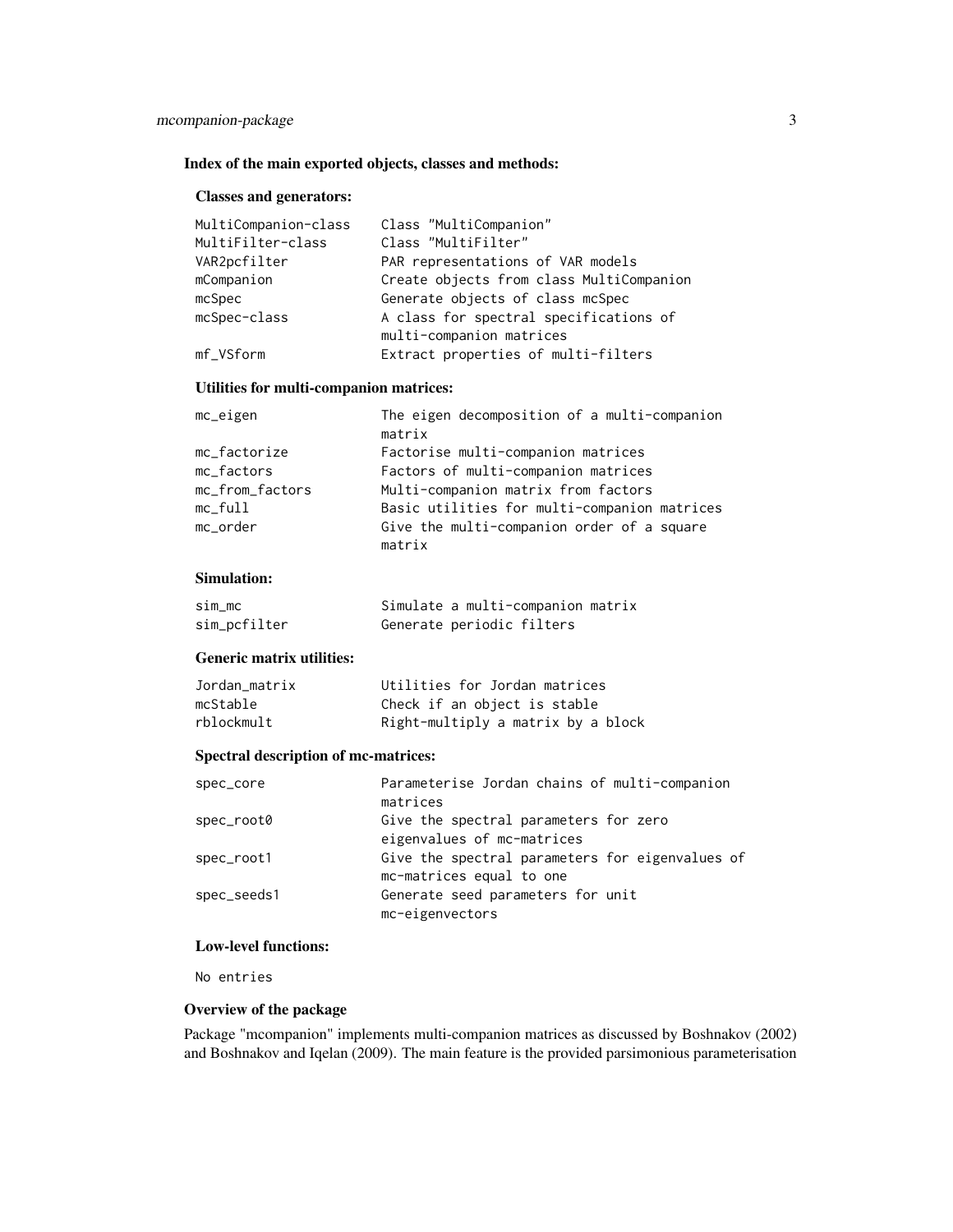<span id="page-3-0"></span>of such matrices based on their eigenvalues and the seeds for their eigenvectors. This can be used for specification and parameterisation of models for time series and dynamical systems in terms of spectral characteristics, such as the poles of the associated filters or transition matrices.

A multi-companion matrix of order k is a square  $n \times n$  matrix with arbitrary k rows put on top of an identity  $(n - k) \times (n - k)$  matrix and a zero  $(n - k) \times k$  matrix. The number k is the multicompanion order of the matrix. It may happen that the top  $k \times n$  block, say T, of an mc-matrix has columns of zeroes at its end. In this documentation we say that an  $n \times n$  matrix has dimension n and size  $n \times n$ .

Multi-companion matrices can be created by the functions new and [mCompanion](#page-10-1), the latter being more versatile. Some of the other functions in this package return such objects, as well.

[sim\\_mc](#page-37-1) generates a multi-companion matrix with partially or fully specified spectral properties. If the specification is incomplete, it completes it with simulated values.

[sim\\_pcfilter](#page-40-1) is a convenience function (it uses sim\_mc) for generation of filters for periodically correlated models. These can be converted to various multivariate models, such as VAR, most conveniently using class [MultiFilter](#page-32-1), see below.

Class "MultiFilter" is a formal representation of periodic filters with methods for conversion between periodic and (non-periodic) multivariate filters. Several forms of VAR models are provided, see [mf\\_VSform](#page-26-1), [VAR2pcfilter](#page-48-1), [MultiFilter](#page-32-1), and the examples there.

#### Author(s)

Georgi N. Boshnakov

Maintainer: Georgi N. Boshnakov <georgi.boshnakov@manchester.ac.uk>

#### References

Boshnakov GN (2002). "Multi-companion matrices." *Linear Algebra Appl.*, 354, pp. 53–83. ISSN 0024-3795, [http://dx.doi.org/10.1016/S0024-3795\(01\)00475-X](http://dx.doi.org/10.1016/S0024-3795(01)00475-X).

Boshnakov GN (2007). "Singular value decomposition of multi-companion matrices." *Linear Algebra Appl.*, 424(2-3), pp. 393–404. ISSN 0024-3795, [http://dx.doi.org/10.1016/j.laa.2007.](http://dx.doi.org/10.1016/j.laa.2007.02.010) [02.010](http://dx.doi.org/10.1016/j.laa.2007.02.010).

Boshnakov GN and Iqelan BM (2009). "Generation of time series models with given spectral properties." *J. Time Series Anal.*, 30(3), pp. 349–368. ISSN 0143-9782, [http://dx.doi.org/10.](http://dx.doi.org/10.1111/j.1467-9892.2009.00617.x) [1111/j.1467-9892.2009.00617.x](http://dx.doi.org/10.1111/j.1467-9892.2009.00617.x).

# See Also

for examples, see [mCompanion](#page-10-1), [sim\\_mc](#page-37-1), [sim\\_pcfilter](#page-40-1), [mf\\_VSform](#page-26-1), [VAR2pcfilter](#page-48-1), [MultiFilter](#page-32-1), [MultiCompanion](#page-29-1),

#### Examples

## see the examples in the links in section 'See Also' above.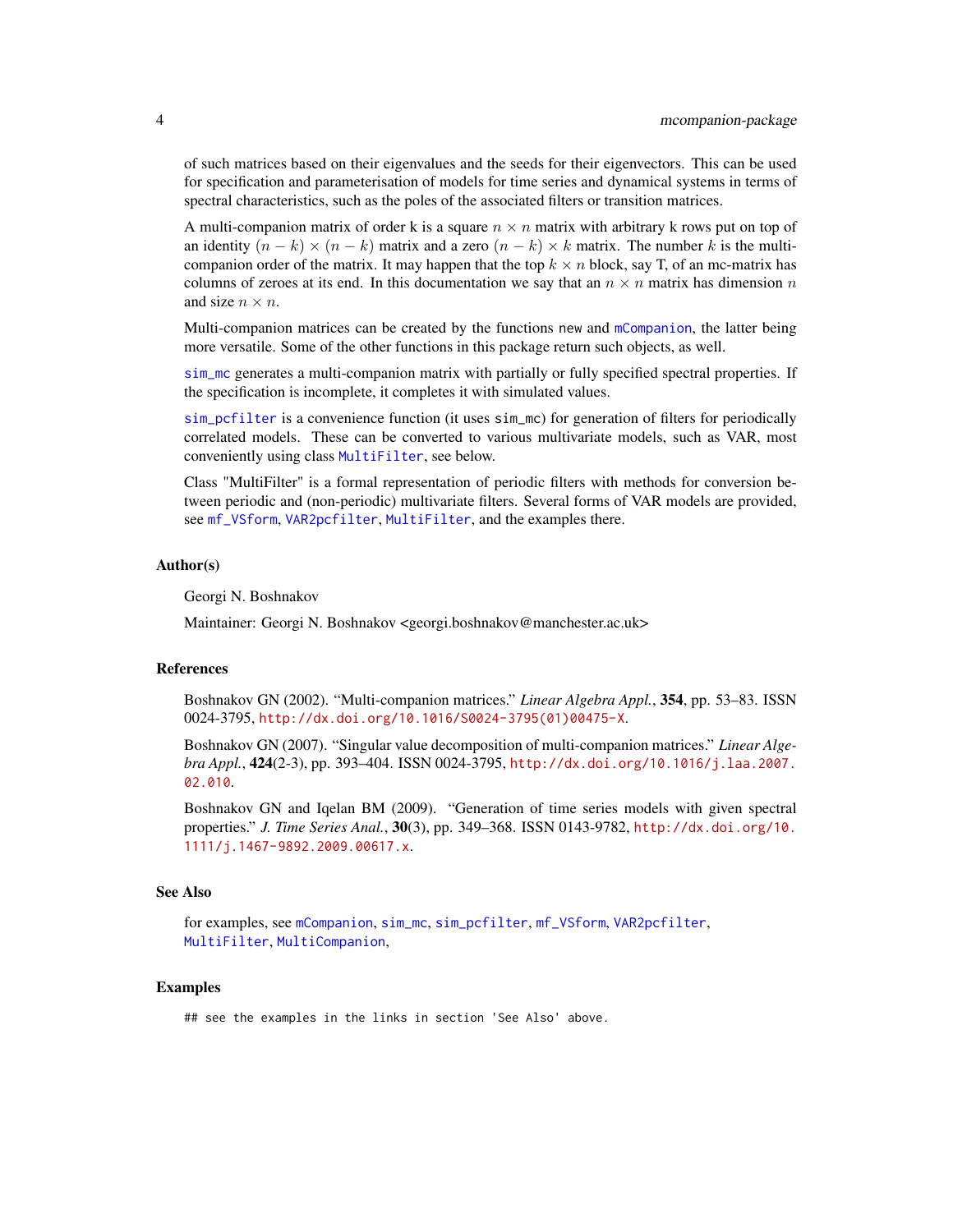# Description

Utility functions for work with the Jordan decompositions of matrices: create a block diagonal matrix of Jordan blocks, restore a matrix from its Jordan decomposition, locate specific chains.

# Usage

```
Jordan_matrix(eigval, len.block)
from_Jordan(x, jmat, ...)
chain_ind(chainno, len.block)
chains_to_list(vectors, heights)
```
#### Arguments

| eigval    | eigenvalues, a numeric or complex vector.                                                                             |
|-----------|-----------------------------------------------------------------------------------------------------------------------|
| len.block | lengths of Jordan chains, a vector of positive integers.                                                              |
| x         | generalised eigenvectors, a matrix with one column for each (generalised) eigen-<br>vector.                           |
| jmat      | a Jordan matrix.                                                                                                      |
| chainno   | a vector of positive integers between 1 and length (eigval) specifying which<br>Jordan chains to locate, see Details. |
| $\ddots$  | further arguments to pass on to solve.                                                                                |
| vectors   | a matrix of generalised eigenvectors of a matrix.                                                                     |
| heights   | a vector of chain lengths, heights[i] is the length of the i-th chain.                                                |

### Details

Jordan\_matrix creates a Jordan matrix (block-diagonal matrix with Jordan blocks on the diagonal) whose i-th diagonal block corresponds to eigval[i] and is of size len.block[i]. If len.block is missing, Jordan\_matrix returns diag(eigenvalues).

from\_Jordan computes the matrix whose Jordan decomposition is represented by arguments X (chains) and J (Jordan matrix). Conceptually, the result is equivalent to  $XJX^{-1}$  but without explicitly inverting matrices (currently the result is the transpose of solve( $t(x)$ ,  $t(x \frac{8t}{8})$  jmat), ...)).

chain\_ind computes the columns of specified Jordan chains in a matrix of generalised eigenvectors. It is mostly internal function. If  $x$  is a matrix whose columns are generalised eigenvectors and the i-th Jordan chain is of length len.block[i], then this function gives the column numbers of  $x$ containing the specified chains. Note that chain\_ind is not able to deduce the total number of eigenvalues. It is therefore an error to omit argument len.block when calling it.

chains\_to\_list converts the matrix vectors into a list of matrices. The i-th element of this list is a matrix whose columns are the vectors in the i-th chain.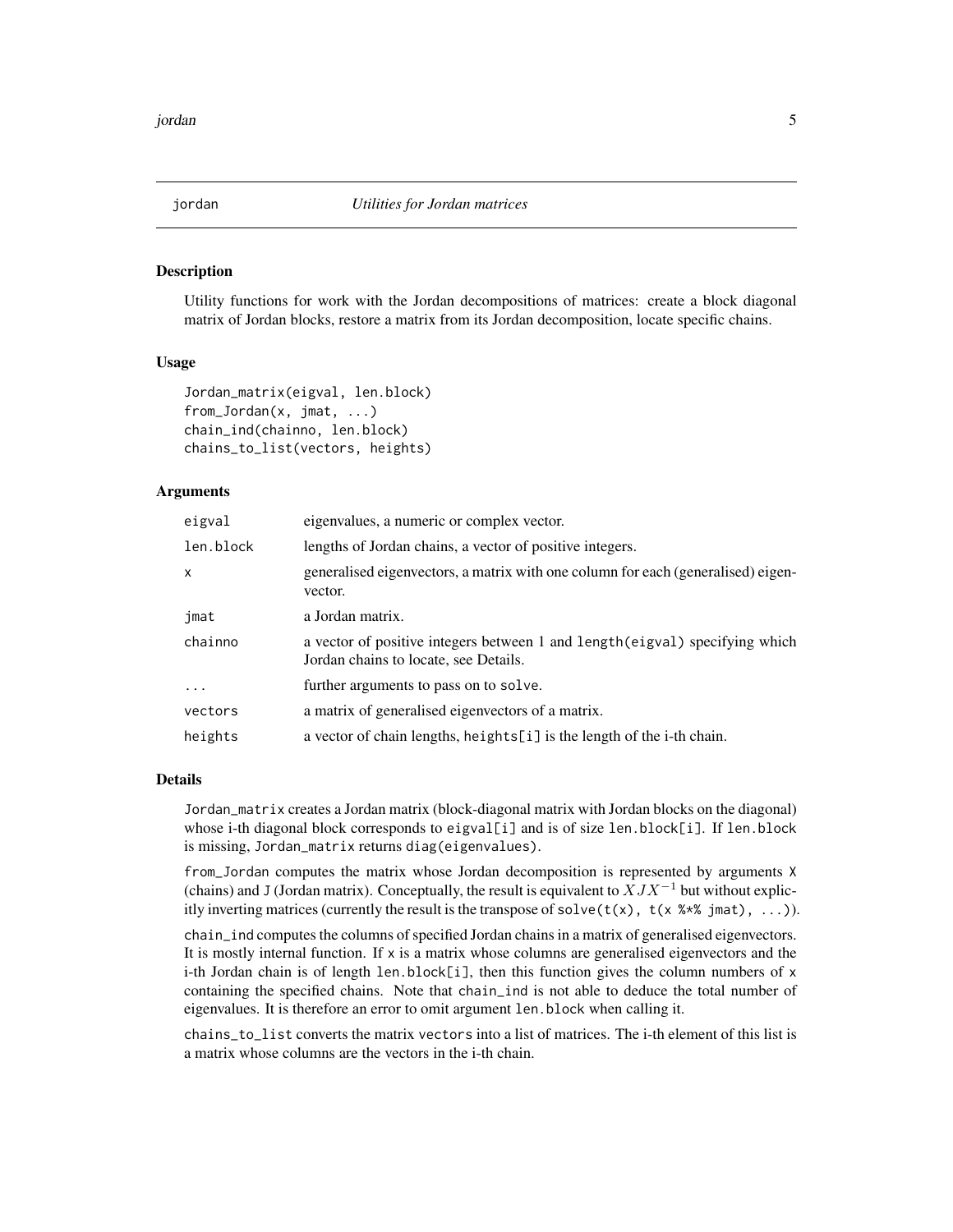# <span id="page-5-0"></span>Value

for Jordan\_matrix, a matrix with the specified Jordan blocks on its diagonal.

for from\_Jordan, the matrix with the specified Jordan decomposition.

for chain\_ind, a vector of positive integers giving the columns of the requested chains.

for chains\_to\_list, a list of matrices.

# Level

0

# Author(s)

Georgi N. Boshnakov

# Examples

```
mat2 <- make_mcmatrix(eigval = c(1), co = cbind(c(1,1,1,1), c(0,1,0,0)), dim = 4, len.block = c(2))
mat2
mat2 %*% c(1,1,1,1) # e.v. for eigenvalue 1
mat2 %x c(0,1,0,0) # gen.e.v. for eigenvalue 1
c(1,1,1,1) + c(0,1,0,0) # same (confirming the above)
## mat2 X = X jordan.block
cbind(c(1,1,1,1), c(0,1,0,0)) %*% cbind(c(1,0), c(1,1))
mat2 %*% cbind(c(1,1,1,1), c(0,1,0,0))
mat2.X \leftarrow \text{cbind}(c(1,1,1,1), c(0,1,0,0), c(0,0,1,0), c(0,0,0,1))mat2.X
mat2.J \leftarrow \text{cbind}(c(1, 0, 0, 0), c(1, 1, 0, 0), rep(0, 4), rep(0, 4))mat2.J
mat2.X %*% mat2.J %*% solve(mat2.X)
mat2 # same
mat2.X %*% mat2.J
mat2 %*% mat2.X # same
```
<span id="page-5-1"></span>JordanDecomposition *Create objects representing Jordan decompositions*

# Description

Create objects representing Jordan decompositions.

# Usage

```
JordanDecomposition(values, vectors, heights, ...)
```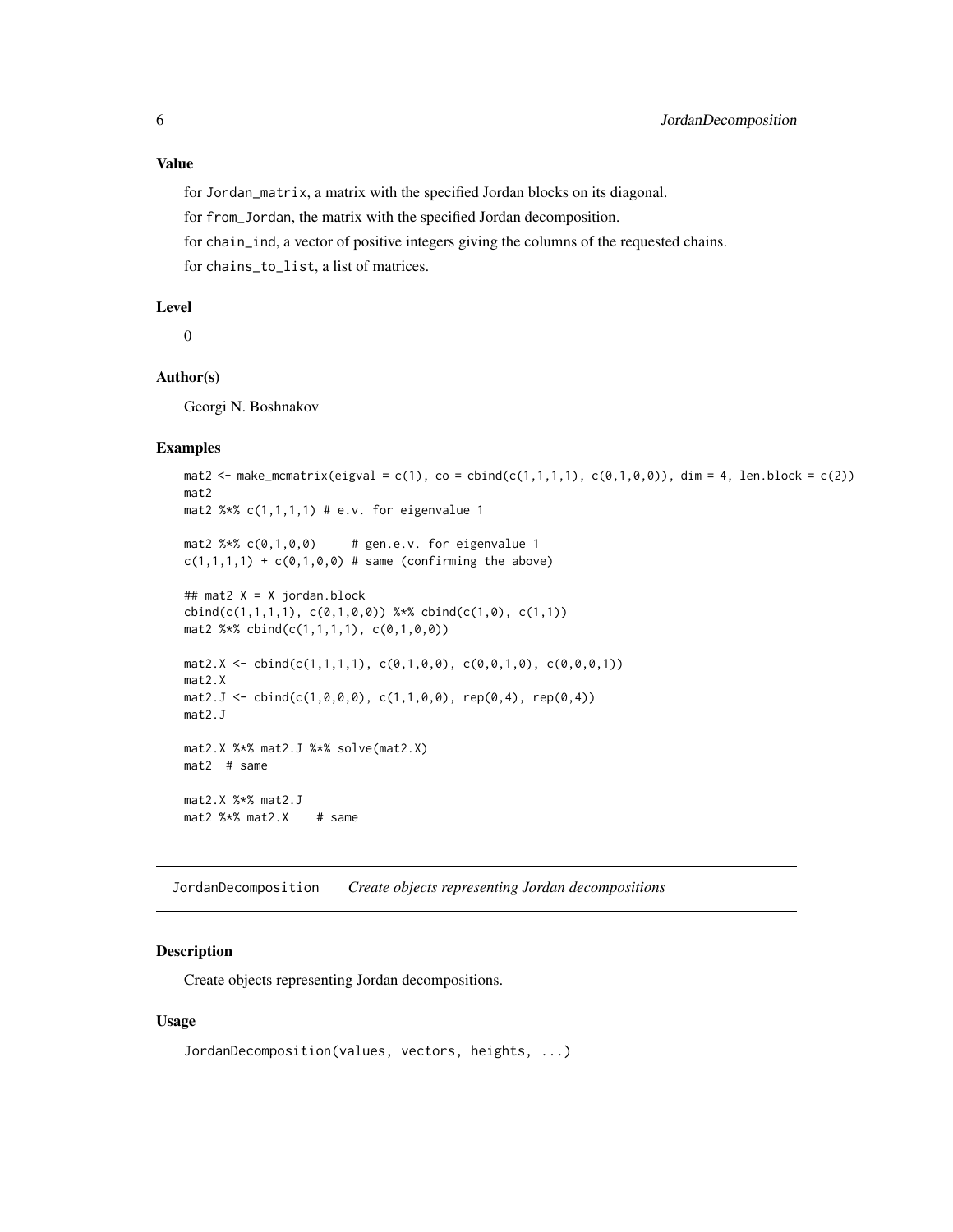# JordanDecomposition 7

# Arguments

| values    | eigenvalues, a vector of length equal to the number of Jordan chains. |
|-----------|-----------------------------------------------------------------------|
| vectors   | the (generalised) eigenvectors, a matrix.                             |
| heights   | a vector of positive integers, heights[i] is the height of values[i]. |
| $\ddotsc$ | further arguments that may be needed by methods.                      |

# Details

JordanDecomposition is an S4 generic function. It creates objects representing Jordan decompositions. Dispatch is on the first two arguments, values and vectors.

The names of the arguments correspond to slots in class "JordanDecompositionDefault", which is the class of the objects created by methods in package **mcompanion** and inherits from the virtual class "JordanDecomposition".

### Value

an object inheriting from "JordanDecomposition"

# Methods

- signature(values = "ANY", vectors = "ANY") the default method; currently raises an error.
- signature(values = "JordanDecomposition", vectors = "missing") simply returns values.
- signature(values = "list", vectors = "missing") In this case values can be a list with components "values", "vectors" and "heights". This method has an additional argument "names" which can be used when the components of the list are different, e.g.

names = c(values = "eigval", vectors = "eigvec", heights = "len.block").

- signature(values = "missing", vectors = "matrix") This is equivalent to the case values = "number" with values set to a vector of missing values.
- signature(values = "missing", vectors = "missing") values (vectors) is set to a vector (matrix) of missing values. The dimensions are deduced from argument heights, so heights cannot be missing for this signature.
- signature(values = "number", vectors = "matrix") This is equivalent to calling new for class "JordanDecompositionDefault" with arguments values, vectors and heights.
- signature(values = "number", vectors = "missing") This is equivalent to the case vectors = "matrix" with vectors set to a matrix of missing values.
- signature(values = "SmallMultiCompanion", vectors = "missing") This computes the Jordan decomposition of an object from class "SmallMultiCompanion".

# Author(s)

Georgi N. Boshnakov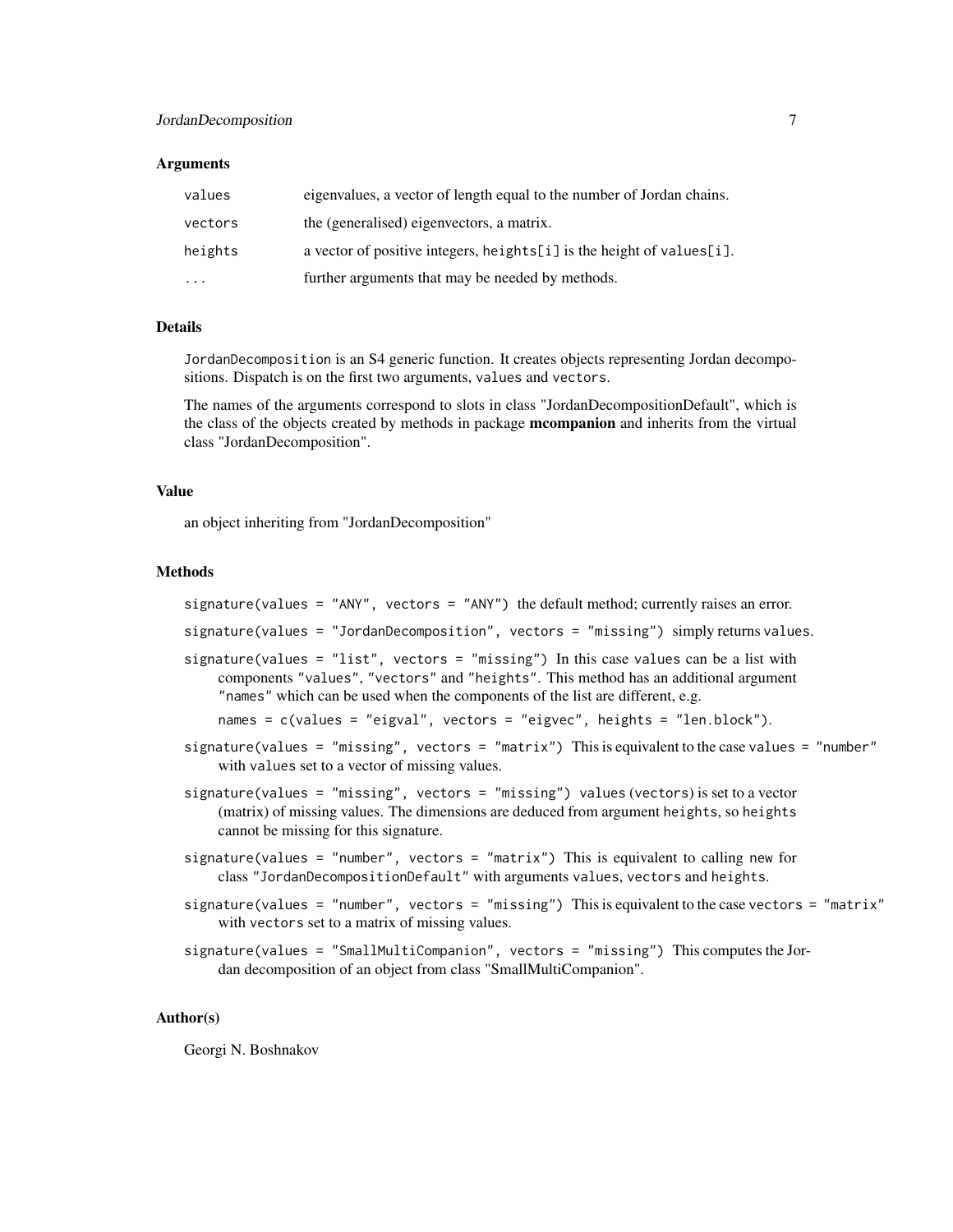# Examples

```
m \le - matrix(c(1,2,4,3), nrow = 2)
Jordan Decomposition(value = rep(0, 2), vectors = m)JordanDecomposition(values = c(0.3, 0.9), vectors = m)
## eigenvalues are set to NA's here:
JordanDecomposition(vectors = m)
## eigenvectors are set to vectors of NA's here:
JordanDecomposition(values = rep(0,2), height = c(1,1))
```
JordanDecompositionDefault-class

*A basic class for Jordan decompositions*

# <span id="page-7-1"></span>Description

A basic class for Jordan decompositions.

#### Details

Class "JordanDecompositionDefault" represents Jordan decompositions. It inherits from the virtual class "JordanDecomposition", which serves as a base class for Jordan decompositions. These classes should be considered internal.

# Objects from the Class

Objects from class "JordanDecompositionDefault" can be created by a call to JordanDecomposition(). Objects can be created by calls of the form new("JordanDecompositionDefault", heights, ...).

# **Slots**

values: Object of class "number", vector of eigenvalues (one value for each Jordan chain).

heights: Object of class "integer", the heights of the Jordan chains.

vectors: Object of class "matrix", the (generalised) eigenvectors (similarity matrix).

# Extends

Class ["JordanDecomposition"](#page-7-1), directly.

# Methods

coerce signature(from = "JordanDecompositionDefault",to = "matrix"): gives the matrix represented by the Jordan decomposition, i.e.  $XJX^{-1}$ . As with other coerce methods, use as(obj, "matrix"), where obj is the Jordan decomposition object.

initialize signature(.Object = "JordanDecompositionDefault"): ...

<span id="page-7-0"></span>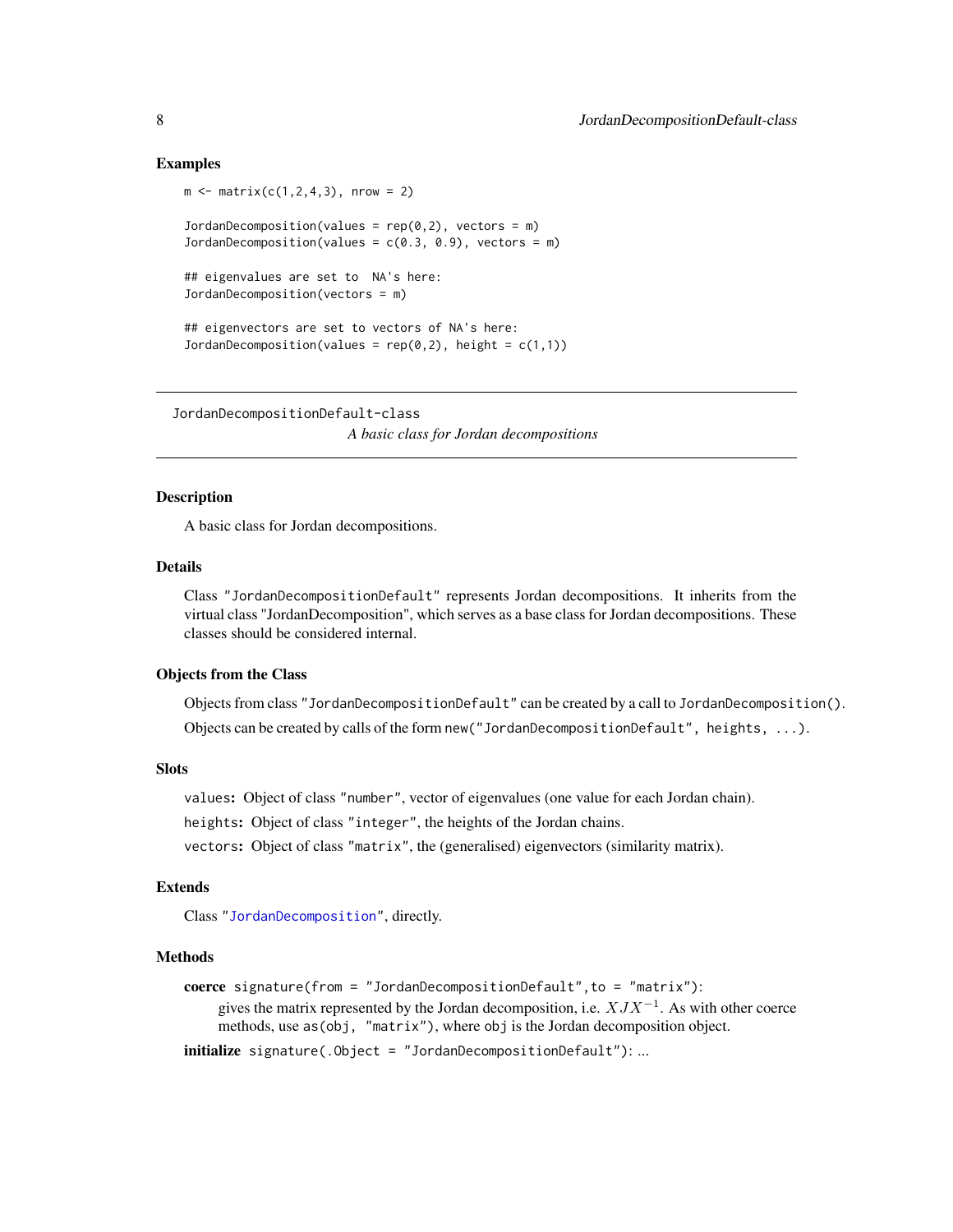# <span id="page-8-0"></span>make\_mcmatrix 9

# Author(s)

Georgi N. Boshnakov

# See Also

[JordanDecomposition](#page-5-1)

# Examples

```
showClass("JordanDecompositionDefault")
```

```
m \le - matrix(c(1,2,4,3), nrow = 2)
new("JordanDecompositionDefault", values = rep(0,2), vectors = m)
```
<span id="page-8-1"></span>

| make_mcmatrix |  | Generate a multi-companion matrix from spectral description |  |  |
|---------------|--|-------------------------------------------------------------|--|--|
|               |  |                                                             |  |  |

# Description

Generate a multi-companion matrix or its Jordan decomposition from spectral parameters.

# Usage

```
make_mcmatrix(type = "real", what.res = "matrix", ..., eigval0)
make_mcchains(eigval, co, dim, len.block, eigval0 = FALSE,
             mo.col = NULL, what.co = "bottom", ...)
```
# Arguments

| eigval    | the eigenvalues, a numeric vector                            |
|-----------|--------------------------------------------------------------|
| <b>CO</b> | the seeding parameters for the eigenvectors, a matrix        |
| dim       | the dimension of the matrix, a positive integer              |
| len.block | lengths of Jordan chains, len.block[i] is for eigval[i]      |
| type      | mode of the matrix, real or complex                          |
| what.res  | format of the result, see details                            |
| eigval0   | If TRUE completes the matrix to a square matrix, see details |
| .         | additional arguments to be passed down, see details          |
| mo.col    | $\sim$ TODO: describe this argument. $\sim$                  |
| what.co   | $\sim$ TODO: describe this argument. $\sim$                  |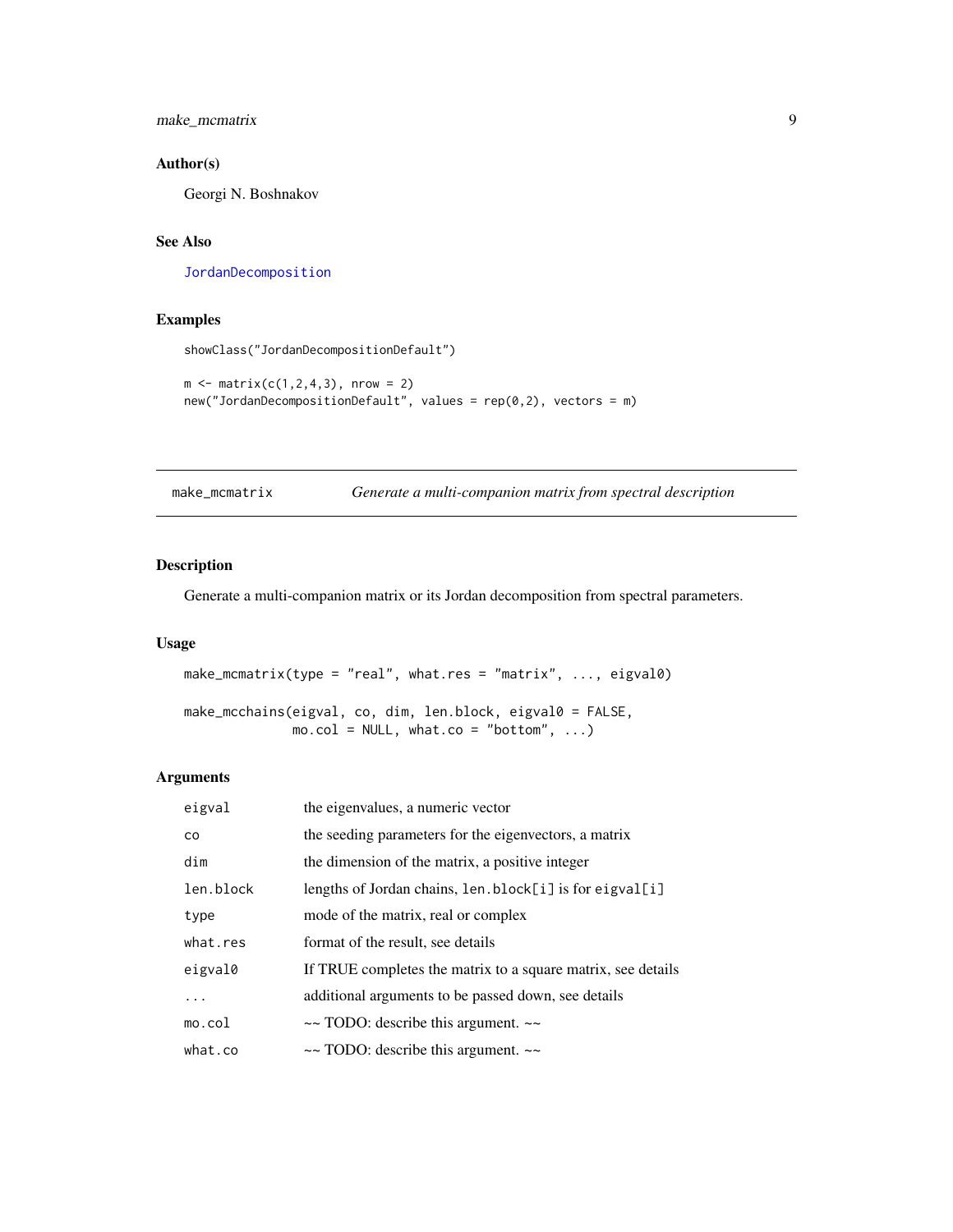# <span id="page-9-0"></span>Details

The spectral parameters are used to generate the (generalised) eigenvectors and the corresponding Jordan matrix which are then multiplied to get the matrix. By default, the real part is returned which is appropriate if all complex spectral parameters come in complex conjugate pairs. This may be changed by the argument type. A list containing the matrix and the Jordan factors is returned if what.res="list".

The closely related function sim\_mc does the same but completes any missing information (eigenvalues, co) with randomly generated entries. The result of both functions is a list or ordinary matrix, use mCompanion to obtain a MultiCompanion object directly.

make\_mcchains constructs the eigensystem, make\_mcmatrix calls make\_mcchains (passing the ... arguments to it) and forms the matrix. make\_mcchains passes the ... arguments to mc\_0chains.

make\_mcchains creates the full eigenvectors from the co parameters. If the number of vectors is smaller then dim and eigval0 is TRUE it then completes the system with chains for the zero eigenvalue. More specifically, it assumes that the number of the given chains is mo.col, takes chains corresponding to the zero eigenvalue, if any, and adds additional eigenvectors and/or generalised eigenvectors to construct the complete system.

TODO: cover the case mo < mo.col?

# Value

make\_mcmatrix normally returns the multi-companion matrix (as an ordinary matrix) having the given spectral properties but if what.res=="list", it returns a list containing the matrix and the spectral information:

| eigval    | eigenvalues, a vector                   |
|-----------|-----------------------------------------|
| len.block | lengths of Jordan chains, a vector      |
| mo        | multi-companion order, positive integer |
| eigvec    | generalied eigenvectors, a matrix       |
| CO        | seeding parameters                      |
| mo.col    | top order                               |
| mat       | the multi-companion matrix, a matrix    |

make\_mcchains returns a similar list without the component mat.

# Note

The result is an ordinary matrix. Also, some entries that should be 0 may be non-zero due to numerical error.

To get a MultiCompanion object use [mCompanion](#page-10-1).

# Author(s)

Georgi N. Boshnakov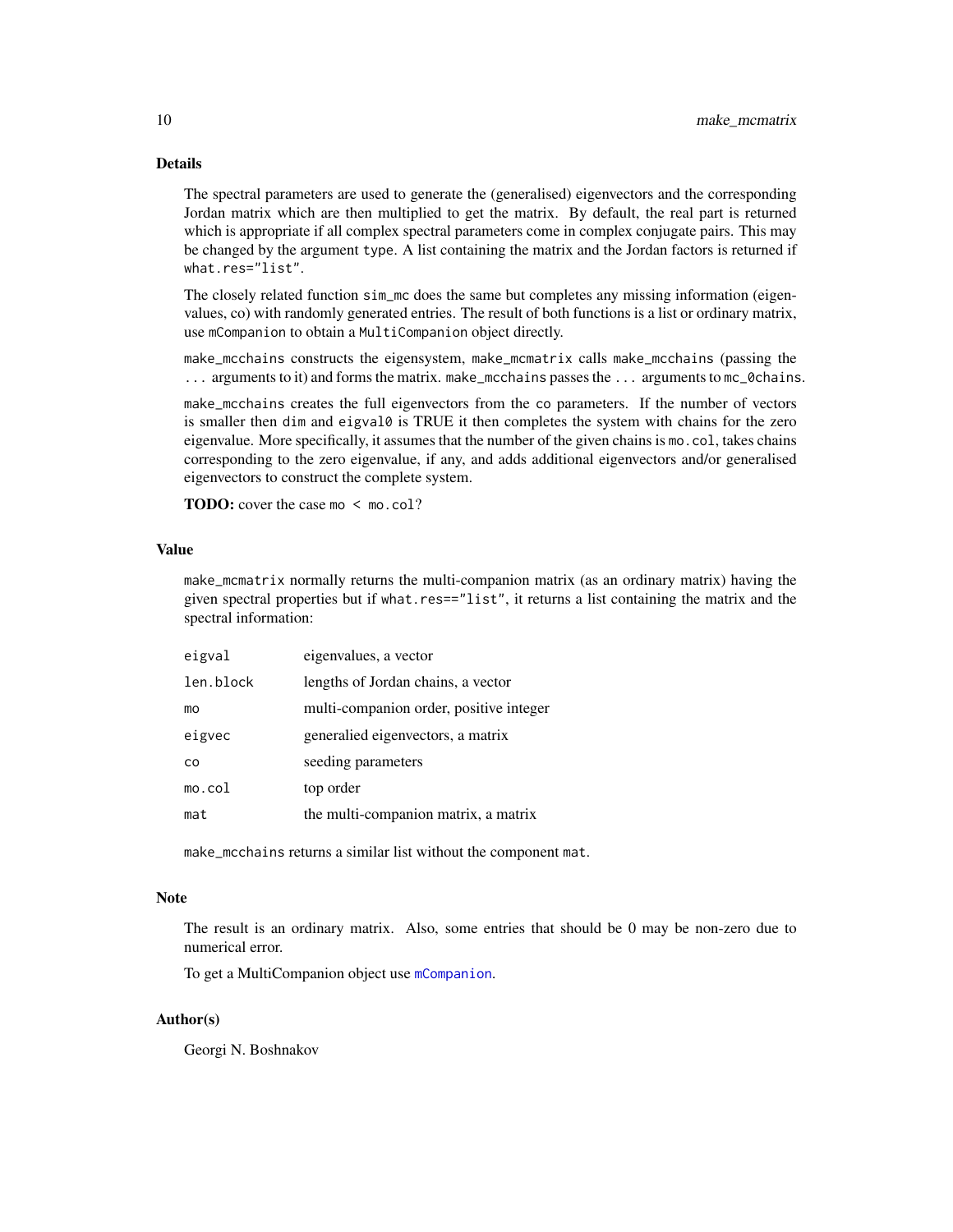# <span id="page-10-0"></span>mCompanion 11

# References

Boshnakov GN (2002). "Multi-companion matrices." *Linear Algebra Appl.*, 354, pp. 53–83. ISSN 0024-3795, [http://dx.doi.org/10.1016/S0024-3795\(01\)00475-X](http://dx.doi.org/10.1016/S0024-3795(01)00475-X).

Boshnakov GN and Iqelan BM (2009). "Generation of time series models with given spectral properties." *J. Time Series Anal.*, 30(3), pp. 349–368. ISSN 0143-9782, [http://dx.doi.org/10.](http://dx.doi.org/10.1111/j.1467-9892.2009.00617.x) [1111/j.1467-9892.2009.00617.x](http://dx.doi.org/10.1111/j.1467-9892.2009.00617.x).

# See Also

[make\\_mcev](#page-0-0), [make\\_mcgev](#page-0-0), [sim\\_mc](#page-37-1), [mCompanion](#page-10-1)

#### Examples

```
make_mcchains(c(1), co = cbind(c(1,1,1,1), c(1,2,1,1)), dim = 4,
             len.block = c(2), eigval0 = TRUE)
make_mcmatrix(eigval = c(1), co = cbind(c(1,1,1,1), c(1,2,1,1)), dim = 4,
             len.block = c(2)make_mcmatrix(eigval = c(1), co = cbind(c(1,1,1,1), c(1,2,3,4)), dim = 4,
```

```
len.block = c(2)
```
<span id="page-10-1"></span>

| mCompanion |  |
|------------|--|
|------------|--|

mCompanion *Create objects from class MultiCompanion*

# Description

Create, generate, or simulate objects from class MultiCompanion by specifying the matrix in several ways.

#### Usage

```
mCommon(x, detect = "nothing", miss = list(), ...)## S4 method for signature 'MultiCompanion'
initialize(.Object, xtop, mo, n, mo.col, ido, x, dimnames,
           \text{detect} = "nothing", \text{misc} = \text{list}()
```
#### Arguments

| $\mathsf{x}$ | the matrix; for mCompanion only x may be the top of the matrix or a character<br>string, see details |
|--------------|------------------------------------------------------------------------------------------------------|
| misc         | information to be stored in the object's pad                                                         |
| $\ddotsc$    | other arguments to be passed down to generator functions, see details                                |
| xtop         | the top of the matrix.                                                                               |
| mo           | the multi-companion order of the matrix.                                                             |
| n            | the dimension                                                                                        |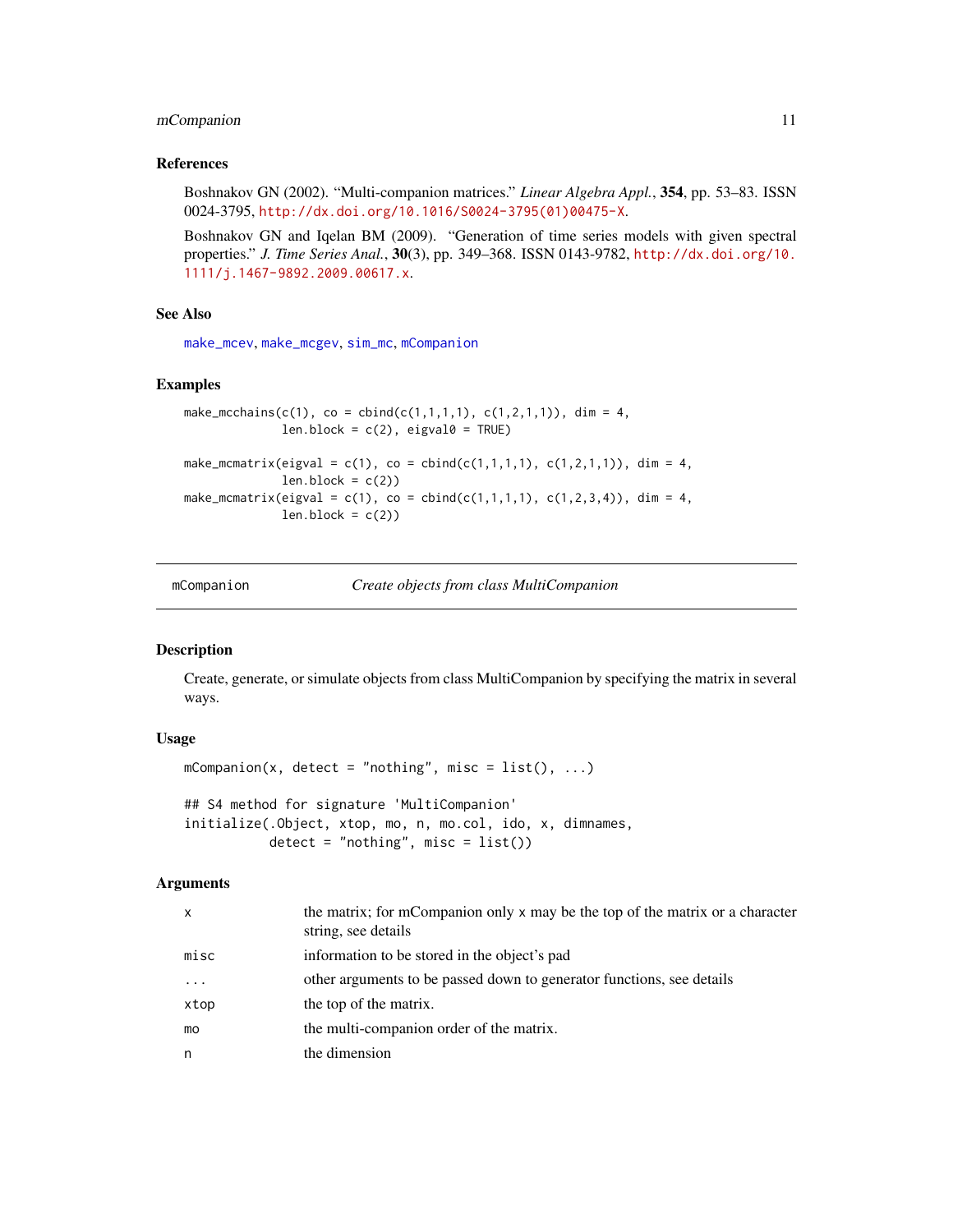<span id="page-11-0"></span>

| mo.col   | the top order, meaniing that columns mo.col+1,, n of the top of the matrix are<br>zeros. mo. col may also be set to "detect", in which case it is determined by<br>scanning xtop or x. |
|----------|----------------------------------------------------------------------------------------------------------------------------------------------------------------------------------------|
| ido      | the dimension of the identity sub-matrix.                                                                                                                                              |
| dimnames | is not used currently.                                                                                                                                                                 |
| detect   | controls whether automatic detection of mo and mo.col should be attempted.<br>The values tested are "mo", "mo.col", "all", and "nothing" with obvious mean-<br>ings.                   |
| .Object  | this is set implicitly by package "methods".                                                                                                                                           |
|          |                                                                                                                                                                                        |

# Details

The argument x may be the string "sim" or "gen". In this case mCompanion calls  $\sin$  mc or [make\\_mcmatrix](#page-8-1), respectively, with the arguments ... and converts the result to class MultiCompanion. See the documentation of those functions for further details and examples. The conversion may be the main reason to use mCompanion in this way rather than call sim\_mc and make\_mcmatrix directly.

Otherwise, if x is numeric it is taken to specify the top of the matrix unless detect="mo" in which case it is the whole matrix. In both cases all arguments are passed down to new, the only (more or less) change being that x is passed down as xtop=x and x=x, respectively, see [MultiCompanion](#page-29-1).

detect=="gen" signifies that x has the format of the output from  $sim\_m$  or make\_mcmatrix, so that mCompanion may use the additional information in such objects.

The multi-companion order is determined automatically from the content of the matrix if detect=="mo".

#### Value

a multi-companion matrix, an object of class MultiCompanion

# Author(s)

Georgi N. Boshnakov

# References

Boshnakov GN (2002). "Multi-companion matrices." *Linear Algebra Appl.*, 354, pp. 53–83. ISSN 0024-3795, [http://dx.doi.org/10.1016/S0024-3795\(01\)00475-X](http://dx.doi.org/10.1016/S0024-3795(01)00475-X).

#### See Also

[sim\\_mc](#page-37-1), [make\\_mcmatrix](#page-8-1), [MultiCompanion](#page-29-1), [initialize,MultiCompanion-method](#page-0-0)

# Examples

```
# simulate a 6x6 mc matrix with 4 non-trivial rows
mComparison("sim", dim = 4, mo = 2)mComparison("sim", dim = 6, mo = 4)# similar to above but top rows with 2 non-zero columns
mCompanion("sim", dim = 6, mo = 4, mo,col = 2)
```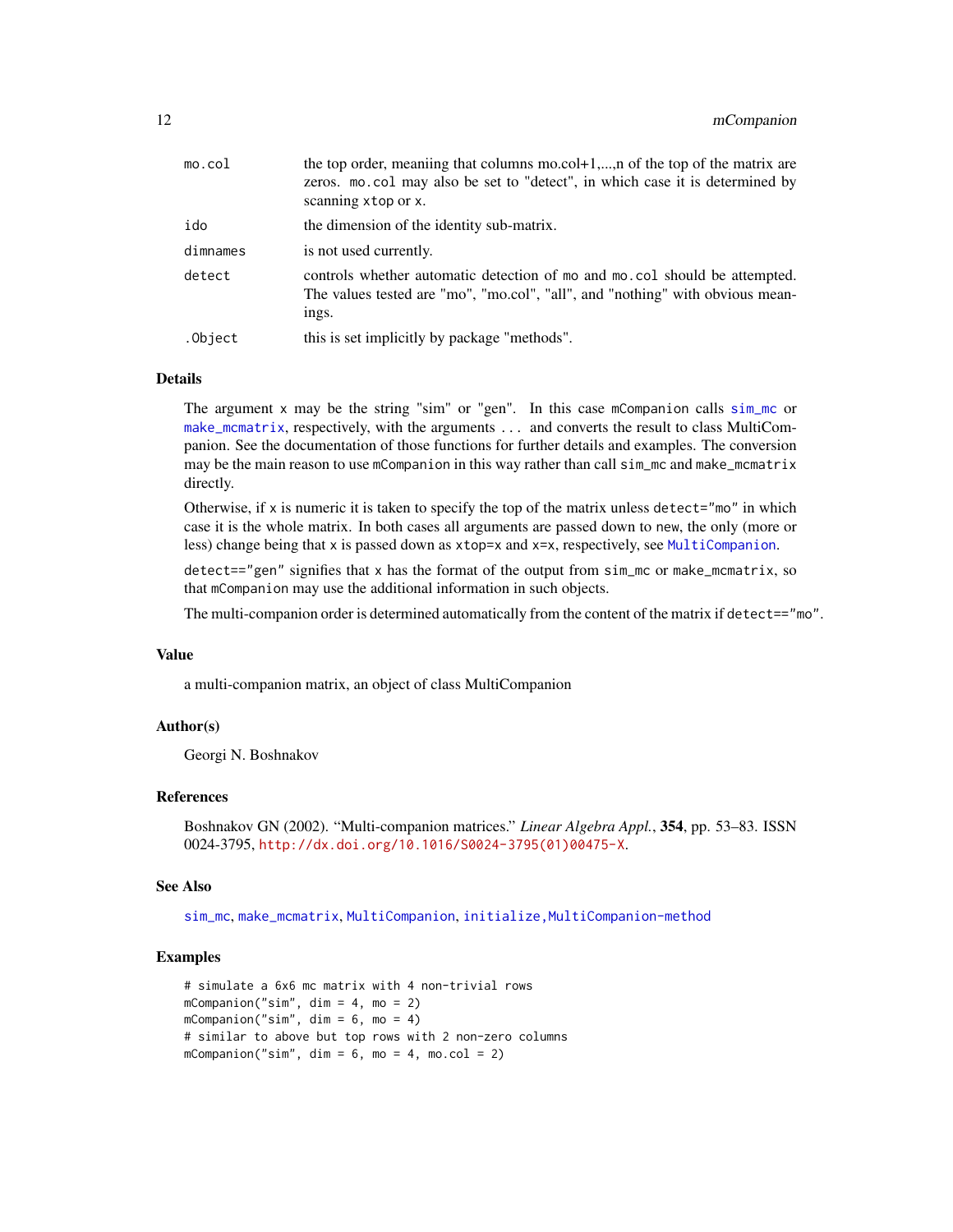#### <span id="page-12-0"></span>mcSpec 13

```
ml \leq matrix(1:24, nrow = 4)mCompanion(m1) # mc matrix with m1 on top
m2 \le -rbind(c(1, 2, 0, 0), c(3, 4, 0, 0))x2a \leq mCompanion(m2) # mc matrix with m2 on top
x2a@mo.col # = 4
x2 \leq -mCompanion(m2, mo.col = "detect")
x2@mo.col # = 2, detects the 0 columns in m2
mComparison(m2, mo,col = 2) # same
# create manually an mc matrix
(m3 <- rbind(m1, c(1, rep(0, 5)), c(0, 1, rep(0, 4))))
# turn it into a MultiCompanion object
x3 \leq mCompanion(x = m3, detect = "mo")
x3@mo
x3 <- mCompanion(m3)
x3@mo
m4 \leq r \, bin(d(c(1, 2, rep(0, 4)), c(3, 4, rep(0, 4)))x4 \leq mCompanion(m4, mo = 2)
x4@mo.col # = 6,
## special structure not incorporated in x4,
## eigen and mc_eigen are equiv. in this case
eigen(x4)
mc_eigen(x4)
x4a \leftarrow mComparison(m4, mo = 2, mo,col = 2)x4a@mo.col # = 2, has Jordan blocks of size > 1
## the eigenvectors do not span the space:
eigen(x4a)
## mc_eigen exploits the Jordan structure ((e.g.2x2 Jordan blocks):
(ev <- mc_eigen(x4a))
x4a %*% ev$vectors
## construct the Jordan matrix of x4a from eigenvalues and eigenvectors
(x4a.j <- Jordan_matrix(ev$values, ev$len.block))
## check that AX = XJ and A = XJX^-1, up to numerical precision:
x4a %*% ev$vectors - ev$vectors %*% x4a.j
x4a - ev$vectors %*% x4a.j %*% solve(ev$vectors)
```
<span id="page-12-1"></span>mcSpec *Generate objects of class mcSpec*

#### Description

Generate objects of class mcSpec.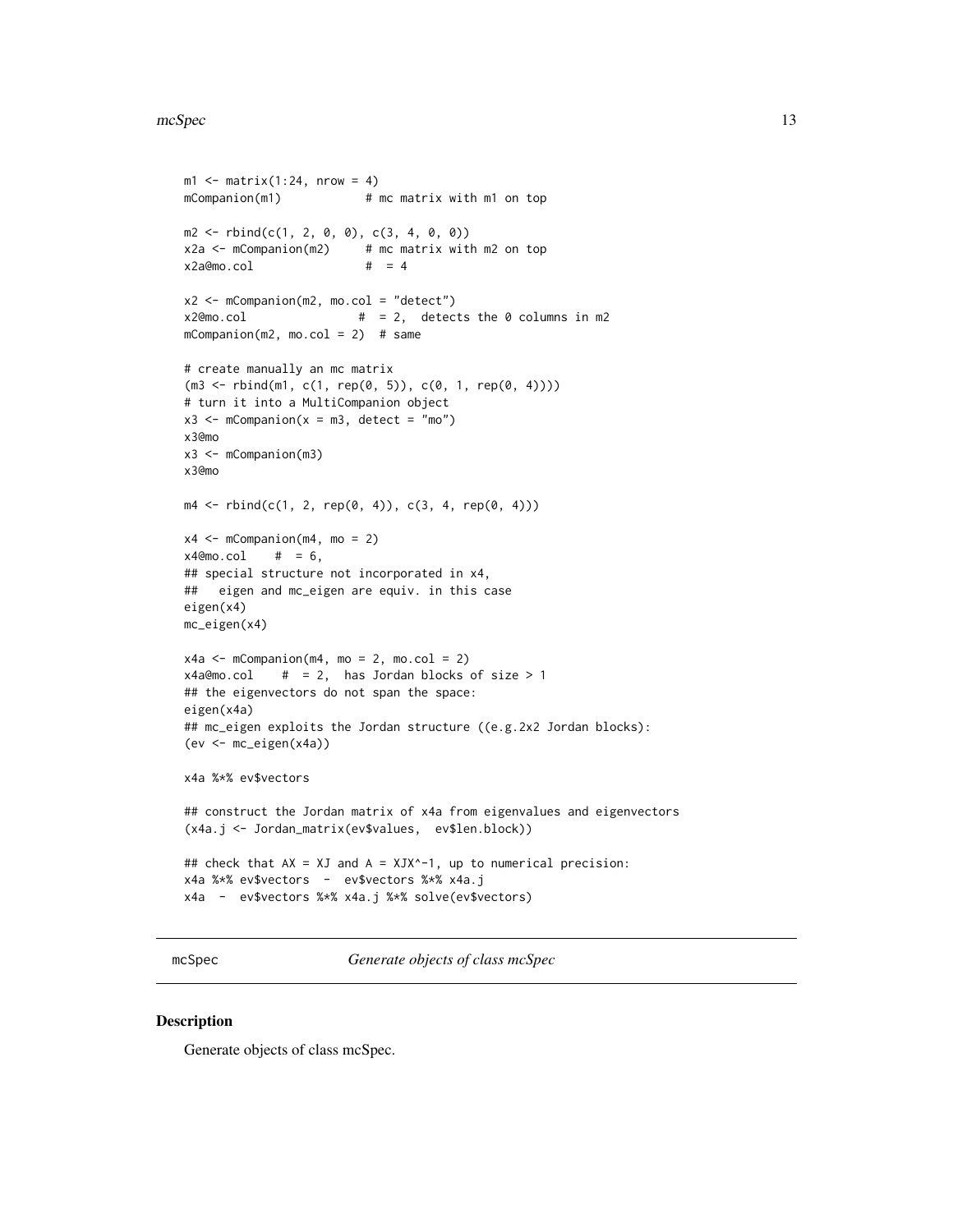# Usage

```
mcSpec(...)
```

```
## S4 method for signature 'mcSpec'
initialize(.Object, dim, mo, root1 = numeric(0), iorder = 0,siorder = 0, order = rep(dim, mo), evtypes = NULL,
          mo.col = NULL, n.roots = mo.col, ...)
```
# **Arguments**

| dim     | the dimension, a positive integer.                                                           |
|---------|----------------------------------------------------------------------------------------------|
| mo      | multi-companion order, a.k.a. number of seasons.                                             |
| root1   | roots equal to one, a vector of positive integers of length at most mo.                      |
| iorder  | integration order, a non-negative integer.                                                   |
| siorder | seasonal integration order, a non-negative integer.                                          |
| order   | order of the periodic filter, a vector of length mo.                                         |
| evtypes | types of additional eigenvalues, see Details.                                                |
| mo.col  | number of non-zero columns in the top part of the multicompanion matrix, see<br>Details.     |
| n.roots | number of non-zero roots                                                                     |
| .       | further arguments to be passed on.                                                           |
| .Object | An object. This argument is not used in calls of mcSpec and new, see the details<br>section. |

# Details

mcSpec(...) and new("mcSpec", ...) create objects from class mcSpec. The two calls are equivalent and may contain any of the arguments of the initialize method described here, except .Object which is generated automatically. In both cases the initialize method is called and passed all the arguments.

Several ways are provided for the specification of unit roots and they may be combined, as long as the specification is consistent.

roots1 specifies eigenvalues equal to 1 and the size of their Jordan chains. iorder and siorder provide convenient shortcuts for the special cases which they cover.

iorder specifies the integration order. This corresponds to operator  $(1 - B)$  applied iorder times.

Similarly, siorder specifies the seasonal integration order, which corresponds to the operator  $(1 B<sup>s</sup>$ ) applied siorder times, where s is equal to mo. This argument generates mo unit roots, each of height (dimension of its Jordan chain) siorder.

It is possible to use combinations of these arguments to specify the unit roots and all specifications are combined. Care must be taken not to exceed dim.

If mo.col is missing, it is set to max(order). mo.col may also be the character string "+ones". In this case the dimension of the unit roots is added to max(order). mo.col may also be set directly by giving it an appropriate integer value. **TODO: Need more checks for consistency here!**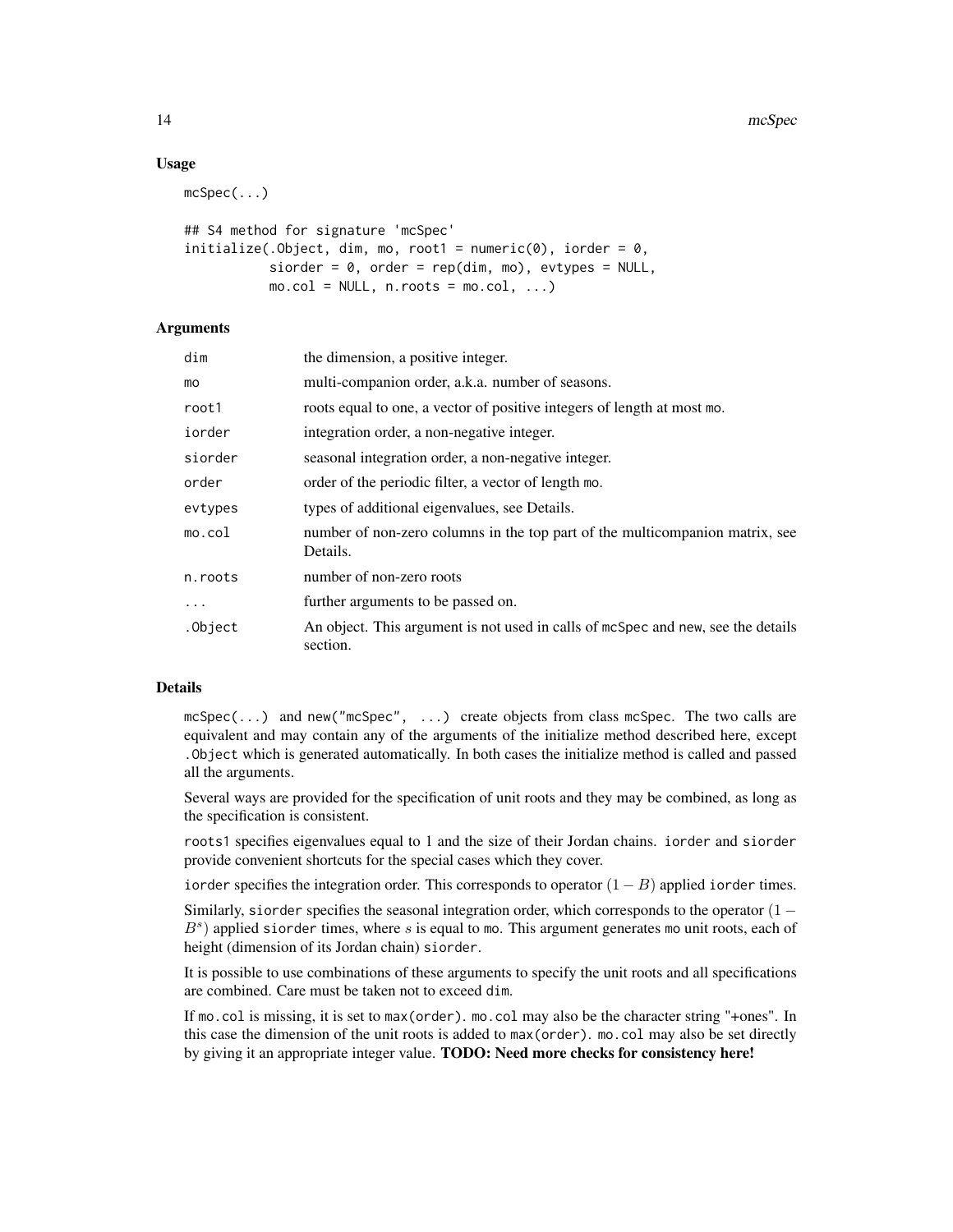#### mcSpec 15

TODO: describe other roots and eigenvectors!

After all specified quantities are prepared, the rest are set to NA's.

If not all eigenvalues are specified, additional eigenvalues are introduced to reach dimension dim. By default, if an even number of eigenvalues is needed, all of them are specified as complex pairs, "cp". If the number is odd, one real eigenvalue is specified and the rest are set again to "cp".

Argument evtypes can be used to select a different setting for the additional eigenvalues. It is a character vector in which "r" stands for real eigenavalues and "cp" stands for a complex pair. For example, if there are two "free" eigenvalues, the automatic choice would be a complex pair, "cp". If two real eigenvalues are desired set evtypes to c("r","r").

Note: evtypes is for types of additional eigenvalues. Do not specify types for eigenvalues equal to one or zero.

#### Value

an object of class mcSpec

# Author(s)

Georgi N. Boshnakov

# References

Boshnakov GN (2002). "Multi-companion matrices." *Linear Algebra Appl.*, 354, pp. 53–83. ISSN 0024-3795, [doi: 10.1016/S0024-3795\(01\)00475-X.](http://doi.org/10.1016/S0024-3795(01)00475-X)

Boshnakov GN and Iqelan BM (2009). "Generation of time series models with given spectral properties." *J. Time Series Anal.*, 30(3), pp. 349–368. ISSN 0143-9782, [doi: 10.1111/j.1467-](http://doi.org/10.1111/j.1467-9892.2009.00617.x) [9892.2009.00617.x.](http://doi.org/10.1111/j.1467-9892.2009.00617.x)

#### See Also

[mcSpec-class](#page-15-1)

# Examples

```
spec2 <- mcSpec(21, 4, siorder=2, iorder=1)
spec4 <- mcSpec(11, 4, siorder=1, iorder=1)
spec.co2 \leq mcSpec(dim = 5, mo = 4, siorder = 1)spec.co2new \leq mcSpec(dim = 5, mo = 4, siorder = 1) # after correcting ev.arg
spec.co2alt \leq mcSpec(dim = 6, mo = 4, siorder = 1)
```
 $spec.co3 \leq mcSpec(dim = 5, mo = 4, root1 = c(1,1,1))$ 

```
spec.coz1 <- mcSpec(dim = 4, mo = 4, root1 = c(1,1), order = rep(2,4)) # test0 roots
spec.coz2 <- mcSpec(dim = 5, mo = 4, root1 = c(1,1), order = rep(2,4)) # test0 roots
spec.coz3 <- mcSpec(dim = 4, mo = 4, root1 = c(1), order = rep(2,4)) # test0 roots
spec.co4 \leq mcSpec(dim = 4, mo = 4, root1 = c(1,1,1))
```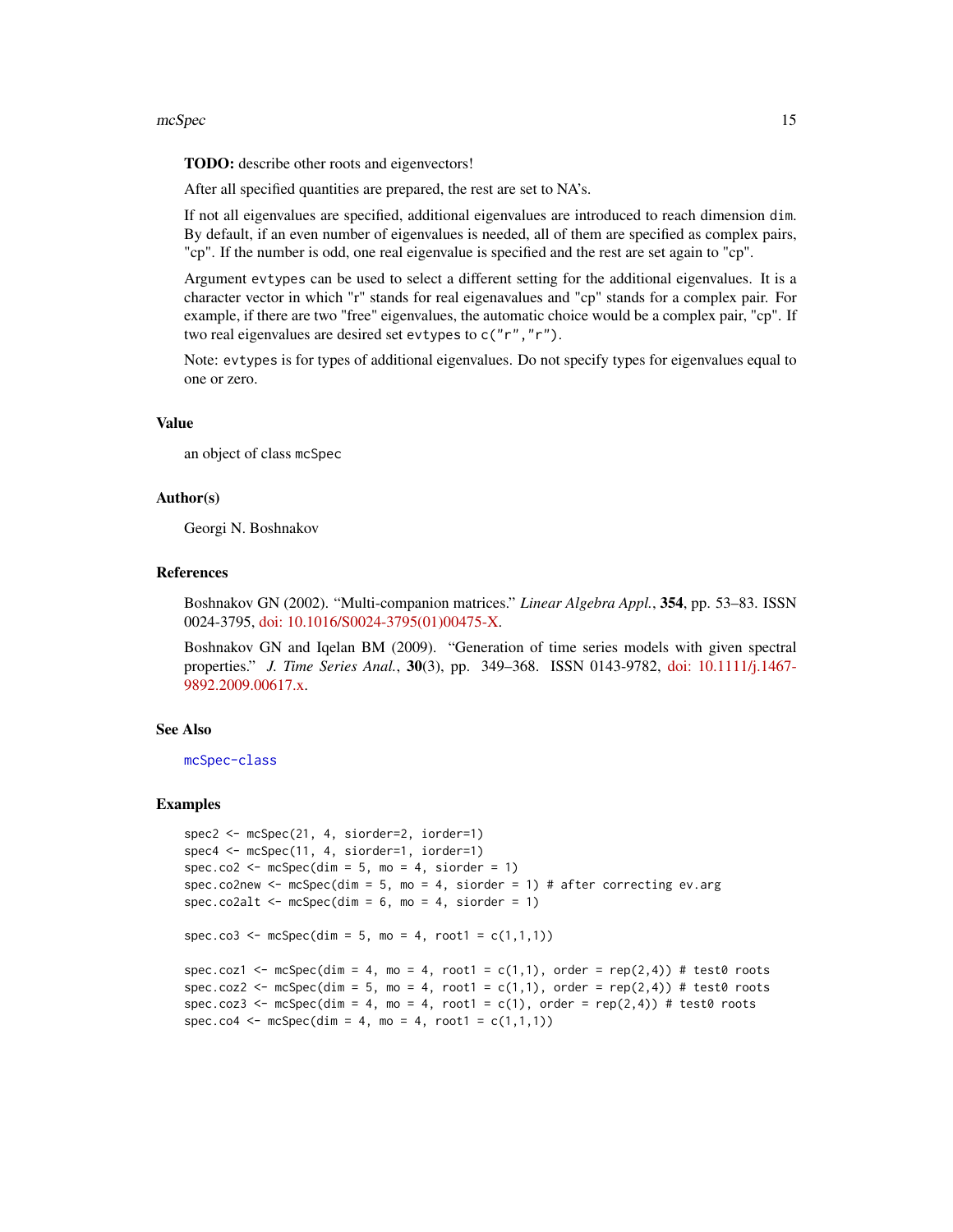<span id="page-15-1"></span><span id="page-15-0"></span>

#### Description

A class for spectral specifications of multi-companion matrices.

# Objects from the Class

Objects can be created by calls of one of the following equivalent forms:

- mcSpec(dim, mo, root1, iorder, siorder, order, evtypes, ...),
- new("mcSpec", dim, mo, root1, iorder, siorder, order, evtypes, ...).

An object of class "mcSpec" holds a spectral specification of a square multi-companion matrix. The specification may be only partial. In that case unspecified components are set to NA.

Eigenvalues are represented by their modulus and complex argument. The argument is in cycles per unit time. So, a negative real number has argument 0.5.

The complex eigenvalues come in pairs and only one needs to be specified. If an eigenvalue is not simple, it should not be repeated. Rather, the size of the corresponding Jordan block should be specified.

The types of the eigenvalues may be "r" (real) or "cp" (complex pair).

See [mcSpec](#page-12-1) for full details about the initialization function for class mcSpec.

#### **Slots**

dim: dimension of the matrix, a positive integer.

mo: multi-companion order, a positive integer.

ev.type: Types of eigenvalues, "r" or "cp", a character vector.

co.type: Types of the co parameters, a character vector.

order: orders of the factors, the default is rep(dim,mo).

n.root: number of nonzero roots.

- ev.abs: absolute values (moduli) of the roots.
- ev.arg: complex arguments of the roots (cycles per unit time). In particular, zero for positive reals, 0.5 for negative reals. (TODO: check that functions that use this specification know that!)
- block.length: sizes of Jordan blocks corresponding to the eigenvalues, a vector of positive integers. By default the eigenvalues are simple.
- co.abs: moduli of the co parameters, a matrix.
- co.arg: arguments of the co parameters, a matrix.
- mo.col: Object of class "numeric".
- F0bot: Object of class "optionalMatrix".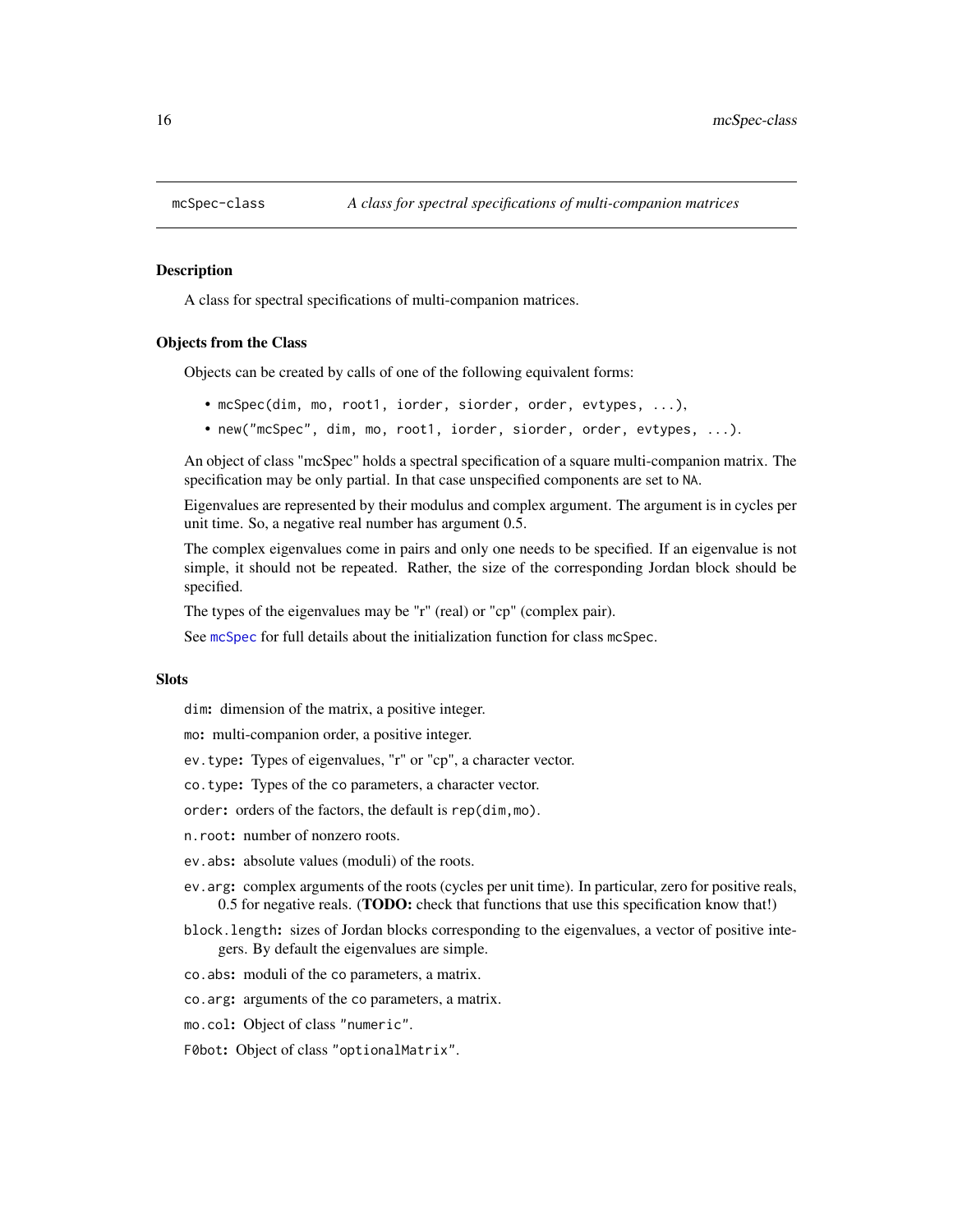#### <span id="page-16-0"></span>mcStable 17

# Methods

initialize signature(.Object = "mcSpec"): see [mcSpec](#page-12-1).

# Note

The initialization function for mcSpec class is incomplete, in the sense that it does not cover all cases.

# Author(s)

Georgi N. Boshnakov

# See Also

[mcSpec](#page-12-1)

#### Examples

mcSpec(dim = 5, mo = 4, root1 =  $c(1,1)$ , order = rep(3,4))  $mcSpec$ (dim = 5, mo = 4, root1 = c(1,1,1), order = rep(5,4))  $mcSpec(dim = 5, mo = 4, root1 = c(1,1,1,1), order = rep(5,4))$ 

<span id="page-16-1"></span>mcStable *Check if an object is stable*

# **Description**

Check if an object is stable.

# Usage

mcStable(x)

# Arguments

x the object to be checked

#### Details

A stable matrix is a matrix all of whose eigenvalues have moduli less than one. Other objects are stable if the associated matrix is stable.

This is a generic function. The default method works as follows. x is a square matrix, the method checks if its eigenvalues satisfy the stability condition and returns the result.

Otherwise, if x is a rectangular matrix with more columns than rows, it is assumed to be the top of a multi-companion matrix. If  $x$  is a vector, it is assumed to represent the top row of a companion matrix. In all other cases x is converted to matrix with as  $\text{matrix}(x)$ . The result should be a square matrix whose eigenvalues are checked. It is an error for the matrix to have more rows than columns.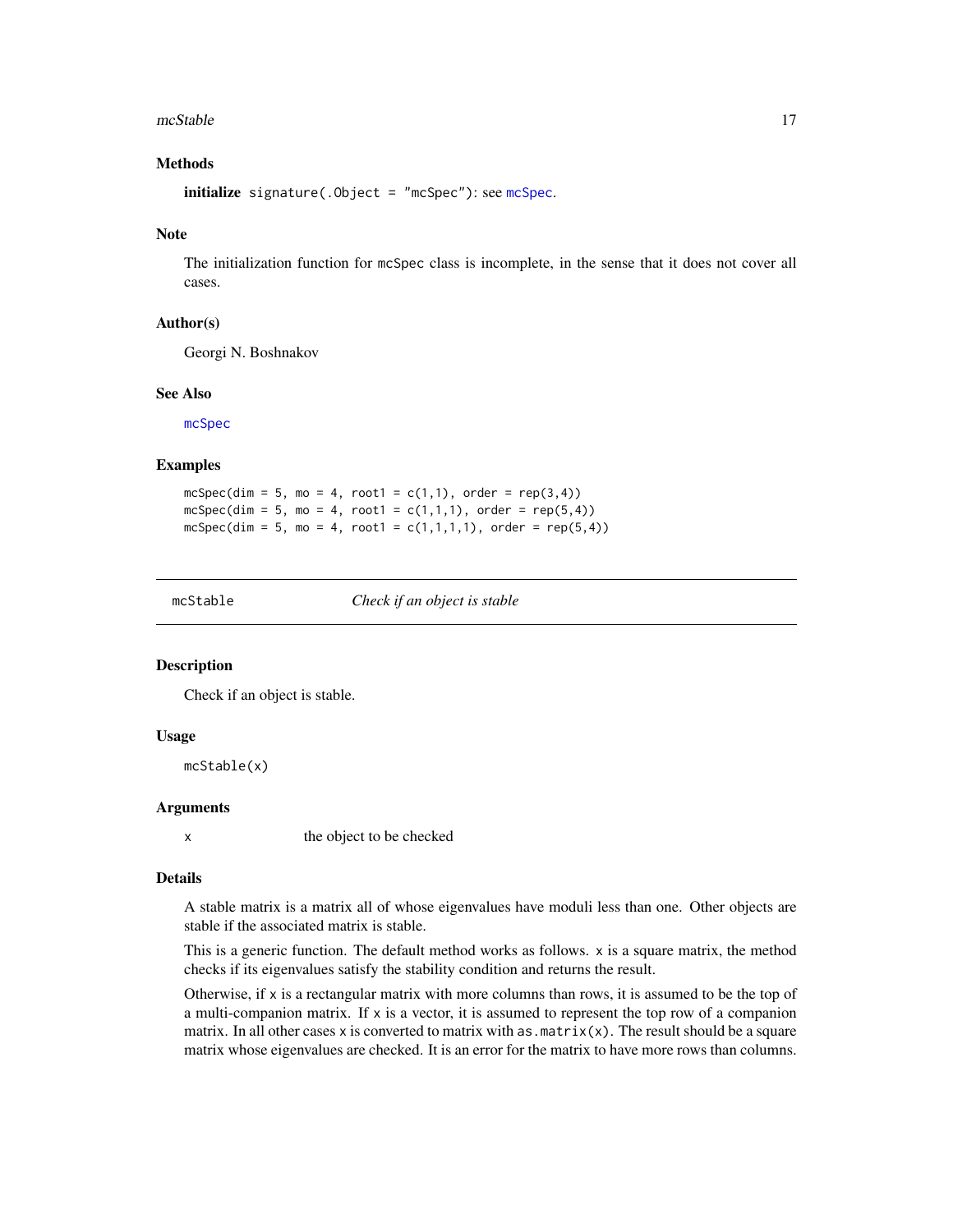TRUE if the object is stable and FALSE otherwise

#### Note

An argument ... may be a good idea since methods may wish to provide options. For example, for continuous time systems, the stability condition is that the real parts of the eigenvalues are negative.

For example, an option to choose the left half-plane for the stable region, instead of the unit circle, would handle stability for continuous time systems.

#### Author(s)

Georgi N. Boshnakov

# Examples

```
## a simulated matrix (it is stable by default)
mc <- mCompanion("sim", dim=4, mo=2)
mcStable(mc)
## a square matrix
m \le - matrix(1:9, nrow=3)
eigen(m)$values
mcStable(m)
## a 2x4 matrix, taken to be the top of an mc matrix
m \le - matrix(1:8, nrow=2)
mcStable(m)
mCompanion(m)
## a vector, taken to be the top row of an mc matrix
v \le -1:4mcStable(v)
mCompanion(v)
abs(mc_eigen(mCompanion(v))$values)
co1 <- cbind(c(1,1,1,1), c(0,1,0,0))
## a matrix with eigenvalues equal to 1
mat2 \leq make_mcmatrix(eigval = c(1), co = co1, dim = 4, len.block = c(2))
## mat2 is ordinary matrix, eigenvalues are computed numerically
eigen(mat2)
mcStable(mat2) # FALSE but in general depends on floating point arithmetic
mat2a <- mCompanion(x="gen", eigval = c(1), co = co1, dim = 4, len.block = c(2), what.res = "list")
mc_eigen(mat2a)
mcStable(mat2a)
\text{mat2b0} \leftarrow \text{make\_mematrix}(\text{eigval} = c(1), \text{co} = \text{co1}, \text{dim} = 4, \text{len}.\text{block} = c(2), \text{what} = "list")
```

```
mat2b <- mCompanion(mat2b0, "gen")
```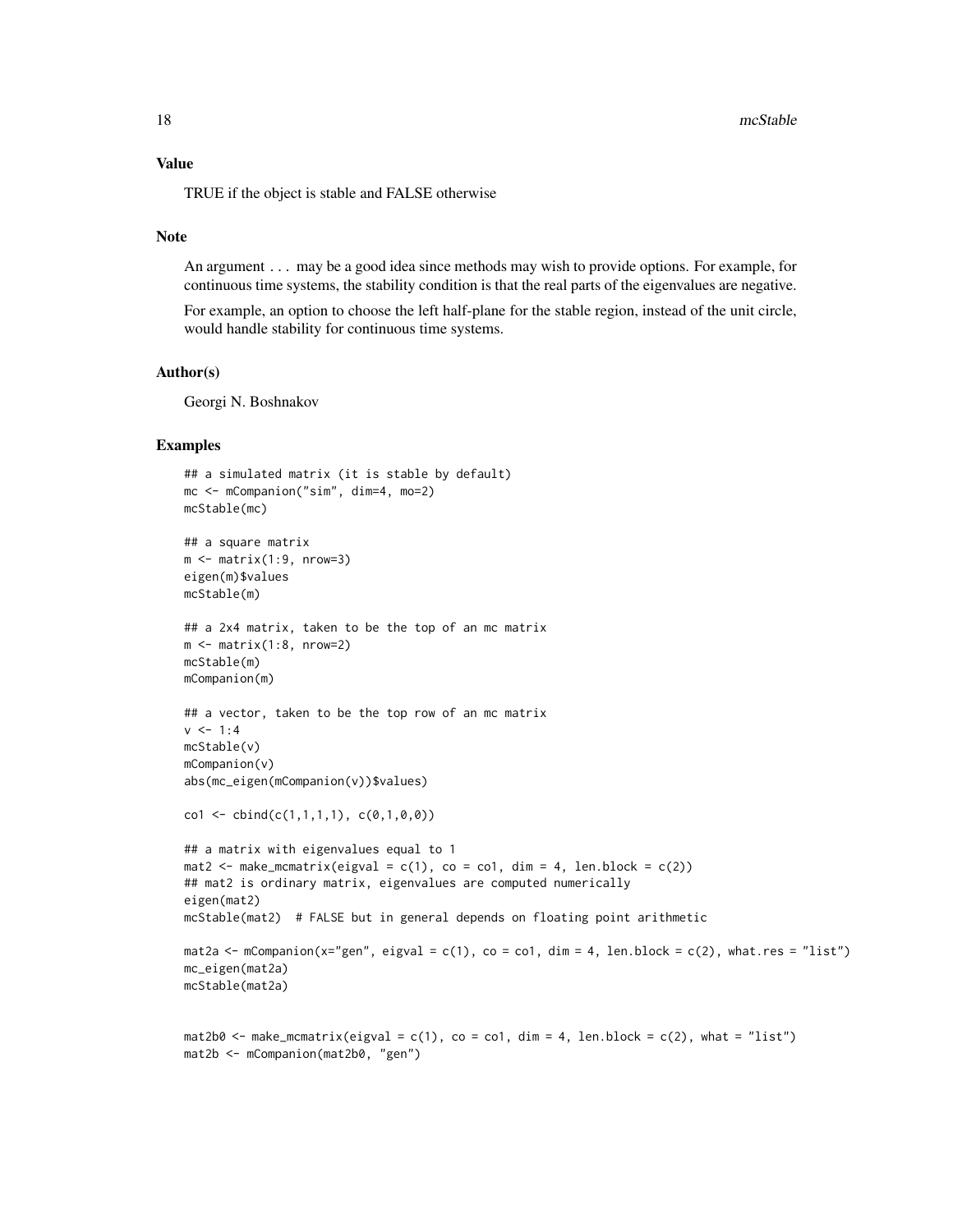#### <span id="page-18-0"></span>mc\_eigen 19

```
mc_eigen(mat2b)
mcStable(mat2b)
## mat2c is a MultiCompanion object with the eigenvalues stored in it
\text{mat2c} \leq \text{mCompanion}(x='sim", \text{eigval} = c(1, 0, 0), \text{co} = \text{cbind}(co1, c(0, 0, 1, 0), c(0, 0, 0, 1)),dim = 4, len.block = c(2,1,1))
mat2c
## since the eigenvalues are directly available here, no need to compute them
mc_eigen(mat2c) # contains a 2x2 Jordan block.
mcStable(mat2c)
```
mc\_eigen *The eigen decomposition of a multi-companion matrix*

# Description

Give the eigenvalues or the entire eigen decomposition of a multi-companion matrix

#### Usage

```
mc_eigen(x, \ldots)mc_eigenvalues(x, ...)
```
#### Arguments

|   | a multi-companion matrix, an object of class MultiCompanion |
|---|-------------------------------------------------------------|
| . | additional arguments, currently not used                    |

# Details

Both functions first check if the decomposition is stored in  $x$  and, if that is the case, return the result without computations. This is particularly useful when the matrix is created from its spectral decomposition in the first place. The only restrictions on the result in this case come from the structure of multi-companion matrices.

Otherwise they use eigen to do the main computation. In addition, if the top of the matrix has structural columns of zeroes, mc\_eigen takes care to call eigen with a sub-matrix whose last column is not zero, and handles the zero eigenvalues separately.

Note that x@mo.col is the last column containing nonzero elements in the top of the matrix. By calling eigen on the top left x@mo.col square block, rather than on the entire matrix, we achieve several things. Firstly, this block may turn out to be non-singular. In that case, the chains corresponding to zero eigenvalues, if any, are structural and straightforward. Secondly, if this block turns out to be singular, we know that by reducing the dimension we have left out only elements corresponding to zero eigenvalues. The vectors associated with zero eigenvalues are somewhat tricky in this case, but manageable.

The net effect is that the only restriction comes from the use of eigen, which does not handle Jordan chains of length larger than one. In general, this is not a problem, since chains with more than one vector are not likely to occur numerically. In particular, it is relatively safe to assume that the space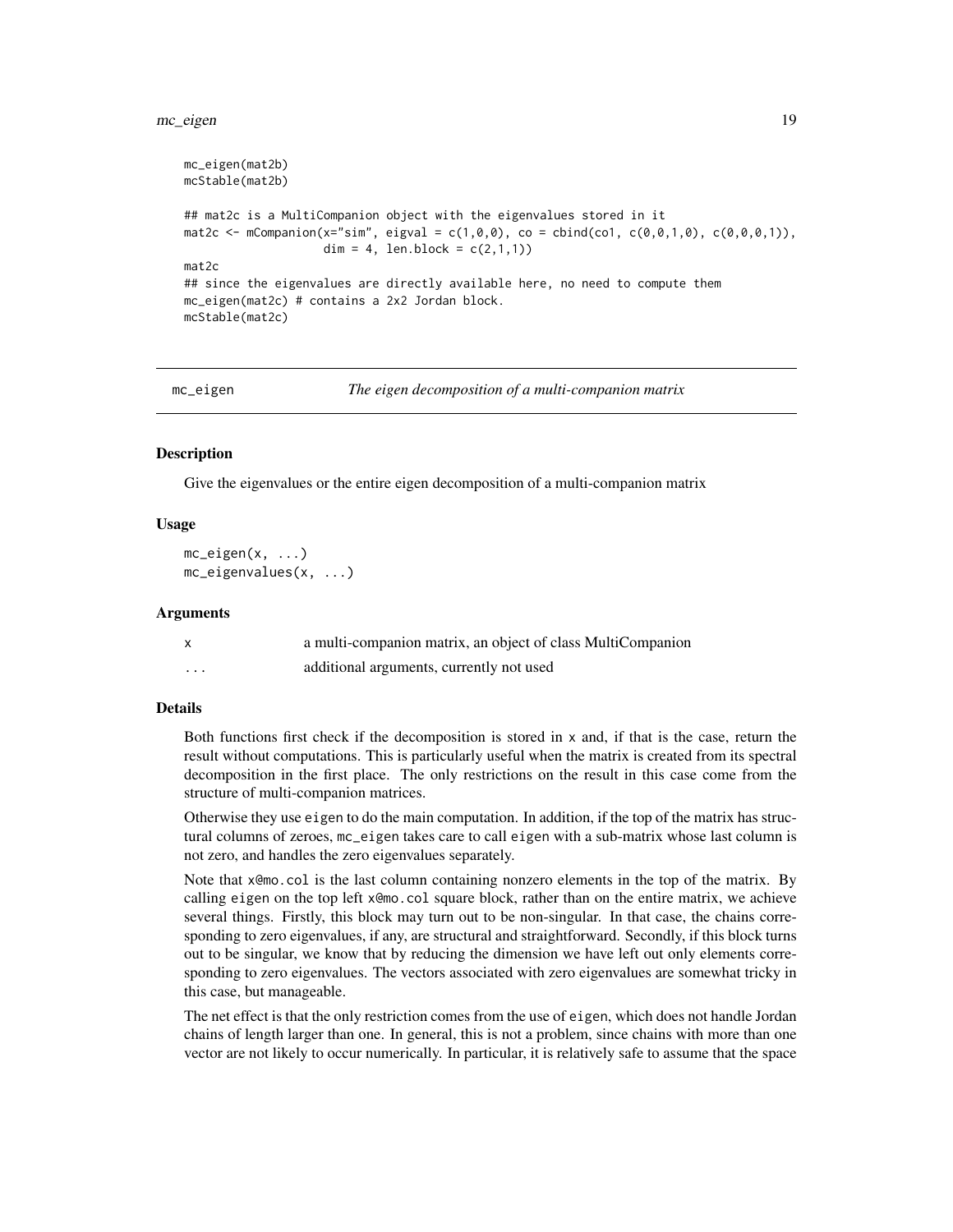spanned by the non-zero eigenvalues of the multicompanion matrix has a basis of eigenvectors. However, when x@mo.col is smaller than the dimension of the matrix, eigenchains associated with the zero value can easily occur, due to the structure of the matrix. That is why we pay special attention to them.

In mc\_eigen the handling of the zero eigenvalues is based on [mc\\_chain\\_extend](#page-0-0). The latter takes care also of zero eigenvalues whose Jordan blocks are of size larger than one.

# Value

For mc\_eigenvalues, the eigenvalues as a vector.

For mc\_eigen, the eigenvalues and eigenvectors as a list with components values and vectors. In addition the list contains a component len.block with the lengths of the Jordan chains.

# Note

mc\_eigenvalues currently simply calls eigen if the eigenvalues are not stored in the object. It is probably mostly useful when the interest is in the nonzero eigenvalues.

# Author(s)

Georgi N. Boshnakov

# References

Boshnakov GN (2002). "Multi-companion matrices." *Linear Algebra Appl.*, 354, pp. 53–83. ISSN 0024-3795, [http://dx.doi.org/10.1016/S0024-3795\(01\)00475-X](http://dx.doi.org/10.1016/S0024-3795(01)00475-X).

# Examples

```
x \le -\sin(mc(6, 4, mc, col=2))x
y <- mCompanion(x,detect="gen")
y
z \leq -as.matrix(y)xx <- mCompanion(x=z,mo.col=2)
mc_eigen(xx)
```
<span id="page-19-1"></span>mc\_factorize *Factorise multi-companion matrices*

# Description

Companion factorization of multi-companion matrices.

# Usage

```
mc_factorize(x, mo, mo.col)
mc_leftc(x, mo, mo.col)
```
<span id="page-19-0"></span>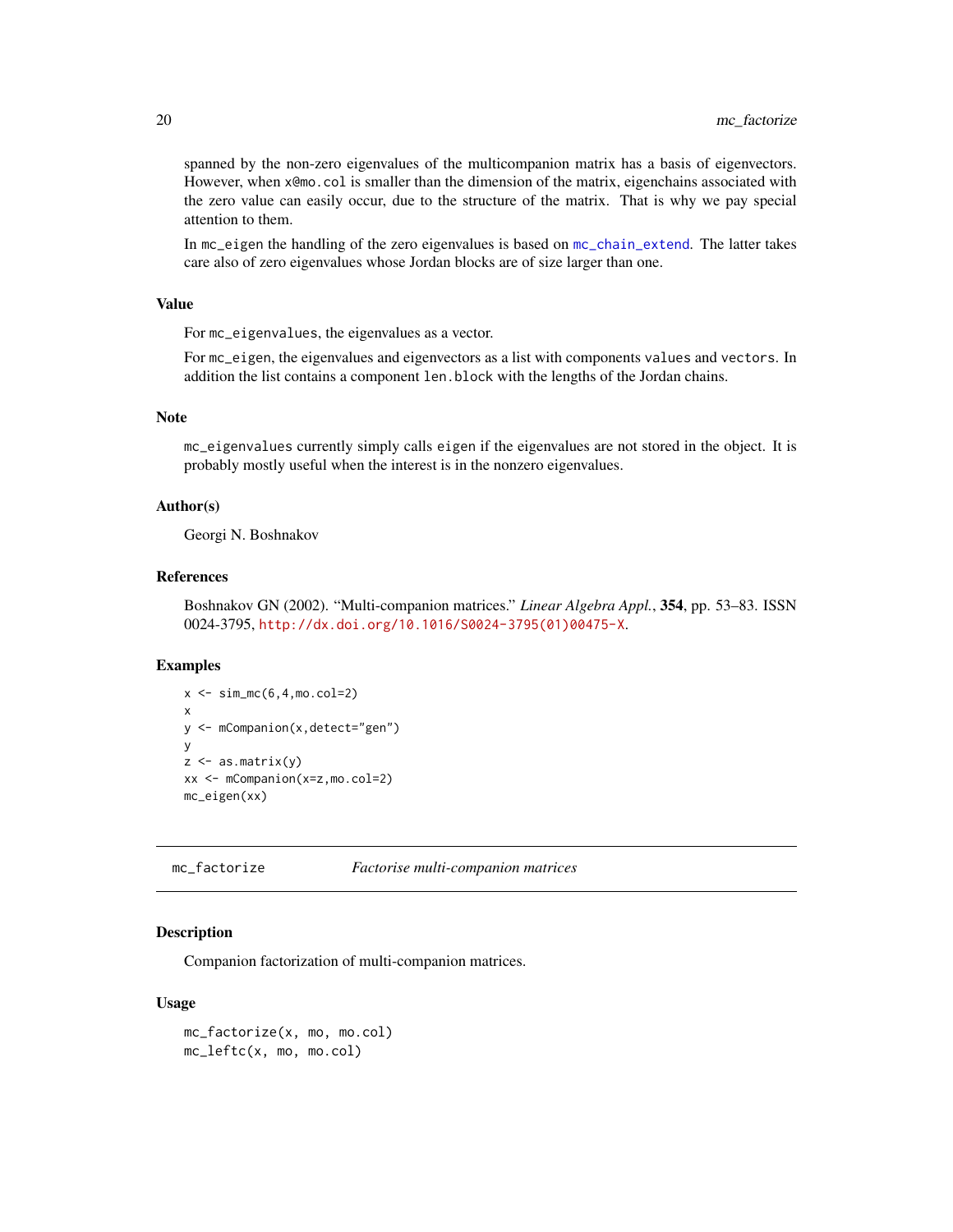#### mc\_factorize 21

#### Arguments

| x      | a multi-companion matrix or its top.                   |
|--------|--------------------------------------------------------|
| mo     | multi-companion order, number of structural top rows   |
| mo.co1 | number of non-trivial columns in the top of the matrix |

# Details

The companion factorization of a multi-companion matrix,  $X$ , of (multi-companion) order p is  $X = A_1 \times \cdots \times A_p$ , where  $A_i$ ,  $i = 1, \ldots, p$ , are companion matrices.

mc\_leftc factorises a multi-companion matrix into a product of companion times multi-companion.

mc\_factorize calls mc\_leftc a number of times to compute the full factorisation.

If  $x$  is not a matrix an attempt is made to convert it to matrix. If  $x$  is a vector it is converted to a matrix with 1 row.

x may be the whole matrix or its top. If mo is missing x is assumed to be the top of the matrix and the multi-companion order is set to its number of rows.

mo.col defaults to the number of columns of x.

# Value

for mc\_factorize a matrix whose i-th row is the first row of the i-th companion factor.

for mc\_leftc a numeric vector containing the first row of the companion factor.

#### Level

0

# Note

The companion factorisation does not always exist but currently this possibility is not handled. Even if it exists, it may be numerically unstable.

Also, if mo.col is smaller than the number of columns, then the factorisation is not unique, the one having mo.col non-zero entries is computed. The existence is not treated.

It is important to specify mo.col if there are columns of zeroes in the top of the matrix. Otherwise the factorisation usually fails with a message (from solve) that the system is exactly singular. Note however that for objects of class MultiCompanion this situation is handled automatically (unless the user overwrites the default behaviour).

mc\_leftc is probably the first function I wrote for multi-companion matrices. It does not do checks consistently. The MultiCompanion class can be used here.

# Author(s)

Georgi N. Boshnakov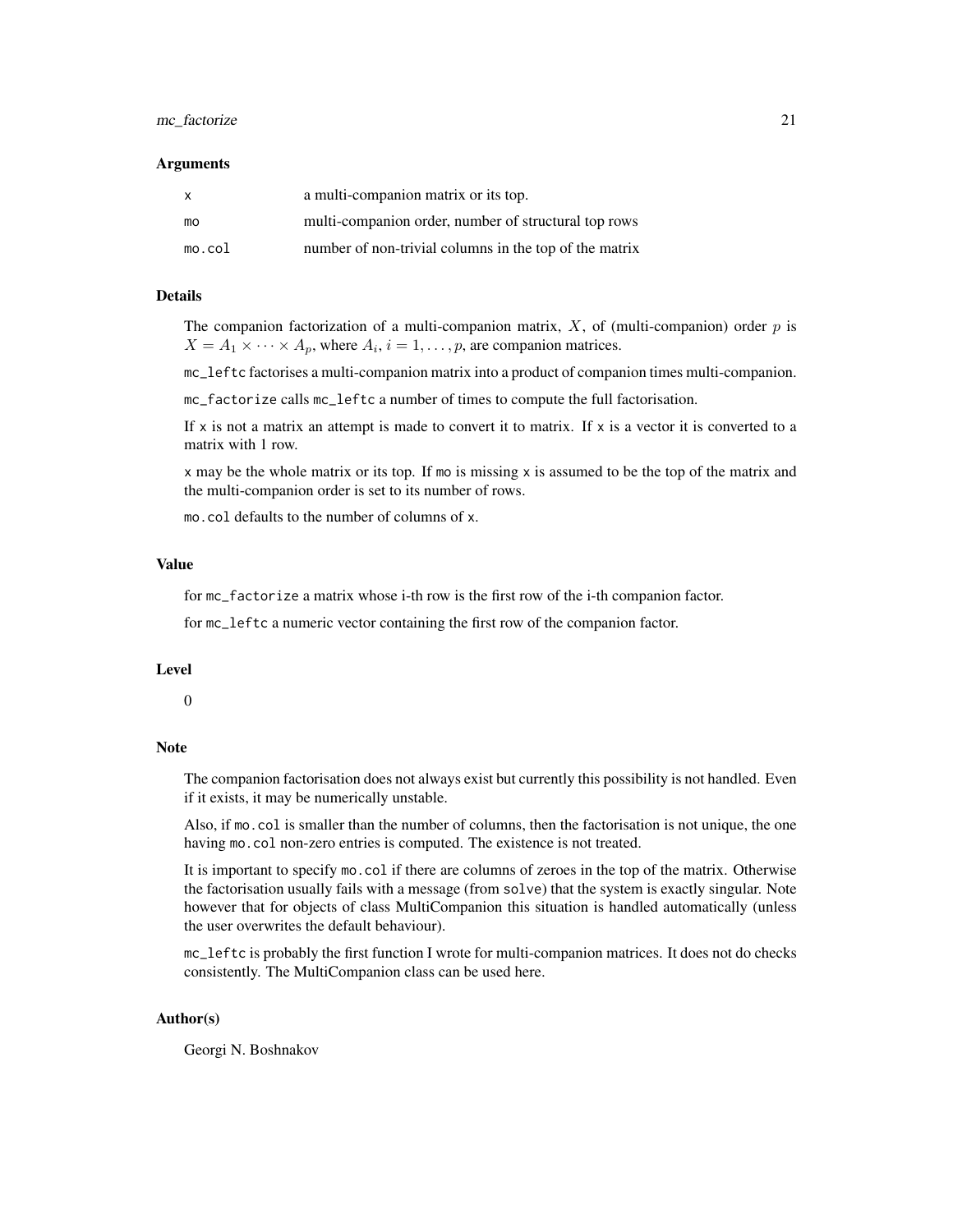# <span id="page-21-0"></span>References

```
Boshnakov GN (2002). "Multi-companion matrices." Linear Algebra Appl., 354, pp. 53–83. ISSN
0024-3795, http://dx.doi.org/10.1016/S0024-3795(01)00475-X.
```
# See Also

[mc\\_from\\_factors](#page-22-1)

# Examples

```
mat2 <- make_mcmatrix(eigval = c(1), co = cbind(c(1,1,1,1), c(0,1,0,0)), dim = 4, len.block = c(2))
mat2
eigen(mat2)
mc\_left(mat2, mo = 4, mo,col = 2)mCompanion(mat2)
mCompanion(mat2, mo=4, mo.col=2)
mc_leftc(mCompanion(mat2), mo = 4, mo.col = 2)
mc\_eigen(mCompanion(mat2), mo = 4, mo,col = 2)mc_eigen(mCompanion(mat2, mo=4, mo.col=2), mo = 4, mo.col = 2)
```
<span id="page-21-1"></span>

mc\_factors *Factors of multi-companion matrices*

#### Description

Gives the factors comprising the companion factorisation of a multi-companion matrix.

### Usage

 $mc_factors(x, what = "mc")$ 

# Arguments

| $\mathsf{x}$ | a multi-companion matrix, an object of class MultiCompanion. |
|--------------|--------------------------------------------------------------|
| what         | format of the result, see below                              |

# Details

If the factors are available in the object's pad in the requested format, they are returned without further processing. The factors may be available if they have been previously computed or if the matrix has been created from the factors.

If the factors are available, but not in the requested format, they are converted to it. Otherwise the factors are computed.

The factors are stored in the object's pad under the name "mC.factors" when what  $==$  "mc", and in "mC.factorsmat" otherwise.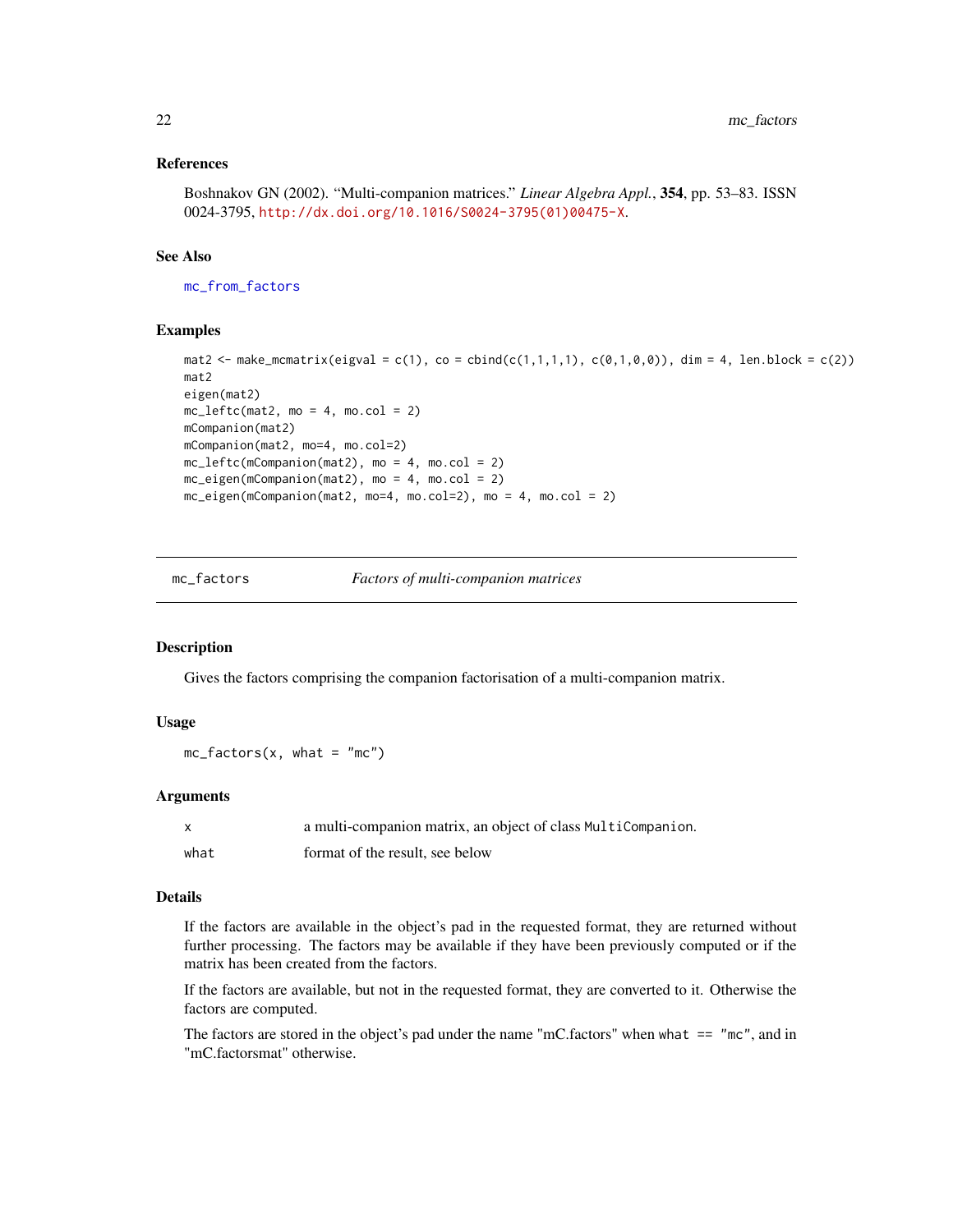# <span id="page-22-0"></span>Value

If what  $==$  "mc" the companion factors of x as a list of MultiCompanion objects.

Otherwise a matrix with i-th row representing the i-th factor.

As a side effect, the factors are stored in the object's pad, see 'Details'.

# Author(s)

Georgi N. Boshnakov

# References

Boshnakov GN (2002). "Multi-companion matrices." *Linear Algebra Appl.*, 354, pp. 53–83. ISSN 0024-3795, [http://dx.doi.org/10.1016/S0024-3795\(01\)00475-X](http://dx.doi.org/10.1016/S0024-3795(01)00475-X).

# Examples

m <- mCompanion(matrix(1:8, nrow = 2)) mc\_factors(m)

<span id="page-22-1"></span>mc\_from\_factors *Multi-companion matrix from factors*

#### Description

Compute a multi-companion matrix from its companion factors or from a periodic filter. Create the multi-companion matrix corresponding to a periodic filter by multiplying the relevant companion matrices in reverse order.

# Usage

mc\_from\_factors(x) mc\_from\_filter(x)

# Arguments

x a matrix with a row for each companion factor, see details.

#### Details

x is a matrix whose i-th row is the top row of the i-th companion factor (for mc\_from\_factors) or the filter coefficients for the i-th season (for mc\_from\_filter).

mc\_from\_factors is, effectively, the inverse of [mc\\_factorize](#page-19-1). The companion matrices specified by the argument are multiplied.

mc\_from\_filter is similar except that the relevant companion matrices are multiplied in reverse order. After all, it is natural to have the coefficients for the i-th season in the i-th row!

todo: add an argument to specify the "first" season.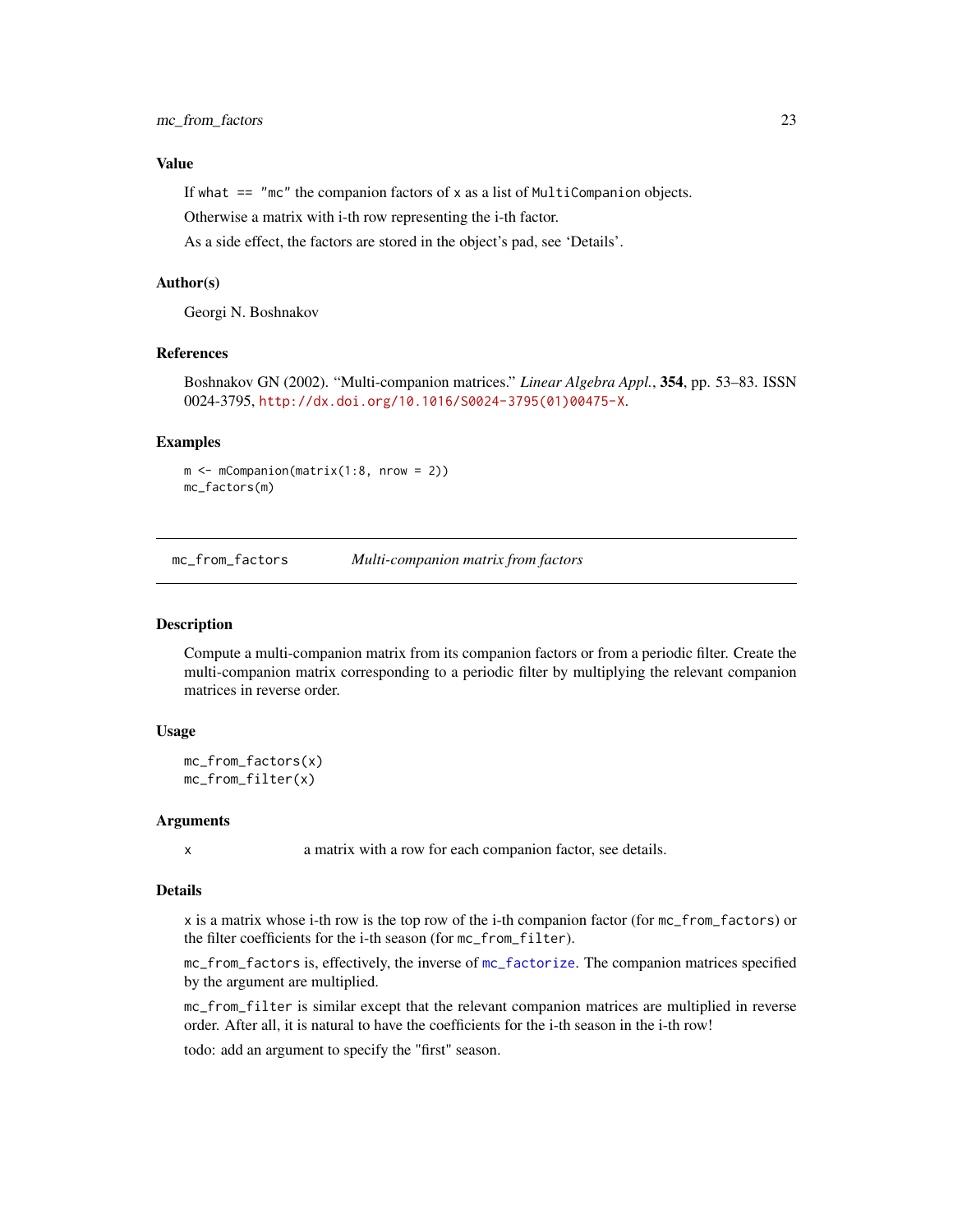# <span id="page-23-0"></span>Value

The top of the resulting multi-companion matrix.

# Level

Currently mc\_from\_factors calls mCompanion, which it probably should not do.

# Author(s)

Georgi N. Boshnakov

# References

Boshnakov GN (2002). "Multi-companion matrices." *Linear Algebra Appl.*, 354, pp. 53–83. ISSN 0024-3795, [http://dx.doi.org/10.1016/S0024-3795\(01\)00475-X](http://dx.doi.org/10.1016/S0024-3795(01)00475-X).

#### See Also

[mc\\_factorize](#page-19-1)

# Examples

```
x \leftarrow \text{matrix}(1:8, \text{ nrow} = 2)mc_from_factors(x)
mCompanion(mc_from_factors(x))
```

```
mc_from_filter(x)
mCompanion(mc_from_filter(x))
```
<span id="page-23-1"></span>mc\_full *Basic utilities for multi-companion matrices*

# Description

Compute the dense matrix representation of a multi-companion matrix or convert the argument to an ordinary matrix.

# Usage

```
mc_full(x)mc_matrix(x)
```
# Arguments

x the top part of the multi-companion matrix or the whole matrix, see details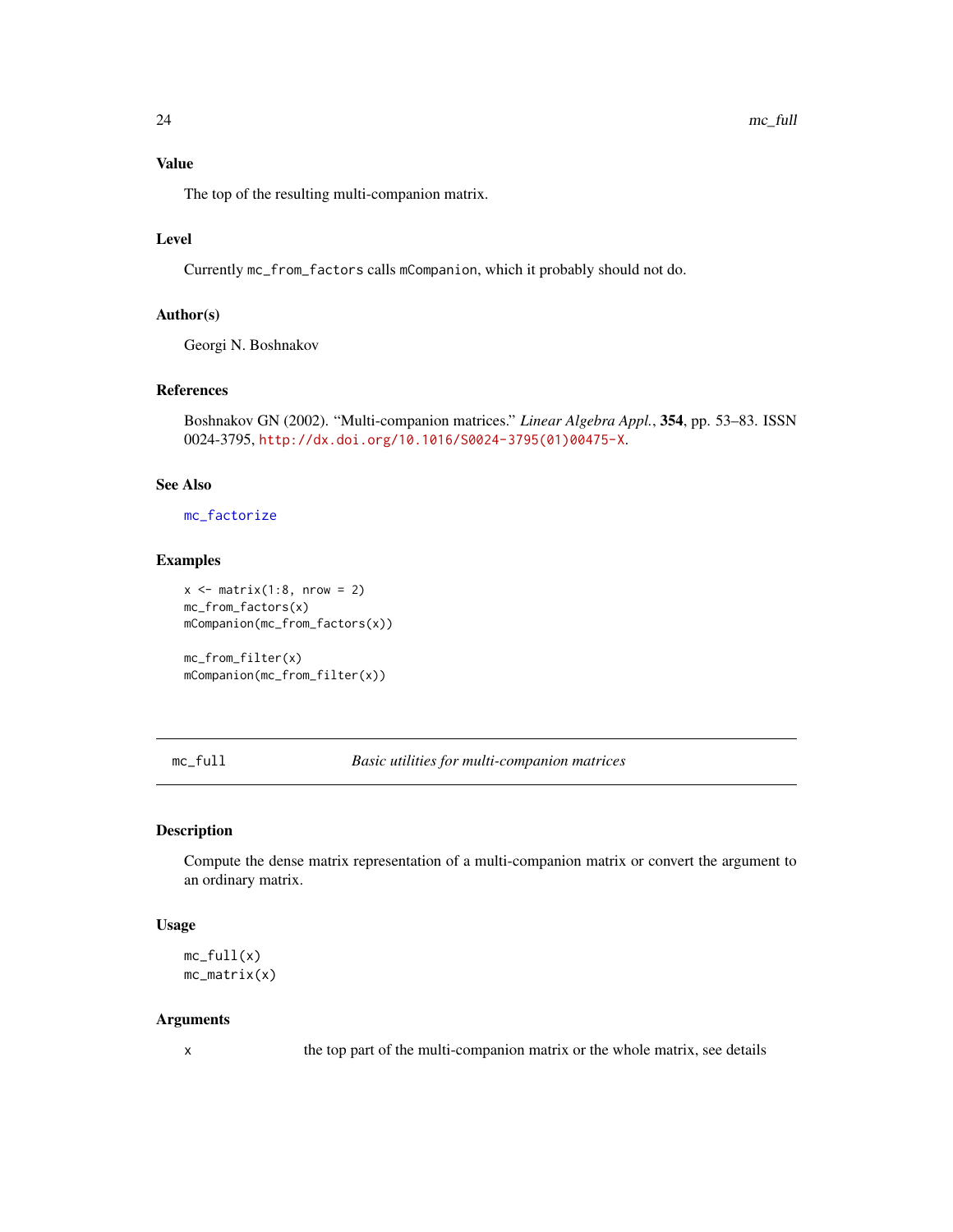#### <span id="page-24-0"></span> $mc\_full$  25

# Details

mc\_matrix is an auxilliary function which returns an ordinary matrix. It returns x if x is an ordinary matrix (is.matrix(x)==TRUE), converts x to a matrix with one row if x is a vector, and returns as.matrix(x) otherwise. mc\_matrix is used by some functions in package mcompanion that want to allow flexible format for the top of a multicompanion matrix or even the whole matrix (e.g. x may be a MultiCompanion object) but are not really multi-companion aware.

For mc\_full, x is normally the top part of a multi-companion matrix. Rows are appended as necessary to obtain the dense representation of the matrix and the result is guaranteed to be a multicompanion matrix. It is an error to have more rows than columns. If the number of rows is equal to the number of columns, i.e.  $x$  is the whole matrix, the effect is that  $x$  is converted to an ordinary matrix but no check is made to see if the result is indeed a multi-companion matrix. x may be a vector if the multi-companion order is 1.

# Value

For mc\_full, the multi-companion matrix as an ordinary dense matrix object.

For mc\_matrix, an ordinary matrix.

### Note

mc\_matrix is not multi-companion specific, except that it converts a vector to a matrix with one row (not column). For square matrices these functions are not really multi-companion specific.

# Author(s)

Georgi N. Boshnakov

#### References

Boshnakov GN (2002). "Multi-companion matrices." *Linear Algebra Appl.*, 354, pp. 53–83. ISSN 0024-3795, [http://dx.doi.org/10.1016/S0024-3795\(01\)00475-X](http://dx.doi.org/10.1016/S0024-3795(01)00475-X).

# See Also

[mcStable](#page-16-1)

## Examples

```
mc <- mCompanion("sim",dim=4,mo=2)
mcStable(mc)
x \leq mc[1:2,] # get the top of mc
x2 \leq -mc[] # whole mc as ordinary matrix
mc_matrix(x)
mc_matrix(mc)
mc_matrix(x2)
mc_full(x)mc_full(mc)
mc_full(x2)
```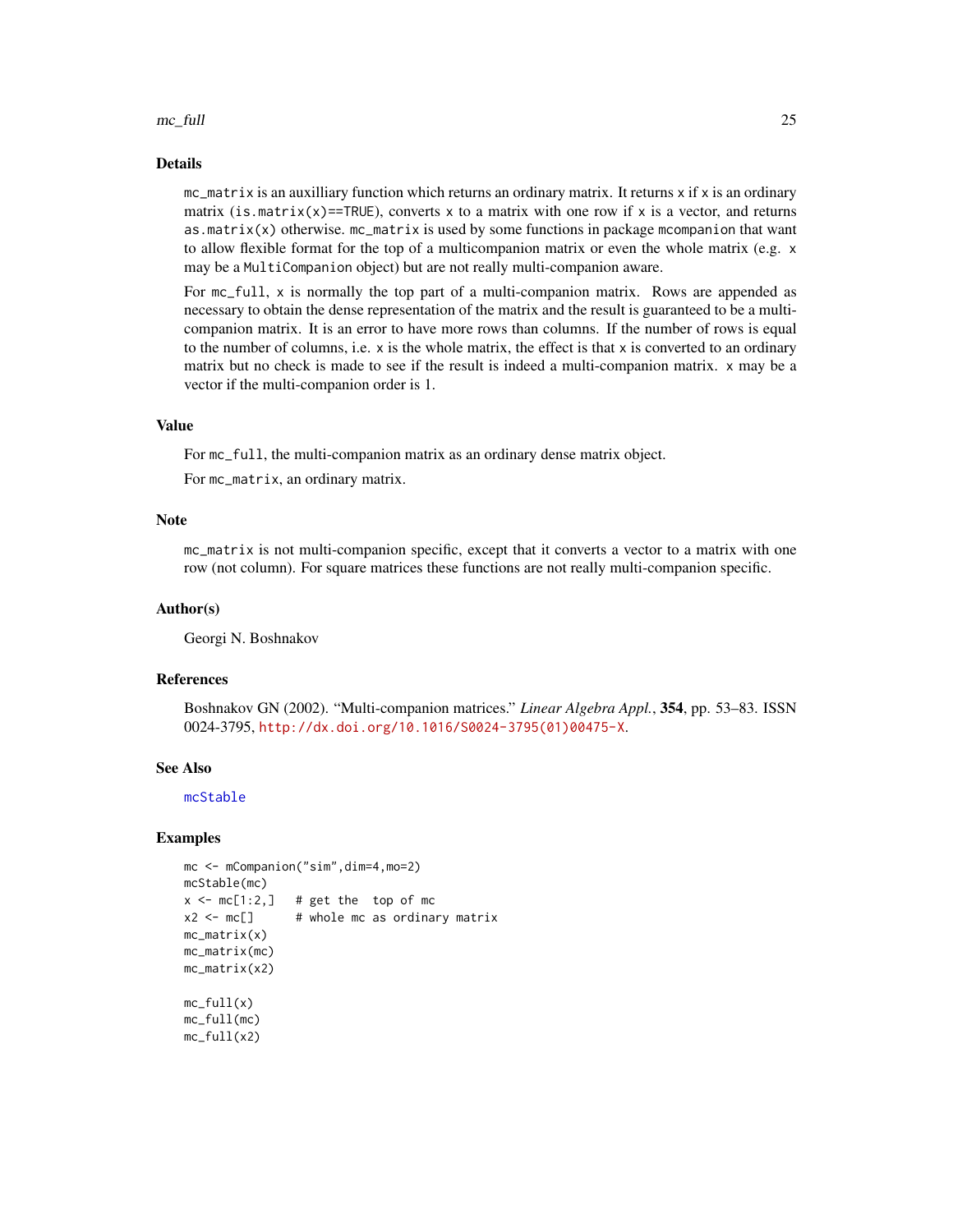<span id="page-25-0"></span>

# Description

Determine the multi-companion order of a square matrix or check if a matrix may be the bottom part of a multi-companion matrix.

#### Usage

```
mc_order(x)
is_mc_bottom(x)
```
#### Arguments

x a matrix

# Details

In  $mc\_order(x)$  should be a square matrix, while in is\_mc\_bottom(x) the matrix is usually rectangular.

The bottom part of a multi-companion matrix is of the form [I 0], where I is an identity matrix and 0 is a matrix of zeroes. The top consists of the rows above the bottom part. The multi-companion order is the number of rows in the top of a multi-companion matrix.

Identity matrices have mc\_order zero. Other general matrices have mc\_order equal to the number of rows. In particular, an  $1 \times 1$  matrix has mc\_order zero, if its only element is equal to one, and mc\_order one otherwise.

Acordingly, is\_mc\_bottom(x) returns TRUE if  $x$  is the identity matrix or a matrix with zero rows. This is consistent with the treatment of the identity matrix as multi-companion of multi order 0 and a general matrix as multi-companion of multi-companion order equal to the number of its rows.

# Value

for mc\_order, the multi-companion order of x, a non-negative integer

for is\_mc\_bottom, TRUE if x may be the bottom part of a multi-companion matrix and FALSE otherwise.

#### **Note**

It may make sense to allow non-square matrices also for mc\_order.

#### Author(s)

Georgi N. Boshnakov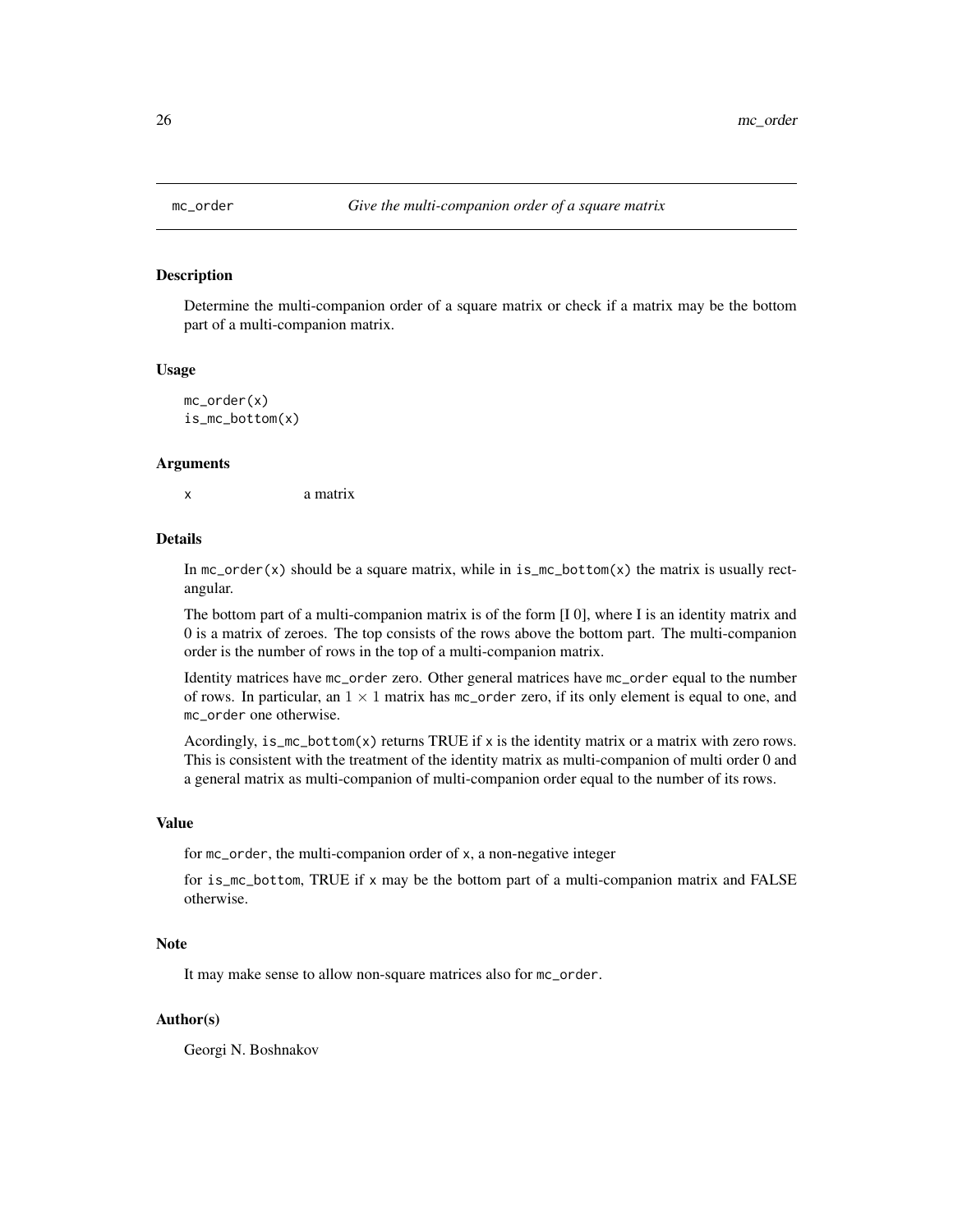# <span id="page-26-0"></span>mf\_VSform 27

# References

Boshnakov GN (2002). "Multi-companion matrices." *Linear Algebra Appl.*, 354, pp. 53–83. ISSN 0024-3795, [http://dx.doi.org/10.1016/S0024-3795\(01\)00475-X](http://dx.doi.org/10.1016/S0024-3795(01)00475-X).

# See Also

[mc\\_full](#page-23-1)

# Examples

```
m \le mCompanion(matrix(1:8, nrow = 2))
mc_order(m)
```
# <span id="page-26-1"></span>mf\_VSform *Extract properties of multi-filters*

# <span id="page-26-2"></span>Description

Extract properties for scalar and vector of seasons forms of multi-filters.

# Usage

 $mf\_order(x, i = "max", form = "pc", perm)$ mf\_period(x) mf\_poles(x, blocks = FALSE)  $mf_VSform(x, first = 1, form = "U", perm)$ 

# Arguments

| X        | the filter, an object of class MultiFilter                                                       |
|----------|--------------------------------------------------------------------------------------------------|
|          | index, integer vector or a string                                                                |
| first    | the first season of the year                                                                     |
| form     | the form of the filter to which the result refers, one of "pc", "I", "U", or "L", see<br>details |
| perm     | permutation of the seasons within the year                                                       |
| blocks   | request lengths of Jordan chains                                                                 |
| $\cdots$ | arguments to pass on.                                                                            |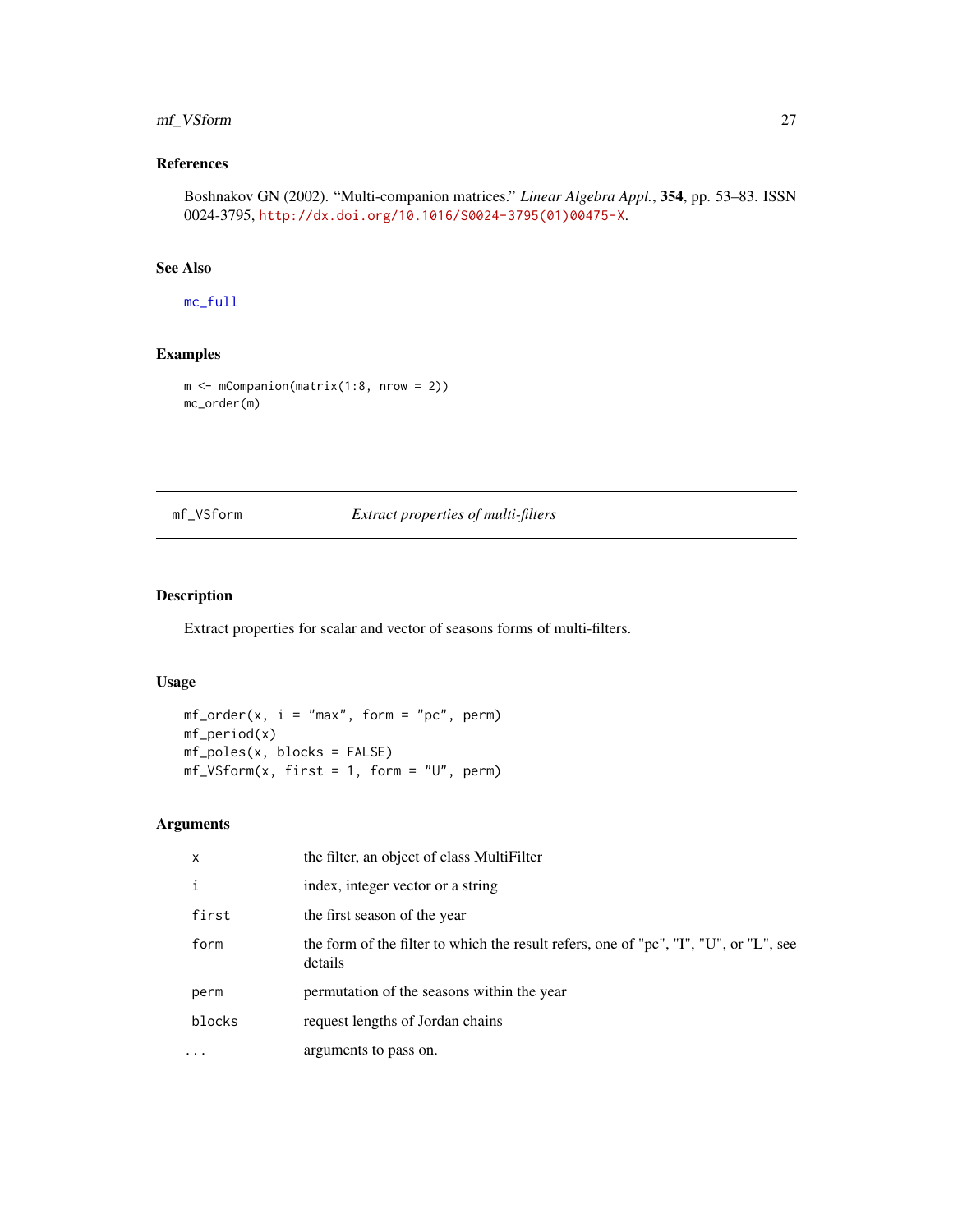# Details

With the default  $i == "max"$  the function  $mf<sub>o</sub>$  returns a single number, the order of the filter in the representation requested by form. The orders of the components may be obtained with the setting i=="all" which gives a vector whose j-th element is the order of the j-th component of the filter. A subset of these may be obtained with numeric i which is treated as standard index vector. Values for i other than the default are meaningful mainly for form="pc".

mf\_VSform arranges the filter coefficients in one of the vector of seasons forms (todo: cite me). The component Phi of the result is a matrix obtained by putting the coefficient matrices next to each other, [A1 ... Ad]. If perm is provided, then the result is the same for "U" and "L".

mf\_VSform is called implicitly by the subscripting operation ("[") when needed, it is more flexible and is recommended for general use.

For the vector forms ("I", "U", and "L") the argument perm specifies the arrangement of the components of the filter in that form. For the I- and U-forms the default is  $mf\_period(x)$ :1, for the L-form it is  $1:mf\_period(x)$ .

Currently perm may take on values that can be obtained from the default by rotation, e.g. if the period is 4, perm may be one of  $(4,3,2,1)$ ,  $(1,4,3,2)$ ,  $(2,1,4,3)$ ,  $(3,2,1,4)$  for the U-form, and  $(1,2,3,4)$ ,  $(4,1,2,3)$ ,  $(3,4,1,2)$ ,  $(2,3,4,1)$  for the L-form. Other permutations may be usefull in some situations but may not result in U- or L- forms (without further transformations). For I-form any permutation should be permissible when implemented (todo:).

For mf\_order the argument perm affects the computation only, not the ordering in the result. The result (if vector) is not permuted unless the argument i asks for this. For mf\_VSform however such a behaviour would be very peculiar and the rows of the result are for the permuted seasons. In short, the i-th element of the result of mf\_order (if vector) gives the order (in the requested form) of the i-th season but the i-th row of any of the matrices returned by mf\_VSform depends on perm and form.

Note: the terminology here reflects application to pc processes, probably should be made more neutral in this respect.

todo: (2013-03-26) mf\_order seems unfinished.

#### Value

For  $mf<sub>-</sub>order$ , if  $i== "max"$  a positive integer, otherwise a vector of positive integers.

For mf\_period the period of the filter, a positive integer.

For mf\_poles, if blocks=FALSE, a vector of the eigenvalues of the associated multi-companion matrix, each eigenvalue repeated according to its algebraic multiplicity. If blocks=TRUE, a 2-column matrix with the eigenvalues in the first column and the lengths of the Jordan chains in the second. There is one row for each chain (i.e. multiple eigenvalues are repeated according to their geometric multiplicity).

For mf\_VSform a list with components

|  | Phi0 | the zero lag coefficient, a matrix |
|--|------|------------------------------------|
|--|------|------------------------------------|

Phi the remaining coefficients, a matrix

Phi0inv (form=="I" only) the inverse of the zero lag coefficient matrix of the vs-form, a matrix. (TODO: the name of this component is misleading since in the case form  $=$  "I" Phi0 is the identity matrix and Phi0inv is not equal to the inverse of Phi0.)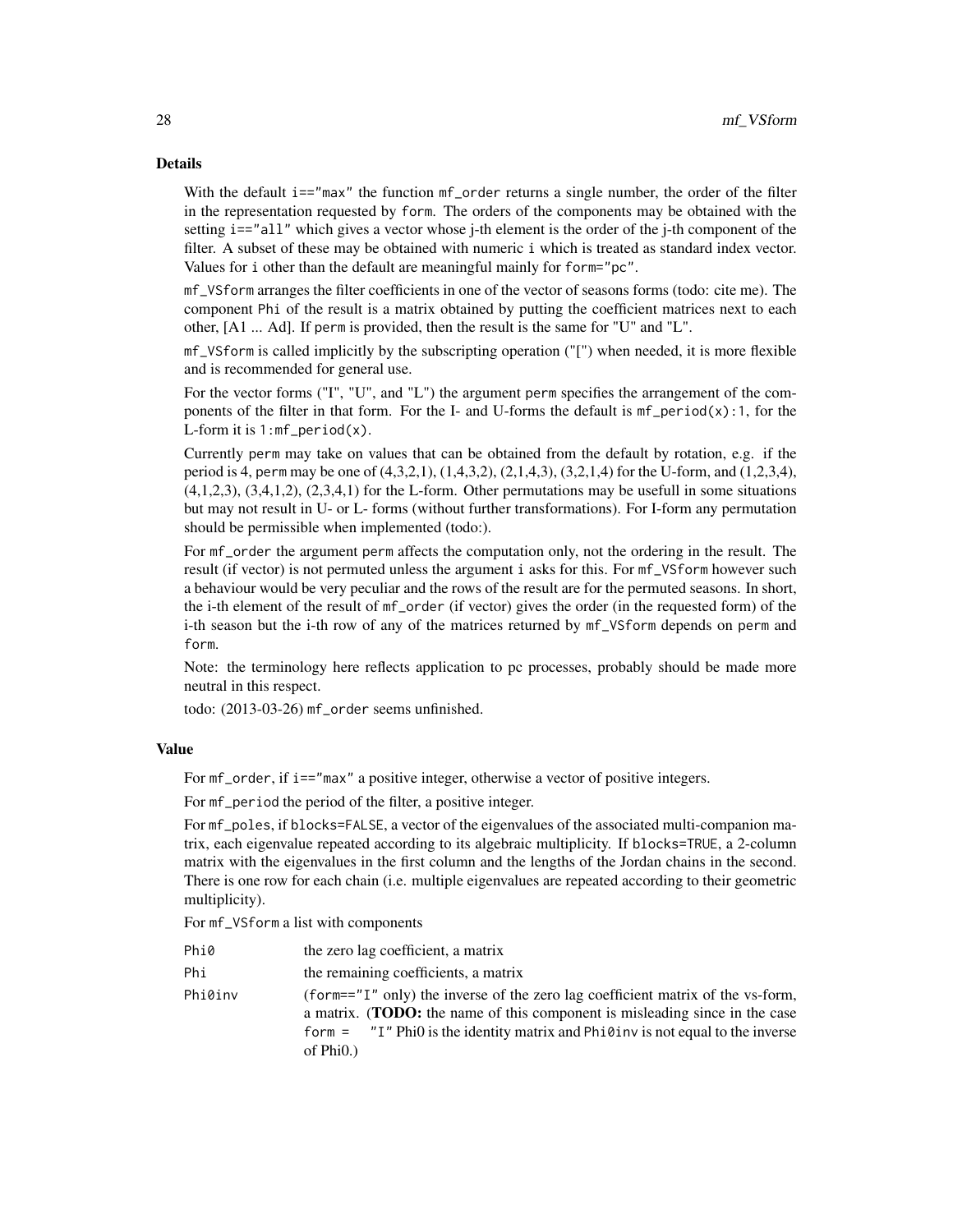<span id="page-28-0"></span>mf\_VSform 29

# Author(s)

Georgi N. Boshnakov

# References

Boshnakov GN (2002). "Multi-companion matrices." *Linear Algebra Appl.*, 354, pp. 53–83. ISSN 0024-3795, [http://dx.doi.org/10.1016/S0024-3795\(01\)00475-X](http://dx.doi.org/10.1016/S0024-3795(01)00475-X).

Boshnakov GN and Iqelan BM (2009). "Generation of time series models with given spectral properties." *J. Time Series Anal.*, 30(3), pp. 349–368. ISSN 0143-9782, [http://dx.doi.org/10.](http://dx.doi.org/10.1111/j.1467-9892.2009.00617.x) [1111/j.1467-9892.2009.00617.x](http://dx.doi.org/10.1111/j.1467-9892.2009.00617.x).

# See Also

[MultiFilter](#page-32-1) and the examples there, [mcStable](#page-16-1)

# Examples

```
## simulate a 3x3 2-companion matrix
## and turn it into a multi-filter
(m <- mCompanion("sim", dim=3, mo=2))
(flt <- new("MultiFilter", mc = m ))
mf_period(flt)
mf_poles(flt)
abs(mf_poles(flt))
mf_VSform(flt,form="U")
mf_VSform(flt,form="L")
mf_VSform(flt,form="I")
## simulate a pc filter (2 seasons)
## and turn it into a multi-filter object
(rfi <- sim_pcfilter(2, 3))
(flt <- new("MultiFilter", coef = rfi$pcfilter))
mf_period(flt)
mf_poles(flt)
abs(mf_poles(flt))
mf_VSform(flt, form="U")
mf_VSform(flt, form="I")
mf_VSform(flt, form="L")
## indexing can be used to extract filter coefficients
flt[]
flt[1,]## the rest are some checks of numerical performance.
rfi
rfi$mat==0
zapsmall(rfi$mat)
mCompanion(zapsmall(rfi$mat))
unclass(mCompanion(zapsmall(rfi$mat)))
unclass(mCompanion(rfi$mat))
```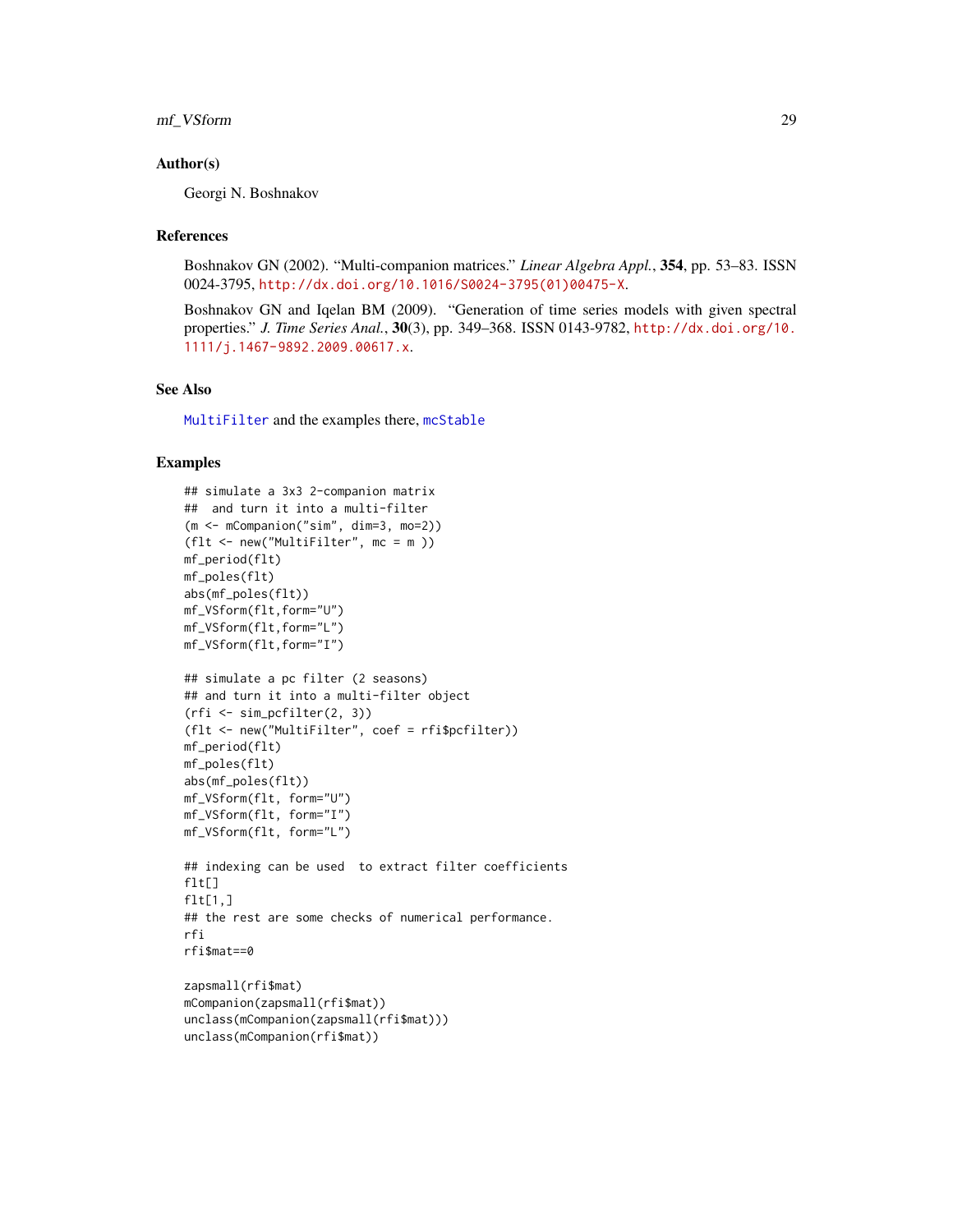```
flt1 <- new("MultiFilter", mc = mCompanion(zapsmall(rfi$mat)))
flt2 <- flt
flt1[]
flt2[]
flt1[] - flt2[]
rfi$pcfilter - rfi$mat[1:2,]
mf_poles(flt1)
abs(mf_poles(flt1))
svd(rfi$mat)
rcond(rfi$mat)
Matrix::rcond(Matrix::Matrix(rfi$mat),"O")
1/Matrix::rcond(Matrix::Matrix(rfi$mat),"O")
```
<span id="page-29-1"></span>MultiCompanion-class *Class "MultiCompanion"*

#### Description

Objects and methods for multi-companion matrices

# Objects from the Class

For ordinary usage objects from this class should behave as matrices and there should be no need to access the slots directly.

Objects can be created with the function [mCompanion](#page-10-1). Other functions in the mcompanion package also produce MultiCompanion objects.

It is possible also to call new() directly:

```
new("MultiCompanion", xtop, mo, n, mo.col, ido, x, dimnames,
   detect, misc)
```
#### Arguments:

xtop is the top of the matrix.

mo is the multi-companion order of the matrix.

n is the dimension.

mo.col is the top order, meaniing that columns mo.col+1,...,n of the top of the matrix are zeros. mo.col may also be set to "detect", in which case it is determined by scanning xtop or x.

ido the dimension of the identity sub-matrix.

x the whole matrix.

dimnames is not used currently.

<span id="page-29-0"></span>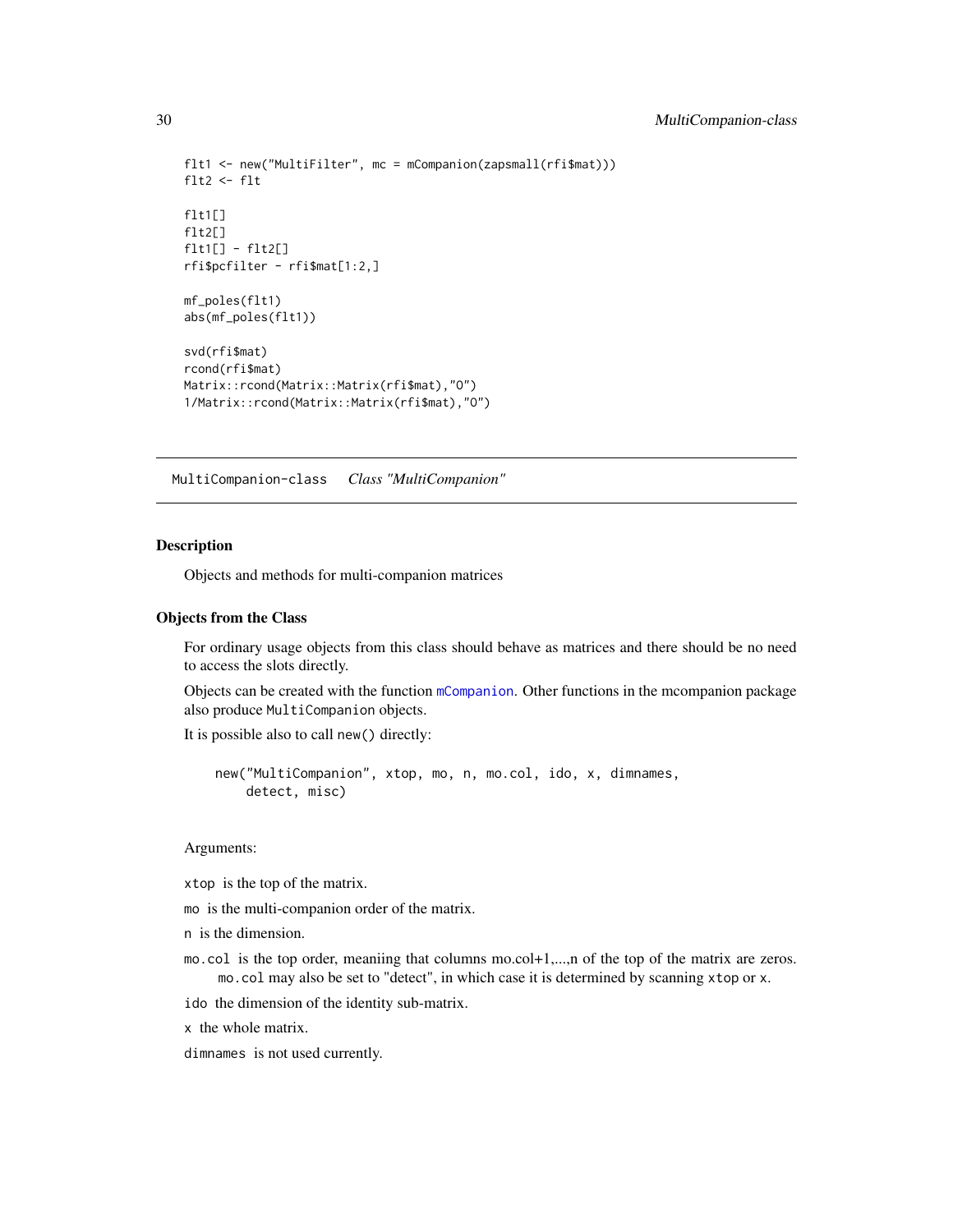detect controls whether automatic detection of mo and mo.col should be attempted. The values tested are "mo", "mo.col", "all", and "nothing" with obvious meanings.

misc todo: describe this argument!

Normally one of xtop and x is supplied but if both are, they are checked for consistency, including the elements of the matrix (equality is tested with ==). To facilitate calls with one unnamed argument, when xtop is a square matrix it is taken to be the entire matrix (provided that x is missing).

Aside from xtop (or x), most of the remaining arguments can be deduced automatically. The number of rows and columns of xtop give the multi-companion order and the dimension of the matrix, respectively. A vector xtop is taken to stand for a matrix with one row. x needs to be square or a vector of length equal to exact square. mo and mo.col may be determined from the contents of x and xtop. There is no harm in ignoring mo.col but it is useful for our applications. Note that by default it is to set to the number of columns and not determined by scanning the matrix.

The contents of the misc argument are stored in the pad of the new object.

#### **Slots**

xtop: The top of the matrix, an object of class "matrix"

mo: Multi-companion order, an object of class "numeric"

ido: dimension of the identity submatrix, object of class "numeric"

mo.col: number of non-zero columns in top rows, object of class "numeric"

pad: storage for additional info, object of class "objectPad"

x: inherited, object of class "numeric"

Dim: inherited, object of class "integer"

Dimnames: inherited, object of class "list"

factors: inherited, object of class "list"

# Extends

Class "ddenseMatrix", directly. Class "generalMatrix", directly. Class "dMatrix", by class "ddenseMatrix". Class "denseMatrix", by class "ddenseMatrix". Class "Matrix", by class "ddenseMatrix". Class "Matrix", by class "ddenseMatrix". Class "compMatrix", by class "generalMatrix". Class "Matrix", by class "generalMatrix".

# Methods

```
% *% signature(x = "ANY", y = "MultiCompanion"): ...
\%*\% signature(x = "MultiCompanion", y = "MultiCompanion"): ...
% *% signature(x = "MultiCompanion", y = "ANY"): ...
[ signature(x = "MultiCompanion", i = "index", j = "index", drop = "logical"):
    ...
[ sigma(x = "MultiCompanion", i = "index", j = "missing", drop = "logical"):
    ...
[ signature(x = "MultiCompanion", i = "missing", j = "index", drop = "logical"):
    ...
```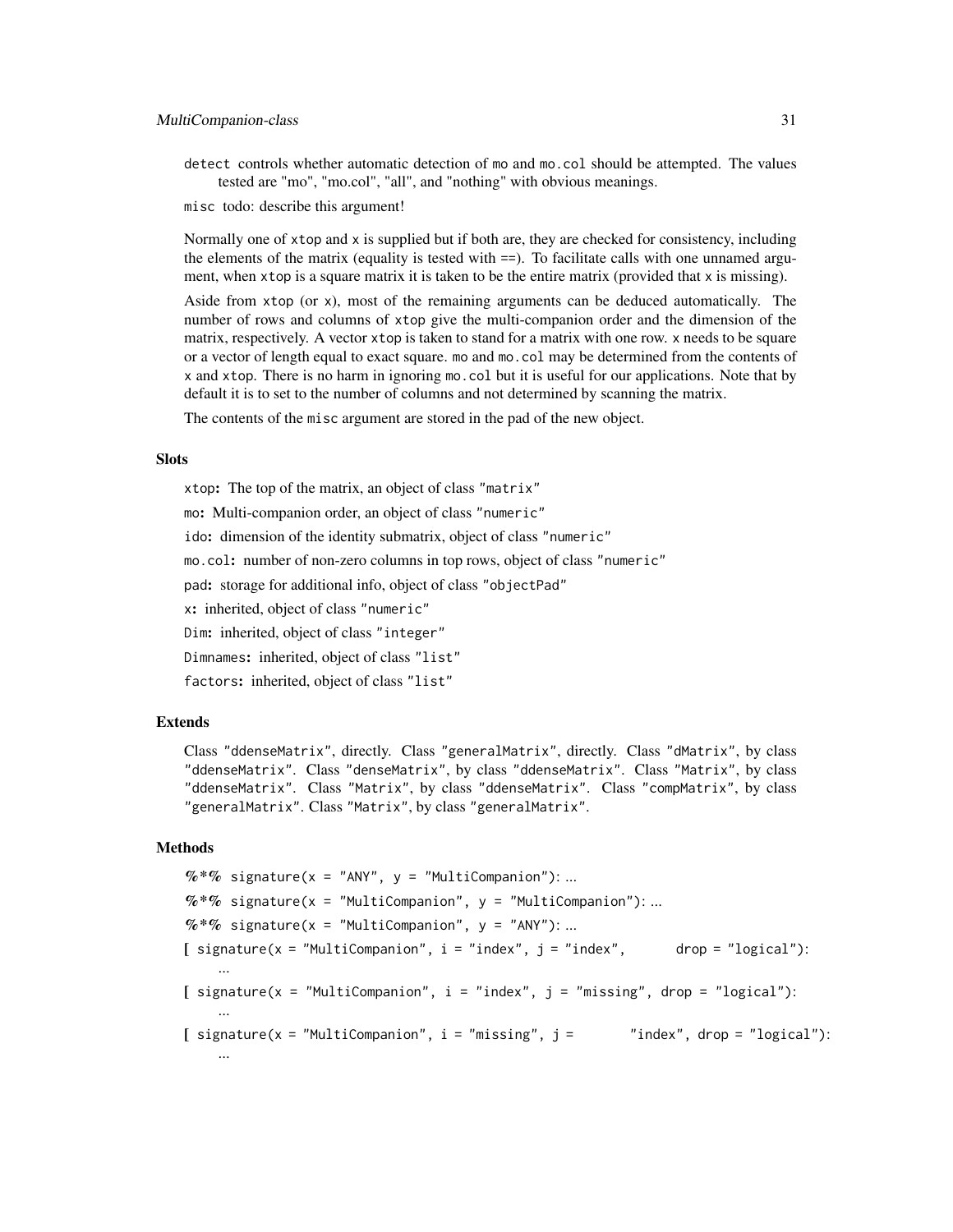```
coerce signature(from = "dgeMatrix", to = "MultiCompanion"): ...
coerce signature(from = "matrix", to = "MultiCompanion"): ...
coerce signature(from = "MultiCompanion", to = "matrix"): ...
coerce signature(from = "MultiCompanion", to = "dgeMatrix"): ...
initialize signature(.Object = "MultiCompanion"): This method is called implicitly when the
    user calls new("MultiCompanion",...).
mcStable signature(x = "MultiCompanion"): ...
t signature(x = "MultiCompanion"): ...
% *% signature(x = "matrix", y = "MultiCompanion"): ...
\%*\% signature(x = "MultiCompanion", y = "matrix"): ...
```
#### Note

The implementation is rather redundant, this class probably should inherit in a different way from classes in Matrix package or may be not inherit at all.

Methods to get the multi-order, mo.col, and others, would be useful but first the terminology needs to be made consistent.

Other matrix arithmetic operations?

Argument n is called dim in other functions.

#### Author(s)

Georgi N. Boshnakov

# References

Boshnakov GN (2002). "Multi-companion matrices." *Linear Algebra Appl.*, 354, pp. 53–83. ISSN 0024-3795, [http://dx.doi.org/10.1016/S0024-3795\(01\)00475-X](http://dx.doi.org/10.1016/S0024-3795(01)00475-X).

Boshnakov GN and Iqelan BM (2009). "Generation of time series models with given spectral properties." *J. Time Series Anal.*, 30(3), pp. 349–368. ISSN 0143-9782, [http://dx.doi.org/10.](http://dx.doi.org/10.1111/j.1467-9892.2009.00617.x) [1111/j.1467-9892.2009.00617.x](http://dx.doi.org/10.1111/j.1467-9892.2009.00617.x).

#### See Also

[mCompanion](#page-10-1) and the examples there; the following functions produce multi-companion matrices but do not return MultiCompanion objects:

[sim\\_mc](#page-37-1), [make\\_mcmatrix](#page-8-1)

#### Examples

```
a1 <- matrix(1:12,nrow=2)
mc1 <- new("MultiCompanion",xtop=a1)
new("MultiCompanion",a1) # same
a2 \le matrix(c(1:6,rep(0,4)),nrow=2) # 1st 3 columns of a2 are non-zero
mc2 <- new("MultiCompanion",a2)
```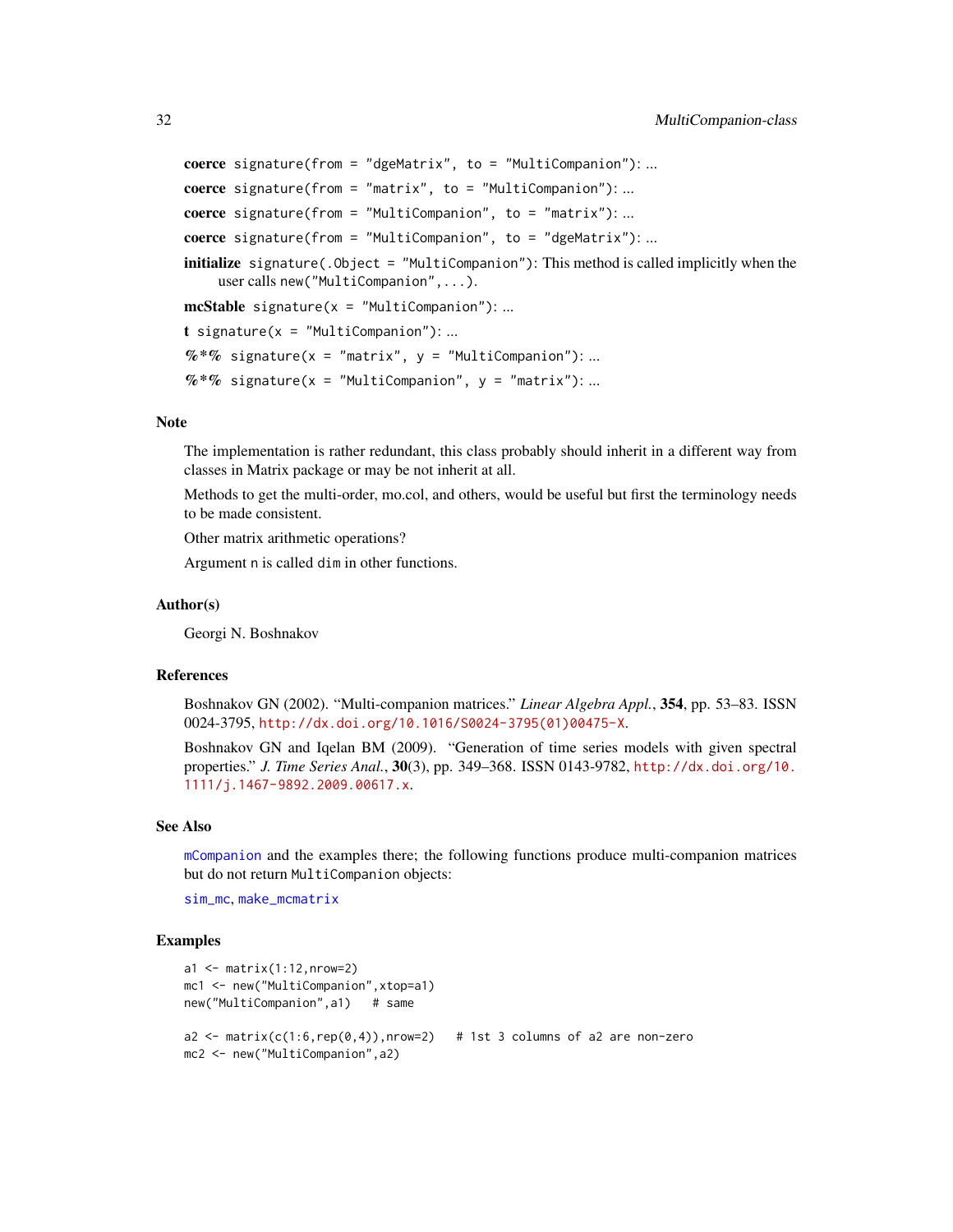#### <span id="page-32-0"></span>MultiFilter-class 33

```
mc2
mc2@mo.col # =5, because the default is to set mo.col to ncol
mc2a <- new("MultiCompanion",a2,detect="mo.col")
mc2a@mo.col # =3, compare with above
b \leq -as (mc2, "matrix") # b is ordinary R matrix
mcb <- new("MultiCompanion",x=b)
      new("MultiCompanion",b) # same as mcb
mcb@mo   # 2 (mo detected)
mcb@mo.col # 5 (no attempt to detect mo.col)
mcba <- new("MultiCompanion",b,detect="all")
mcba@mo # 2 (mo detected)
mcba@mo.col # 3 (mo.col detected)
```
<span id="page-32-1"></span>MultiFilter-class *Class "MultiFilter"*

### **Description**

Objects and methods for filters with more than one set of coefficients.

#### Objects from the Class

Objects can be created by calls of the form new("MultiFilter", coef, mc, order, sign).

Objects from this class represent periodic filters. A d-periodic filter relates an input series  $\varepsilon_t$  to an output series  $y_t$  by the following formula:

$$
y_t = \sum_{i=1}^{p_t} \phi_t(i) y_{t-i} + \varepsilon_t,
$$

where the coefficients  $\phi_t(i)$  are d-periodic in t, i.e.  $\phi_{t+d}(i) = \phi_t(i)$  and  $p_{t+d} = p_t$ .

The periodicity means that it is sufficient to store the coefficients in a  $d \times p$  matrix, where  $p =$  $\max(p_1, \ldots, p_t)$ . Slot coef contains such a matrix.

The filter may be specified either by its coefficients or by its multi-companion form.

# **Slots**

mc: the multi-companion form of the filter, an object of class "MultiCompanion"

coef: the coefficients of the filter, an object of class "matrix", whose sth row contains the coefficients for  $t = k \times d + s$ .

order: the periodic order of the filter, a numeric vector giving the orders of the individual seasons.

sign: 1 or -1. The default value, 1, corresponds to the formula given in section "Objects from the Class". It can also be -1, if the sum on the right-hand side of that formula is preceded by a minus (usual convention in signal processing).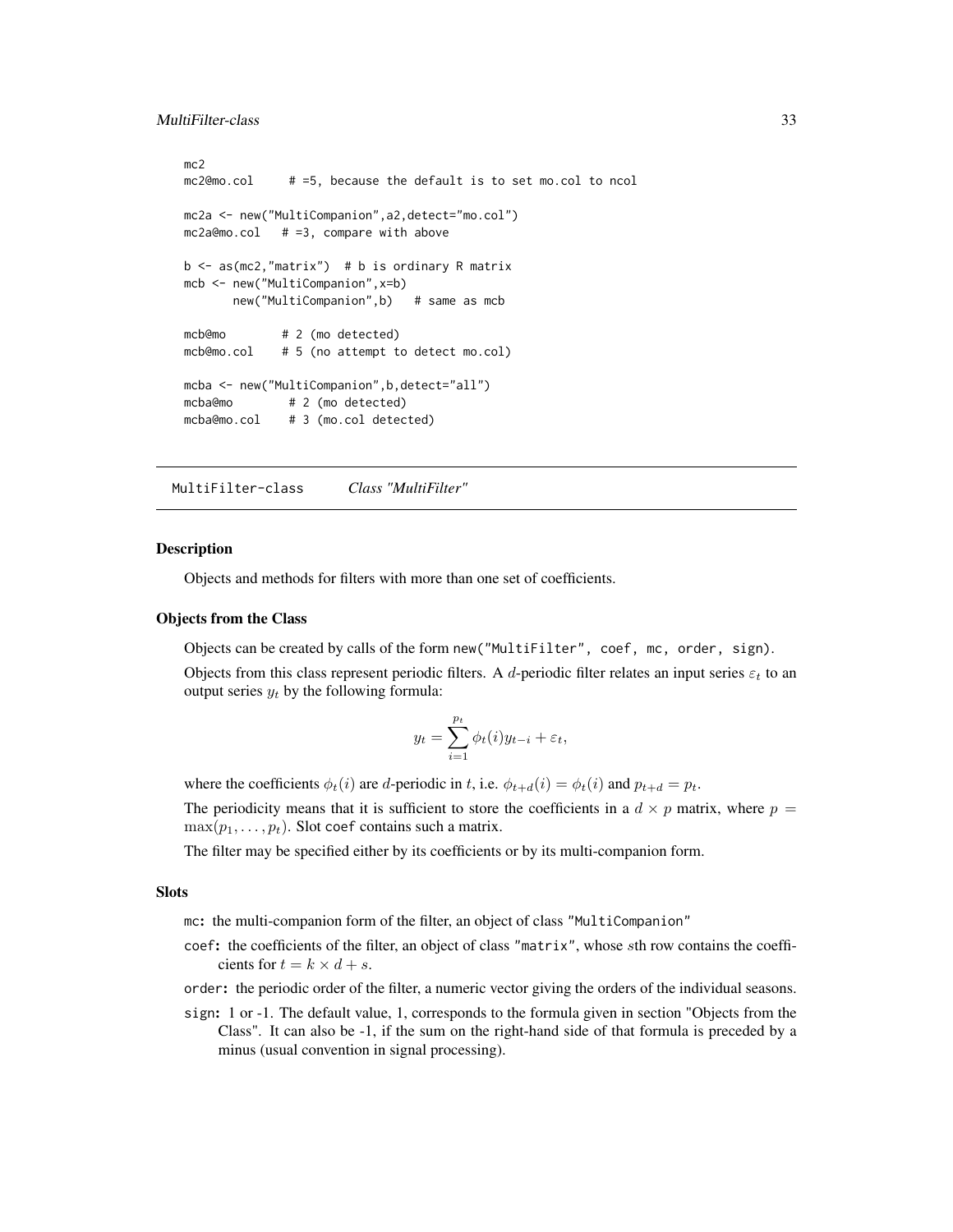#### <span id="page-33-0"></span>Methods

[ signature( $x =$  "MultiFilter",  $i =$  "ANY",  $j =$  "ANY", drop = "ANY"): take subset of the coefficients of the filter in various forms.

To do: the function needs more work! Document the function and the additional arguments!

**initialize** signature(.Object = "MultiFilter"): This function is called implicitly by new, see the signature for new above. One of mc and coef must be supplied, the other arguments are optional.

If mc is missing it is computed from coef. In this case, component mC.factorsmat of slot misc of mc is set to the companion factorisation of mc (essentially the reversed rows of coef). If coef is missing it is computed from mc, see [mc\\_factors](#page-21-1).

mcStable signature( $x =$  "MultiFilter"): Check if the filter is stable.

See also the documentation for the following functions which are effectively methods for class "MuliFilter" but are not defined as formal methods:

mf\_period, mf\_order, mf\_poles, mf\_VSform.

# Author(s)

Georgi N. Boshnakov

showClass("MultiFilter")

# **References**

Boshnakov GN (2002). "Multi-companion matrices." *Linear Algebra Appl.*, 354, pp. 53–83. ISSN 0024-3795, [http://dx.doi.org/10.1016/S0024-3795\(01\)00475-X](http://dx.doi.org/10.1016/S0024-3795(01)00475-X).

Boshnakov GN and Iqelan BM (2009). "Generation of time series models with given spectral properties." *J. Time Series Anal.*, 30(3), pp. 349–368. ISSN 0143-9782, [http://dx.doi.org/10.](http://dx.doi.org/10.1111/j.1467-9892.2009.00617.x) [1111/j.1467-9892.2009.00617.x](http://dx.doi.org/10.1111/j.1467-9892.2009.00617.x).

# See Also

[MultiCompanion](#page-29-1), [mf\\_period](#page-26-2), [mf\\_order](#page-26-2), [mf\\_poles](#page-26-2), [mf\\_VSform](#page-26-1).

# Examples

```
m < - mCompanion("sim",dim=3,mo=2) # simulate a 3x3 2-comp. matrix
flt <- new("MultiFilter", mc = m )
flt[]
mf_period(flt)
mf_poles(flt)
abs(mf_poles(flt))
mf_VSform(flt,form="U")
mf_VSform(flt,form="L")
mf_VSform(flt,form="I")
```
# try arguments "coef" and "mc", for comparison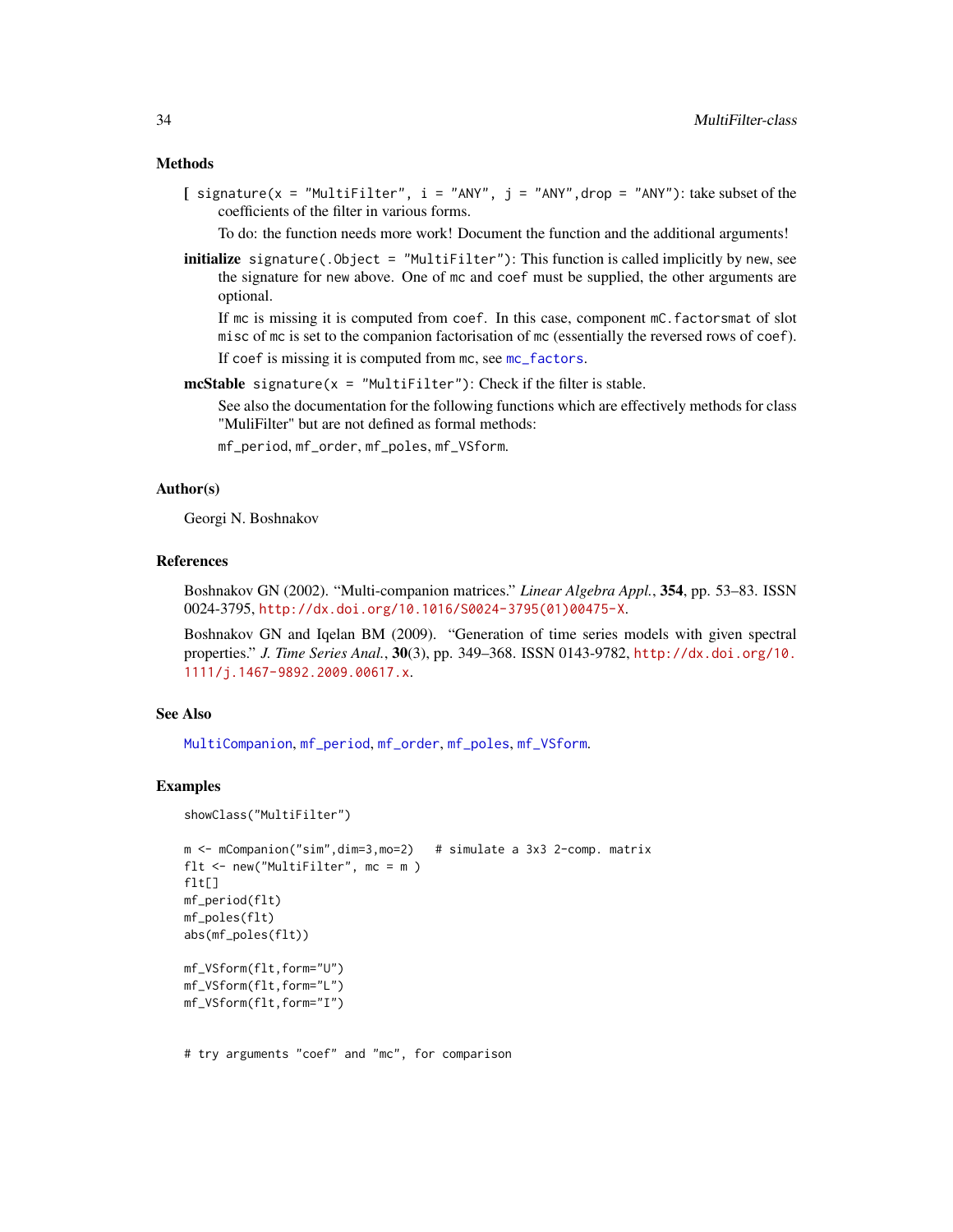# <span id="page-34-0"></span>null\_complement 35

```
rfi \le sim_pcfilter(2,3) # period=2, order=c(3,3)
# per. filter from a multi-companion matrix
flt1 <- new("MultiFilter", mc= mCompanion(zapsmall(rfi$mat)))
flt1[]
mf_period(flt1)
mf_poles(flt1)
abs(mf_poles(flt1))
mf_VSform(flt1,form="U")
mf_VSform(flt1,form="L")
mf_VSform(flt1,form="I")
# per. filter from coefficients, should be the same (numerically)
flt2 <- new("MultiFilter",coef=rfi$pcfilter)
flt2[]
mf_period(flt2)
mf_poles(flt2)
abs(mf_poles(flt2))
mf_VSform(flt2,form="U")
mf_VSform(flt2,form="L")
mf_VSform(flt2,form="I")
```

| null_complement | Compute the orthogonal complement of a subspace |
|-----------------|-------------------------------------------------|
|                 |                                                 |

# Description

Computes the orthogonal complement of a subspace relative to a universe.

# Usage

null\_complement(m, universe = NULL, na.allow = TRUE)

# Arguments

| m        | NA or a matrix whose columns define the subspace, see Details.                                                             |
|----------|----------------------------------------------------------------------------------------------------------------------------|
| universe | a matrix whose columns specify the subspace relative to which to compute the<br>complement, the default is the full space. |
| na.allow | if TRUE, default, treat NA's specially, see Details.                                                                       |

# Details

Argument universe can be used to specify a subspace w.r.t. which to compute the complement. If universe is NULL, a complement w.r.t. this full space is computed. The full space is deduced from the dimension of m.

null\_complement returns a matrix whose columns give a basis of the required subspace.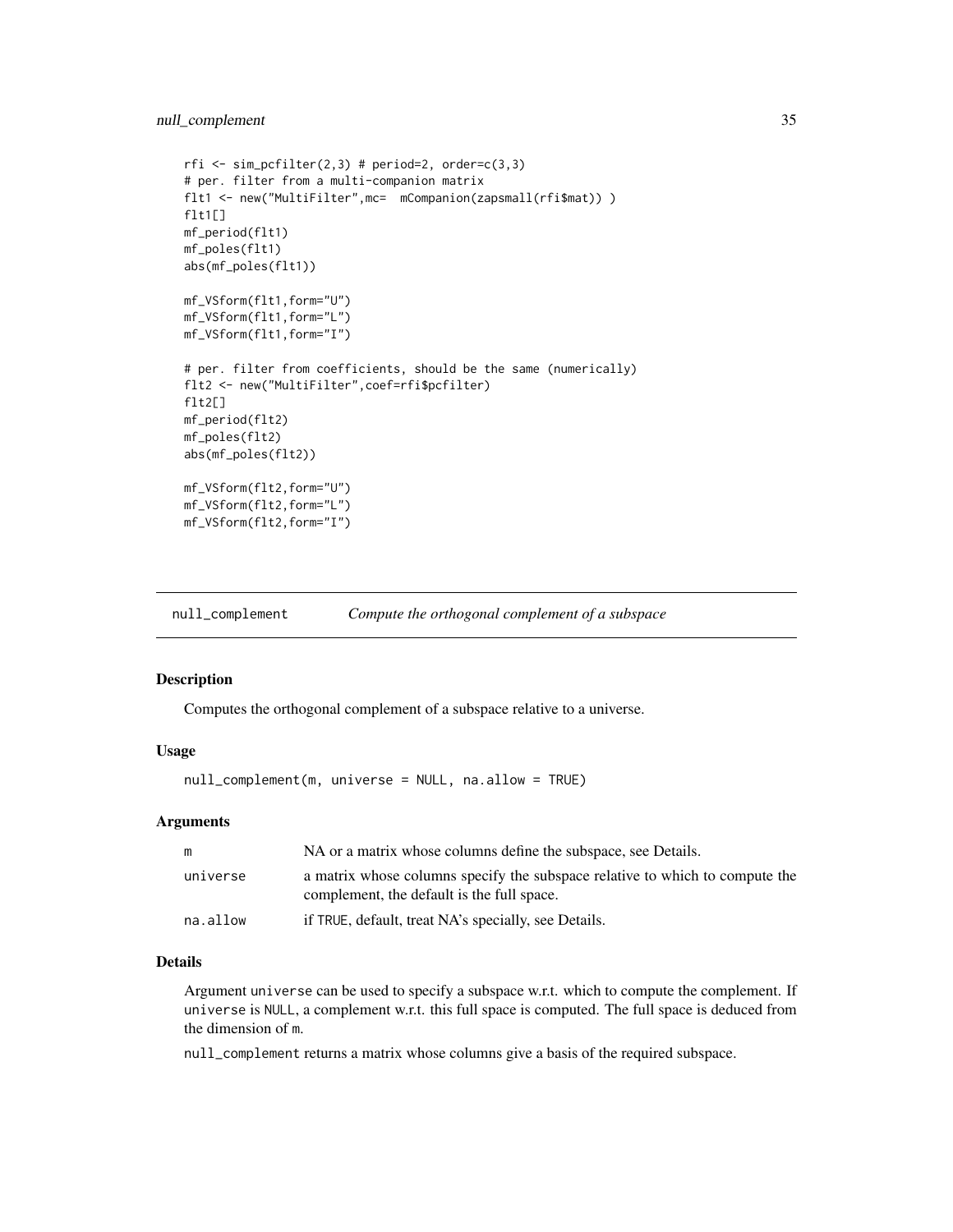null\_complement uses Null() from package MASS for the actual computation. null\_complement(m, na.allow=FALSE) is equivalent to Null(m).

m is typically a matrix whose columns represent the subspace w.r.t. which to compute the complement. null\_complement can also deal with NA's in m. This facility can be turned off by specifying na.allow = FALSE.

If na.allow = TRUE, the default, and m is identical to NA, universe is returned (i.e.  $m = NA$ represents the empty subspace). Note that in this case universe cannot be NULL, since there is no way to determine the dimension of the space.

Otherwise, m is a matrix. If all elements of m are NA, a matrix of NA's is returned with number of columns equal to  $ncol$ (universe) -  $ncol(m)$ .

TODO: Currently, if m contains a mixture of numbers and NA's, the result is the same as when all entries of m are NA's. A complete implementation should handle this case better. However, in general, the result cannot be a simple matrix.

#### Value

a matrix representing a basis of the requested subspace

# Author(s)

Georgi N. Boshnakov

# Examples

 $m \le -$  diag(1, nrow = 3, ncol = 2) null\_complement(m)

permute\_var *Permute rows and columns of matrices*

#### Description

Permute rows and columns of matrices.

#### Usage

```
permute_var(mat, perm = nrow(mat):1)
permute_synch(param, perm)
```
#### **Arguments**

| mat   | a matrix.                         |
|-------|-----------------------------------|
| param | a matrix or list, see Details.    |
| perm  | permutation, defaults to nrow: 1. |

<span id="page-35-0"></span>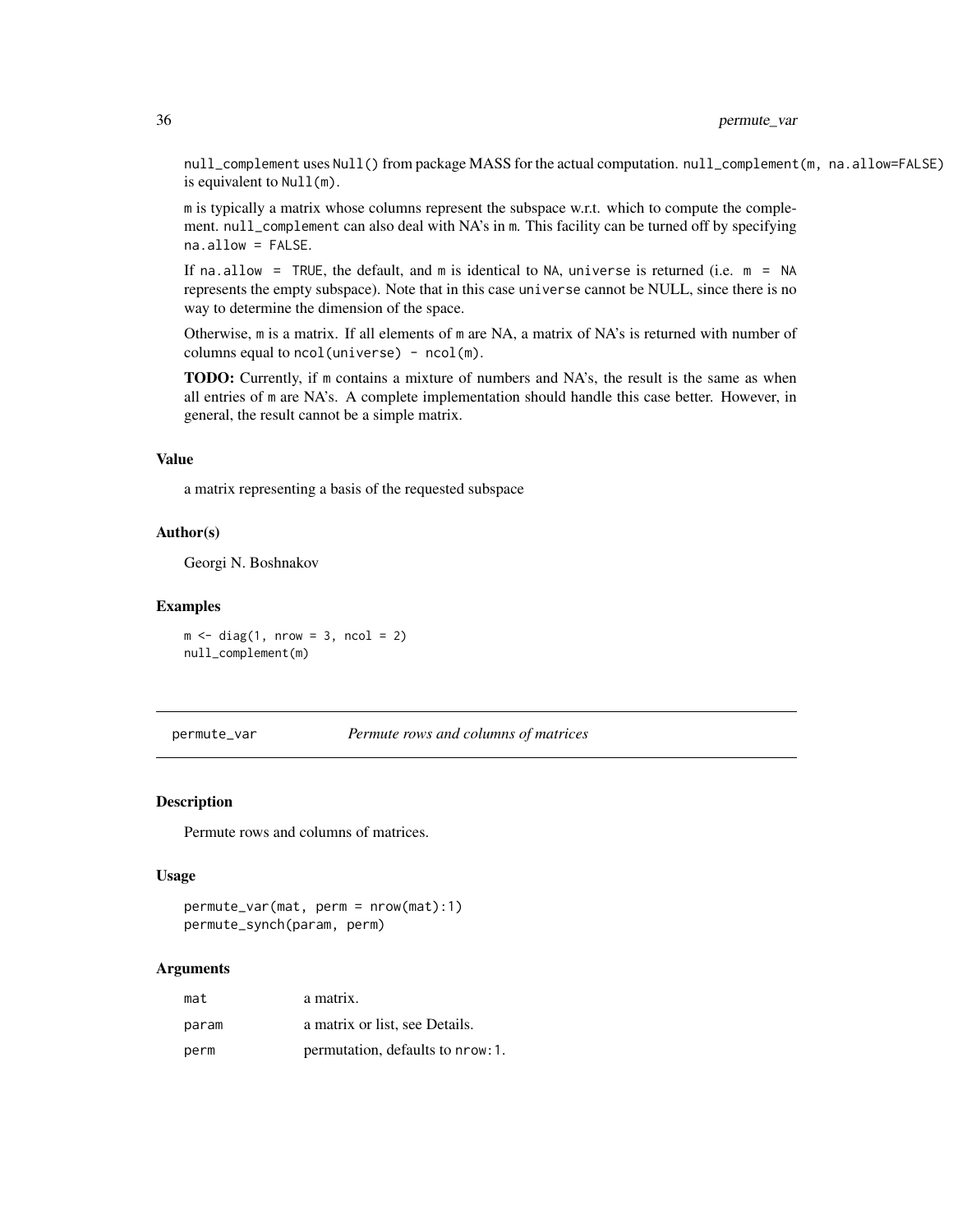#### <span id="page-36-0"></span>rblockmult 37

# Details

Given a permutation, permute\_var permutes the rows and columns of a matrix in such a way that if mat is the covariance matrix of a vector x, then the rearranged matrix is the covariance matrix of  $x[perm]$ . If P is the permutation matrix corresponding to perm, then the computed value is P %\*% mat %\*% t(P).

permute\_synch perform the above transformation on all matrices found in param. More precisely, if param is a matrix, then the result is the same as for permute\_var. Otherwise param should be a list and, conceptually, permute\_synch is applied recursively on each element of this list. The net result is that each matrix, say M, in param is replaced by  $PMP'$  and each vector, say v, by  $Pv$ . The idea is that param may contain specification of a VAR model, all components of which need to be reshuffled if the components of the multivariate vector are permuted.

All matrices in param must have the same number of rows, say d, but this is not checked. perm should be a permutation of 1:d.

# Value

for permute\_var, a matrix,

for permute\_synch, a matrix or list of the same shape as param in which each matrix is transformed as described in Details.

# Author(s)

Georgi N. Boshnakov

#### Examples

```
Cl <- cor(longley) # from example for 'cor()'
nc \leftarrow \text{ncol}(\text{Cl})v \le -1:nc
names(v) <- colnames(Cl)
permute_var(Cl)
all(permute\_var(Cl) == Cl[ncol(Cl):1, ncol(Cl):1])
```
rblockmult *Right-multiply a matrix by a block*

#### Description

Treats a matrix as a block matrix and multiplies each block by a given block.

# Usage

rblockmult(x, b)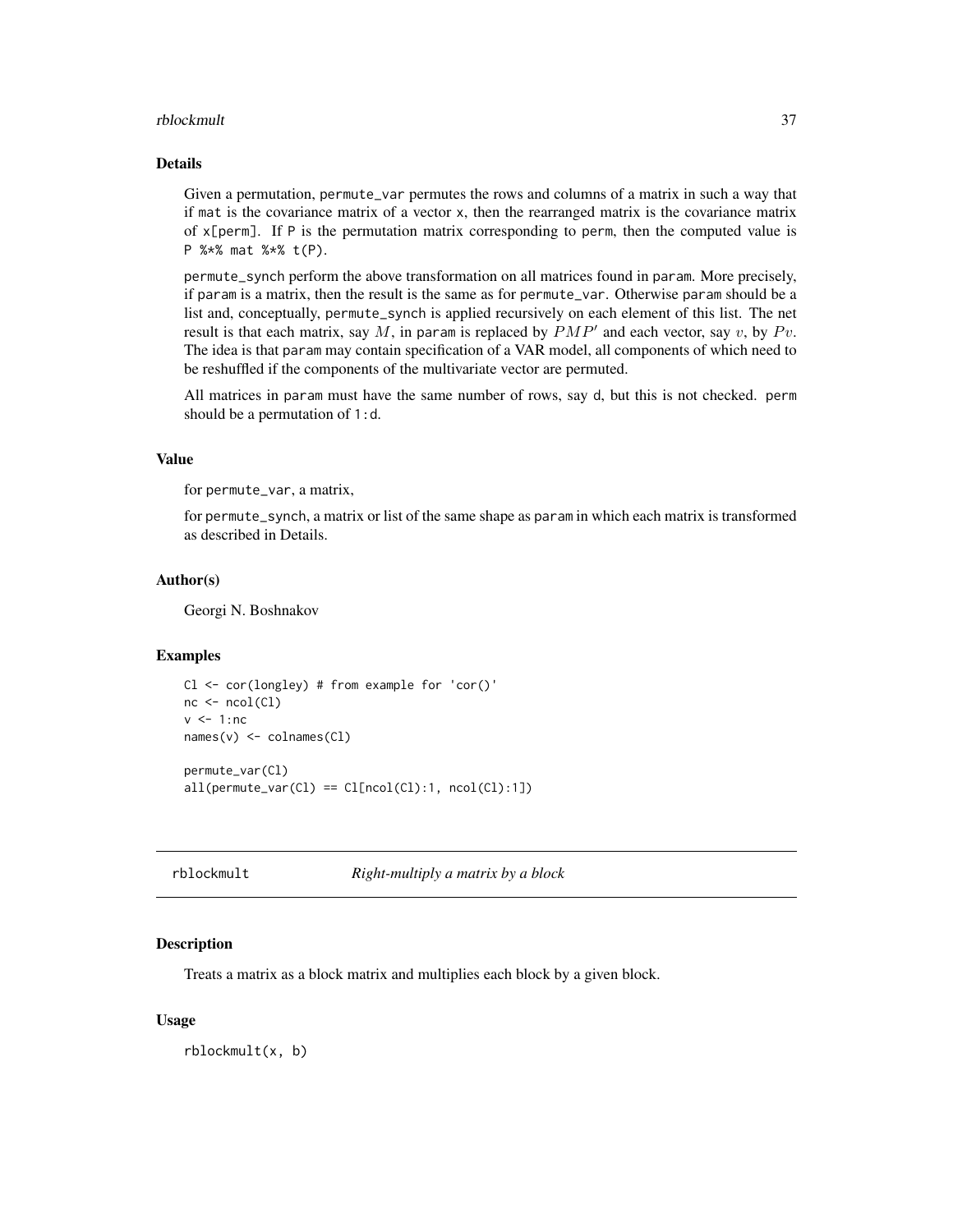# Arguments

| x | the matrix. |
|---|-------------|
| h | the block.  |

# Details

x is split into blocks  $[x1 \dots xn]$  so that  $ncol(xi) == nrow(b)$  and each block is multiplied by b. The result is the matrix [x1 b ... xn b].

# Value

the matrix obtained as described above

# Author(s)

Georgi N. Boshnakov

# Examples

```
m \leq - matrix(1:12, nrow = 2)
b \le - matrix(c(0, 1, 1, 0), nrow = 2)
rblockmult(m,b)
```
<span id="page-37-1"></span>sim\_mc *Simulate a multi-companion matrix*

# Description

Simulate a multi-companion matrix with partially or fully specified spectral properties.

# Usage

```
sim_mc(dim, mo, mo.col = dim, eigval, len.block, type.eigval = NULL,
       co, eigabs, eigsign, type = "real",
       value = "real", value.type = "", ...)
```
# Arguments

| dim         | dimension of the matrix                      |
|-------------|----------------------------------------------|
| mo          | multi-companion order                        |
| mo.col      | number of structural columns                 |
| eigval      | eigenvalues                                  |
| len.block   | lengths of Jordan blocks                     |
| type.eigval | types of the eigenvalues, a character vector |
| co          | co parameters, see Details.                  |

<span id="page-37-0"></span>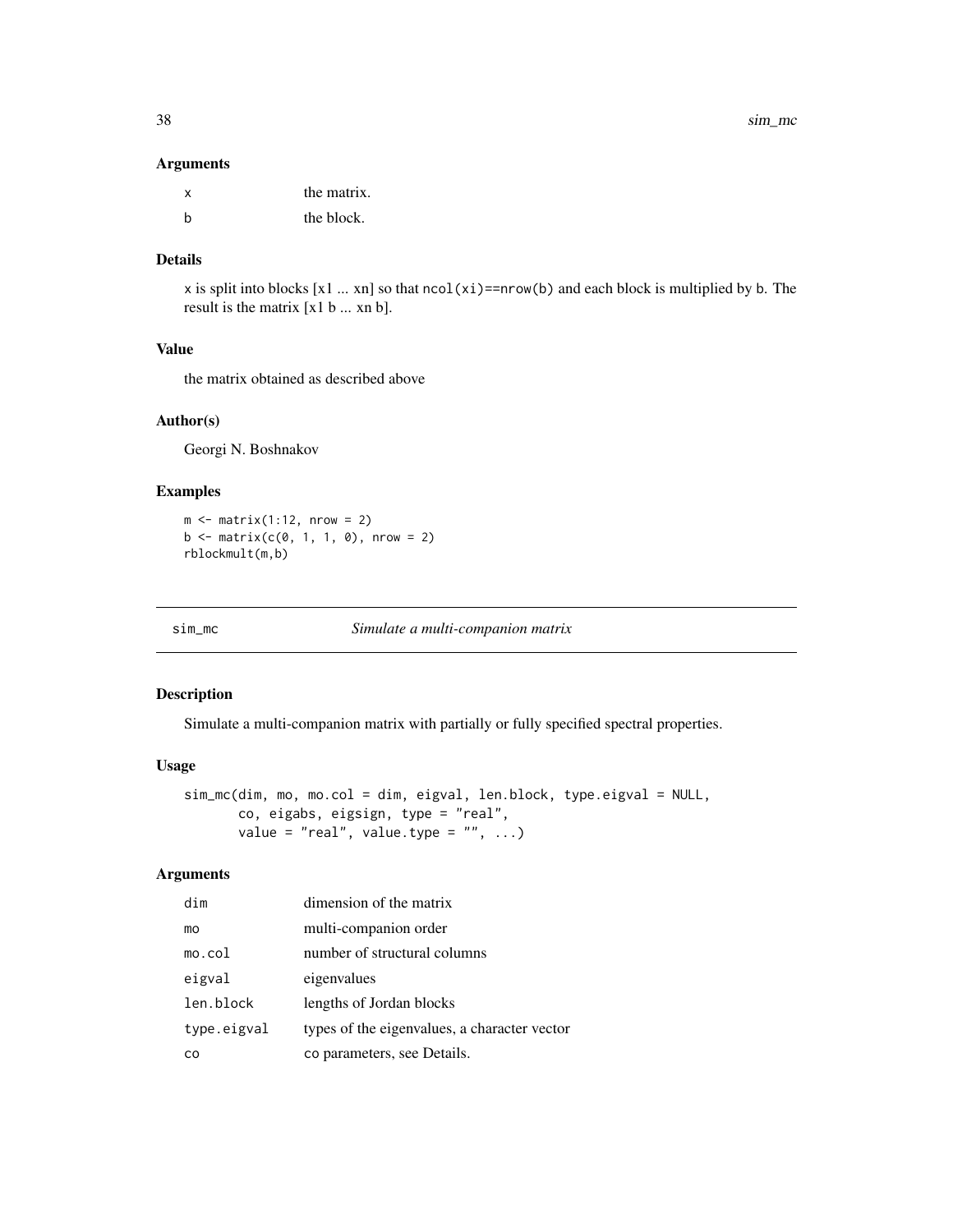#### sim\_mc 39

| eigabs     | moduli (absolute values) of eigenvalues, see Details.                       |
|------------|-----------------------------------------------------------------------------|
| eigsign    | signs or complex arguments of eigenvalues, see Details.                     |
| type       | passed down to generators (???)                                             |
| value      | what to return                                                              |
| value.type | type of the value $(???)$                                                   |
| $\ddotsc$  | further arguments to passed on to sim_mcseeds and sim_numbers, see Details. |

#### Details

sim\_mc generates a multi-companion matrix of dimension dim x dim and multi-companion order mo. The matrix has the spectral properties specified by the arguments. Values that cannot be inferred from the arguments are simulated.

Arguments dim, mo, and mo.col define the structure of the matrix. The first two are compulsory but the last one, mo.col, is optional. If no other arguments are supplied sim\_mc produces a matrix with all spectral parameters simulated.

The number of non-zero eigenvalues is at most  $mo$ .col. If  $mo$ .col  $\lt$  dim the multi-companion matrix has structural eigenvectors/chains corresponding to the zero eigenvalue(s), see the references. These chains are generated automatically.

Arguments type.eigval, eigabs, eigsign and eigval are vectors used to specify the types and the values of the eigenvalues. Any or all of them may be missing or NULL. Those present must have the same length.

It is not necessary to specify eigenvalues and eigenvectors corresponding to eigenvalues equal to zero, since the structural eigenchains needed when mo.col < dim are created automatically. In practice, the number of the non-zero eigenvalues is usually equal to mo.col. The net effect is that the arguments specifying the spectral structure of the matrix normally need to specify the spectral information about the non-zero eigval only.

Some or all of the eigenvalues may be specified partially or fully using arguments eigabs, eigsign, and eigval. Non-NA entries in eigval specify complete eigenvalues. Non-NA entries in eigabs specify absolute values of eigenvalues. Non-NA entries in eigsign specify signs of real eigenvalues or complex arguments of complex eigenvalues. Generally, if the entry for an eigenvalue in eigval is a number (not NA), then the corresponding entries in eigabs and eigsign will be NA. This is not enforced and a limited check for consistency is made in case of redundant information.

type.eigval is a character vector describing the types of the eigenvalues, where "r", "c", and "cp" stand for real, complex, and complex pair, respectively. It is best to have one entry only for each complex pair (specified by "cp"), rather than two "c" entries.

If type.eigval is NULL (default) and eigval is supplied, then type.eigval is inferred from the imaginary part of eigval ("r" or "cp"), if it is complex.

For compatibility with older versions of this function eigval may be a character vector in which case it is simply assigned to type.eigval.

If both, type.eigval and eigval, are missing a default allocation of the types of the eigenvalues is chosen.

TODO: complete the description below.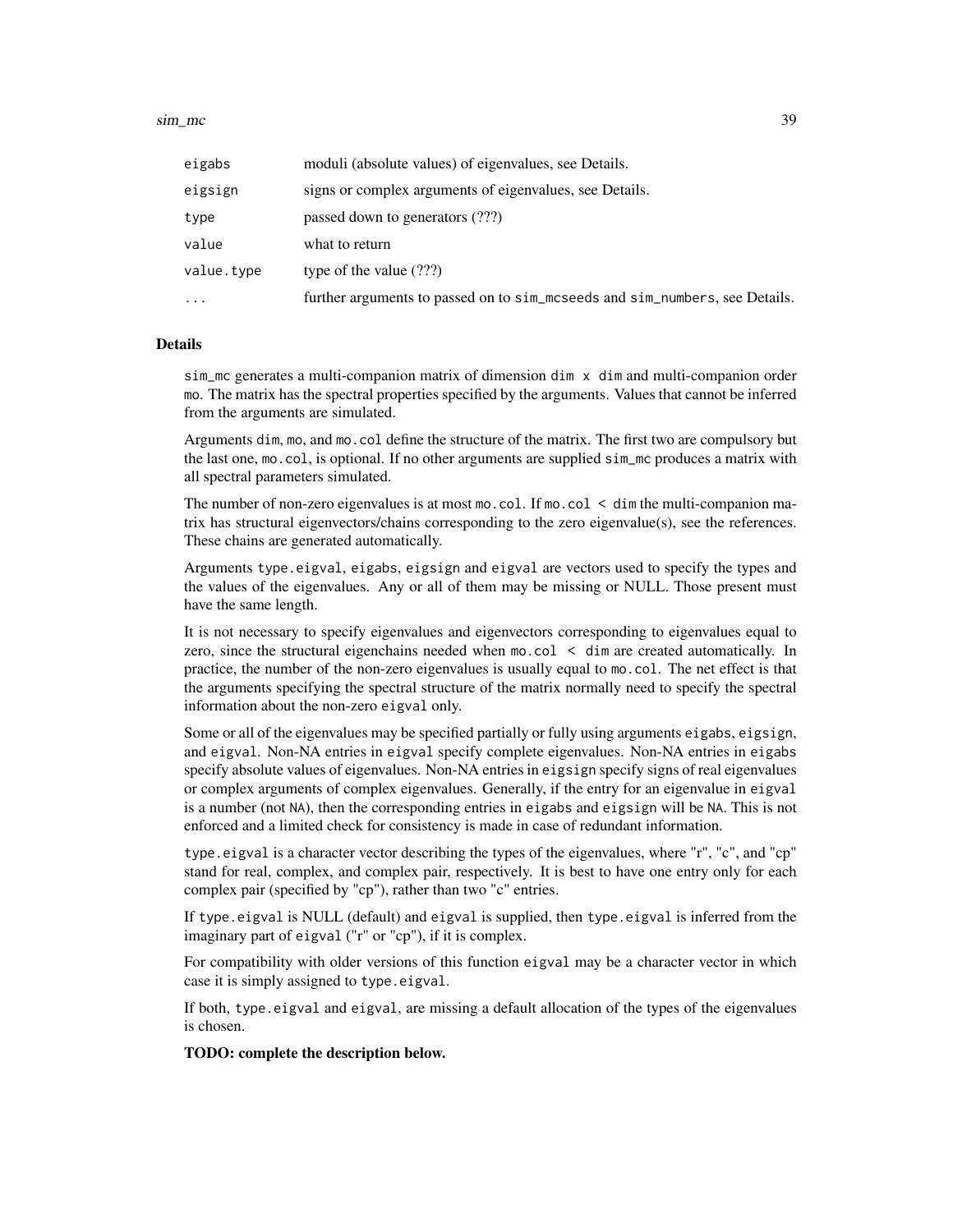The remaining spectral parameters may be specified with the argument co with missing entries for the "free" entries. (!!! This is not complete, it may be better to have separate arguments for the absolute value and the angle, as for eigenvalues, and an option for normalisation of these coefficients. ???)

Generators other than the default ones may be specified in the ... argument. These are passed to sim\_numbers and sim\_mcseeds. Again, for the "co" arguments the support is not finished.

# Value

if value.type is the character string "matrix", the required multi-companion matrix. Otherwise, if value.type=="list", a list containing also the spectral information (this list is the same as the one from [make\\_mcmatrix](#page-8-1))).

#### Note

A canonical form is needed, especially when there are repeated eigenvalues whose eigenvectors may be chosen to be orthogonal, at least. (nyakade v zapiskite mi tryabva da ima kanonichna forma!)

# Author(s)

Georgi N. Boshnakov

# References

Boshnakov GN (2002). "Multi-companion matrices." *Linear Algebra Appl.*, 354, pp. 53–83. ISSN 0024-3795, [http://dx.doi.org/10.1016/S0024-3795\(01\)00475-X](http://dx.doi.org/10.1016/S0024-3795(01)00475-X).

Boshnakov GN and Iqelan BM (2009). "Generation of time series models with given spectral properties." *J. Time Series Anal.*, 30(3), pp. 349–368. ISSN 0143-9782, [http://dx.doi.org/10.](http://dx.doi.org/10.1111/j.1467-9892.2009.00617.x) [1111/j.1467-9892.2009.00617.x](http://dx.doi.org/10.1111/j.1467-9892.2009.00617.x).

# See Also

gbutils::sim\_numbers and [sim\\_mcseeds](#page-0-0) for arguments that control the distributions of the random numbers.

[make\\_mcmatrix](#page-8-1) creates the matrix.

## Examples

```
m0 \leq -\sin(mc(3,2)) # simulate 3x3 2-companion matrix
abs(m0$eigval) # eigval random, so their abs values
```

```
# now fix moduli of eigenvalues, and
# ask for one real ev and one complex pair of ev's
m1 <- sim_mc(3,2,eigabs=c(0.25,0.5), type.eigval=c("r","cp"))
m1$eigval
abs(m1$eigval)
```

```
# same as above, since type.eigval happens to be the default
# dim is odd, by default first ev is real, rest are complex pairs
m1a <- sim_mc(3,2,eigabs=c(0.25,0.5))
```
<span id="page-39-0"></span>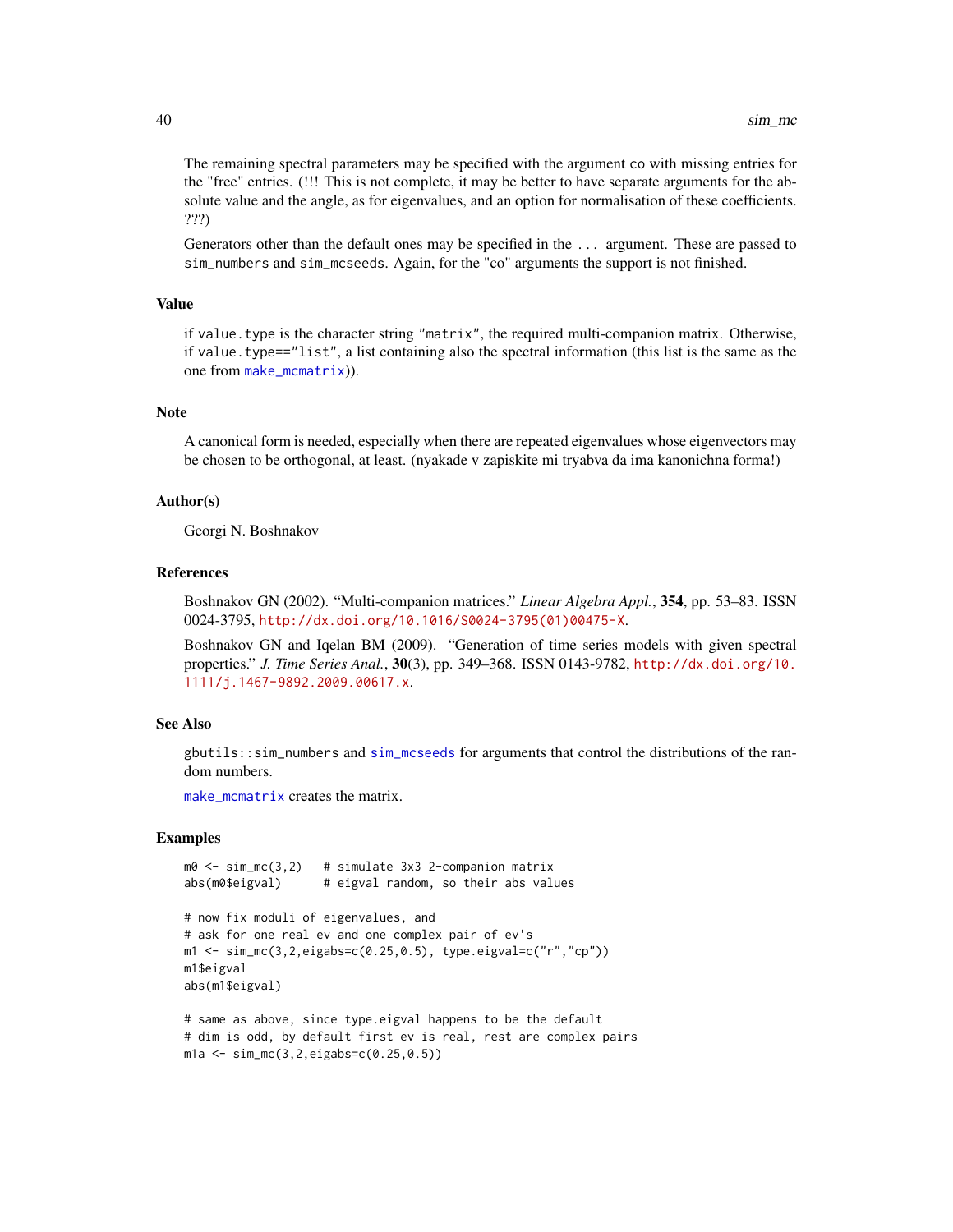# <span id="page-40-0"></span>sim\_pcfilter 41

```
m1a$eigval
abs(m1a$eigval)
# simulate 6x6 4-companion matrix
# with ev's at the seasonal frequencies (1.57 3.141593 -1.57)
# and random moduli. 3 complex pairs of ev's
m2 \le -\nsimmc(6, 4, \text{eigsign} = \text{pix}(1/2, 1, -1/2))
Arg(m2$eigval)
```
<span id="page-40-1"></span>sim\_pcfilter *Generate periodic filters*

# **Description**

Generates periodic filters.

# Usage

sim\_pcfilter(period, n.root, order = n.root, mo.col, ...)

# Arguments

| period                  | the period                                        |
|-------------------------|---------------------------------------------------|
| n.root                  | number of non-zero roots (poles)                  |
| order                   | order of the filter                               |
| $\cdot$ $\cdot$ $\cdot$ | additional parameters to be passed down to sim_mc |
| mo.co1                  | $\sim$ TODO: describe this argument. $\sim$       |

#### Details

By default the generated filter is stable and may be used as the autoregressive or moving average part of a periodic autoregressive moving average model. The filter is generated from the specified spectral information by factoring a multi-companion matrix. Any non-specified quantities are generated randomly. Randomly generated eigenvalues correspond to stable filter. The user may specify non-stable roots, unit roots in particular, see sim\_mc.

#### Value

A list as obtained from [sim\\_mc](#page-37-1) with an addtional component for the filter.

pcfilter a matrix with the filter coefficients for the i-th season in the i-th row.

#### Note

todo: a) Allow different orders for the individual seasons. This is not trivial and maybe not natural for this method. In the singular case it may make sense to implement different strategies for choosing the factorization (when it is not unique) and to choose more carefully the order of the filter to ensure existence of factorization, see my paper.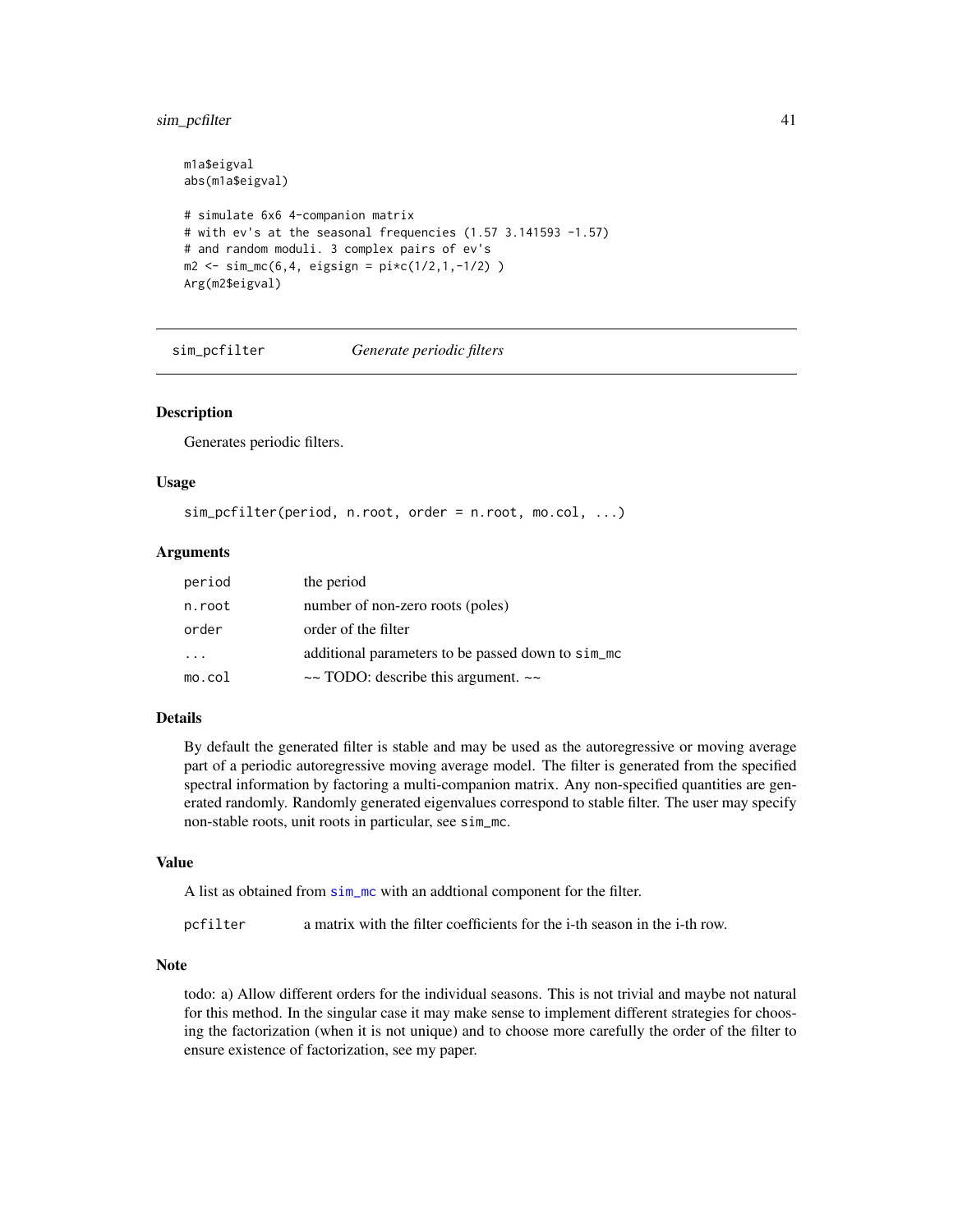# <span id="page-41-0"></span>Author(s)

Georgi N. Boshnakov

#### References

Boshnakov GN (2002). "Multi-companion matrices." *Linear Algebra Appl.*, 354, pp. 53–83. ISSN 0024-3795, [http://dx.doi.org/10.1016/S0024-3795\(01\)00475-X](http://dx.doi.org/10.1016/S0024-3795(01)00475-X).

Boshnakov GN and Iqelan BM (2009). "Generation of time series models with given spectral properties." *J. Time Series Anal.*, 30(3), pp. 349–368. ISSN 0143-9782, [http://dx.doi.org/10.](http://dx.doi.org/10.1111/j.1467-9892.2009.00617.x) [1111/j.1467-9892.2009.00617.x](http://dx.doi.org/10.1111/j.1467-9892.2009.00617.x).

# See Also

[sim\\_mc](#page-37-1)

# Examples

rfi <- sim\_pcfilter(2,3) mo <- cbind(c(1,1),rfi\$pcfilter)

SmallMultiCompanion-class

*A class for small multi-companion matrices*

# Description

A class for internal use for work with small multi-companion matrices.

# Objects from the Class

This class is for internal use.

Objects can be created by calls of the form new("SmallMultiCompanion", Mtop, Mbot, jdMtop, MbotXtop).

# Slots

jdMtop: Object of class "JordanDecomposition" ~~ Mtop: Object of class "matrix" ~~ Mbot: Object of class "matrix" ~~

MbotXtop: Object of class "matrix" ~~

# Methods

```
coerce signature(from = "SmallMultiCompanion", to = "matrix"): ...
initialize signature(.Object = "SmallMultiCompanion"): ...
JordanDecomposition signature(values = "SmallMultiCompanion", vectors = "missing"):
    ...
```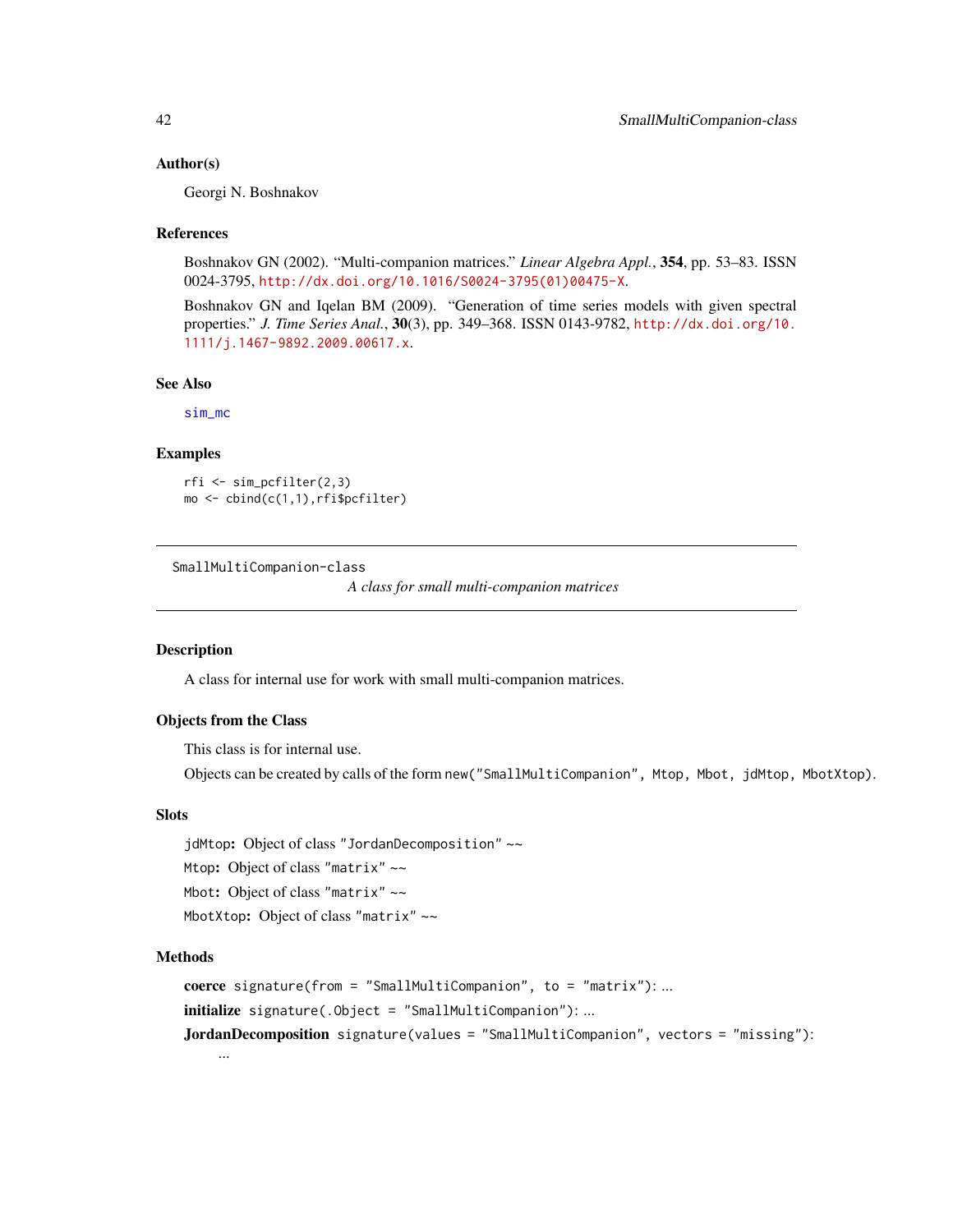<span id="page-42-0"></span>spec\_core 43

# Author(s)

Georgi N. Boshnakov

# See Also

[MultiCompanion](#page-29-1)

# Examples

```
mat2 <- make_mcmatrix(eigval = c(1), co = cbind(c(1,1,1,1), c(0,1,0,0)), dim = 4,
len.block = c(2)mat2
## Jordan decomp. of mat2[1:2,1:2]:
x2 \le matrix(c(1,1,-1,0), ncol =2)
jd \leftarrow matrix(c(1, 0, 1, 1), ncol = 2)mat2[1:2,1:2] - x2 %*% jd %*% solve(x2)
jdobj \leq JordanDecomposition(values = 1, vectors = x2, heights = 2)
m1 <- new("SmallMultiCompanion", mat2[1:2, 1:2], Mbot = mat2[3:4, 1:2], jdMtop = jdobj)
m1a <- new("SmallMultiCompanion", Mbot = mat2[3:4, 1:2], jdMtop = jdobj)
as.matrix(m1) - as.matrix(m1a) # (approx.) 0's
```

| spec_core | Parameterise Jordan chains of multi-companion matrices |  |  |  |  |  |  |
|-----------|--------------------------------------------------------|--|--|--|--|--|--|
|-----------|--------------------------------------------------------|--|--|--|--|--|--|

# Description

Parameterise the Jordan chains corresponding to a given eigenvalue of a multi-companion matrix.

# Usage

```
spec_core(mo, evalue, heights, ubasis = NULL, uorth = NULL, evspace = NULL)
```
#### Arguments

| mo      | multi-companion order, a positive integer.                               |
|---------|--------------------------------------------------------------------------|
| evalue  | eigenvalue, a real or complex number.                                    |
| heights | dimensions of Jordan blocks of evalue, a vector of positive integers.    |
| ubasis  | basis of the universe, a matrix                                          |
| uorth   | orthogonal complement of ubasis w.r.t. the full core basis, see Details. |
| evspace | The space spanned by the eigenvectors, see Details.                      |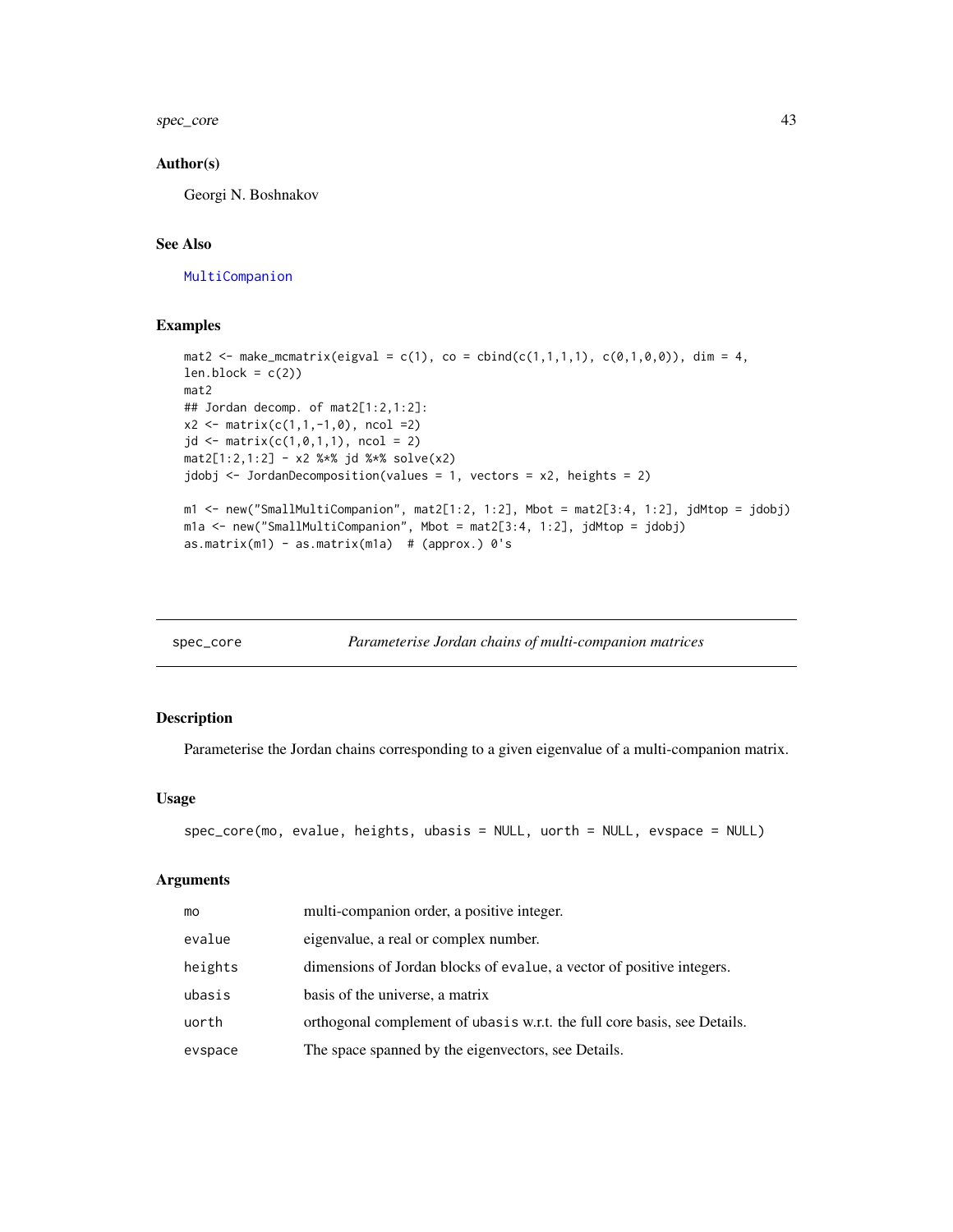# Details

spec\_core prepares a canonical representation of the parameters of a multi-companion matrix coresponding to an eigenvalue. Roughly speaking, free parameters are represented by NA's in the returned object. For no-repeated eigenvalues the parameterisation consists of the eigenvalue and the seed parameters of the eigenvector. Even then, for uniqueness some convention needs to be adopted.

So, in general the parameterisation is effectively in terms of subspaces.

TODO: Currently this is not documented and is work in progress, there are only some working notes (rakopis: "Some technical details about the parameterisation of mc-matrices").

#### Value

a list representing the parameterised chains corresponding to the eigenvalue. Currently it contains the following elements:

evalue heights co core.vectors param.tall param.hang generators

# Author(s)

Georgi N. Boshnakov

# Examples

```
spec_core(4, 1, c(1,1,1,1))
spec_core(4, 1, c(2,1,1,1))
spec_seeds1(c(2,2,2,2), 4)
spec_seeds1(c(2,1,1,1), 4)
spec_core(4, 1, c(2,1,1,1))$co
spec\_core(4, 1, c(2,1,1,1))$generators
```
<span id="page-43-1"></span>spec\_root0 *Give the spectral parameters for zero eigenvalues of mc-matrices*

# **Description**

Give the spectral parameters for zero eigenvalues of mc-matrices.

# Usage

spec\_root0(dim, mo, mo.col)

<span id="page-43-0"></span>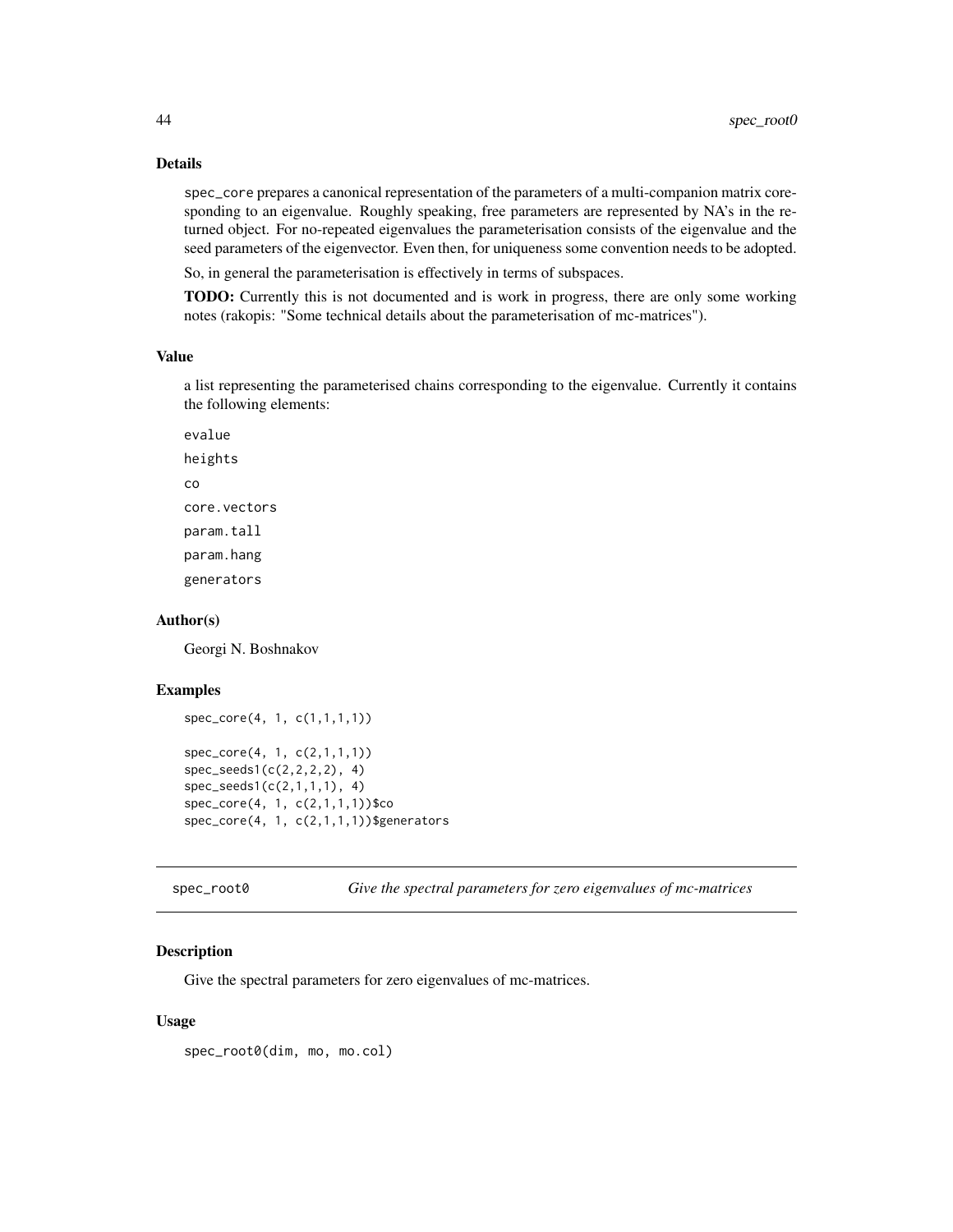# <span id="page-44-0"></span>spec\_root0 45

# Arguments

| dim    | dimension of the matrix, a positive integer.                              |
|--------|---------------------------------------------------------------------------|
| mo     | multi-companion order, a positive integer.                                |
| mo.col | last non-zero column in the top of the mc-matrix, a non-negative integer. |

# Details

spec\_root0 prepares a structure for the zero roots of an mc-matrix.

# Value

a list with the following components:

| mo           | multi-companion order                                               |
|--------------|---------------------------------------------------------------------|
| ev.type      | type of the eigenvalues                                             |
| co.type      | not used currently (:todo:)                                         |
| n.root       | number of non-zero roots                                            |
| ev.abs       | absolute values of roots                                            |
| ev.arg       | arguments of eigenvalues (0 for positive ev)                        |
| block.length | lengths of Jordan blocks                                            |
| co.abs       | absolute values of seed parameters                                  |
| co.arg       | arguments of seed parameters (Hz: 0 for positive; 1/2 for negative) |
| co0          | redundant but keep it for now.                                      |

# Author(s)

Georgi N. Boshnakov

# See Also

[spec\\_root1](#page-45-1), [mcSpec](#page-12-1)

# Examples

spec\_root0(4,2,3) spec\_root0(4,2,2) spec\_root0(4,2,1) spec\_root0(5,2,3) spec\_root1(4,2,2)

spec\_root0(6,4,2) spec\_root0(6,4,4) spec\_root0(10,4,8)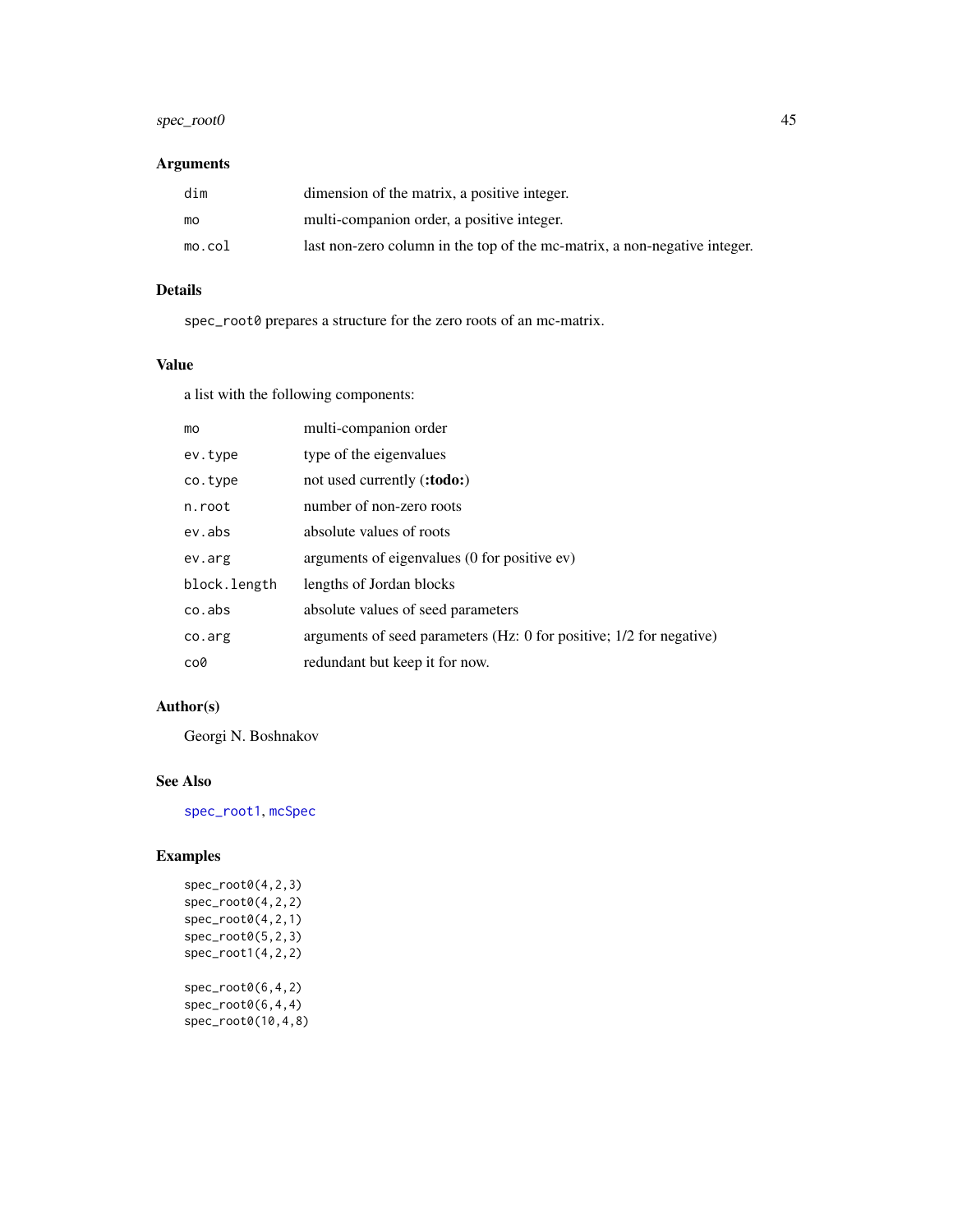<span id="page-45-1"></span><span id="page-45-0"></span>

# Description

Give the spectral parameters for eigenvalues of mc-matrices equal to one.

# Usage

```
spec\_root1(mo, root1 = numeric(0), iorder = 0, siorder = 0)
```
# Arguments

| mo      | mc order                                                                       |
|---------|--------------------------------------------------------------------------------|
| root1   | Jordan block lengths for the unit roots, a vector of positive integer numbers. |
| iorder  | order of integration, a non-negative integer.                                  |
| siorder | order of seasonal integration, a non-negative integer.                         |

# Details

The specifications given by root1, iorder and siorder are combined and the spectral parameters prepared.

In principle, argument root1 is sufficient, the other two are for convenient specification of integration and seasonal integration.

TODO: rename argument root1!

# Value

a list with the following components:

| mo           | multi-companion order                                               |
|--------------|---------------------------------------------------------------------|
| ev.type      | type of the eigenvalues                                             |
| co.type      | not used currently (:todo:)                                         |
| n.root       | number of non-zero roots                                            |
| ev.abs       | absolute values of roots                                            |
| ev.arg       | arguments of eigenvalues (0 for positive ev)                        |
| block.length | lengths of Jordan blocks                                            |
| co.abs       | absolute values of seed parameters                                  |
| co.arg       | arguments of seed parameters (Hz: 0 for positive; 1/2 for negative) |
| co1          | temporary hack; <b>TODO</b> : check the calling code and remove it! |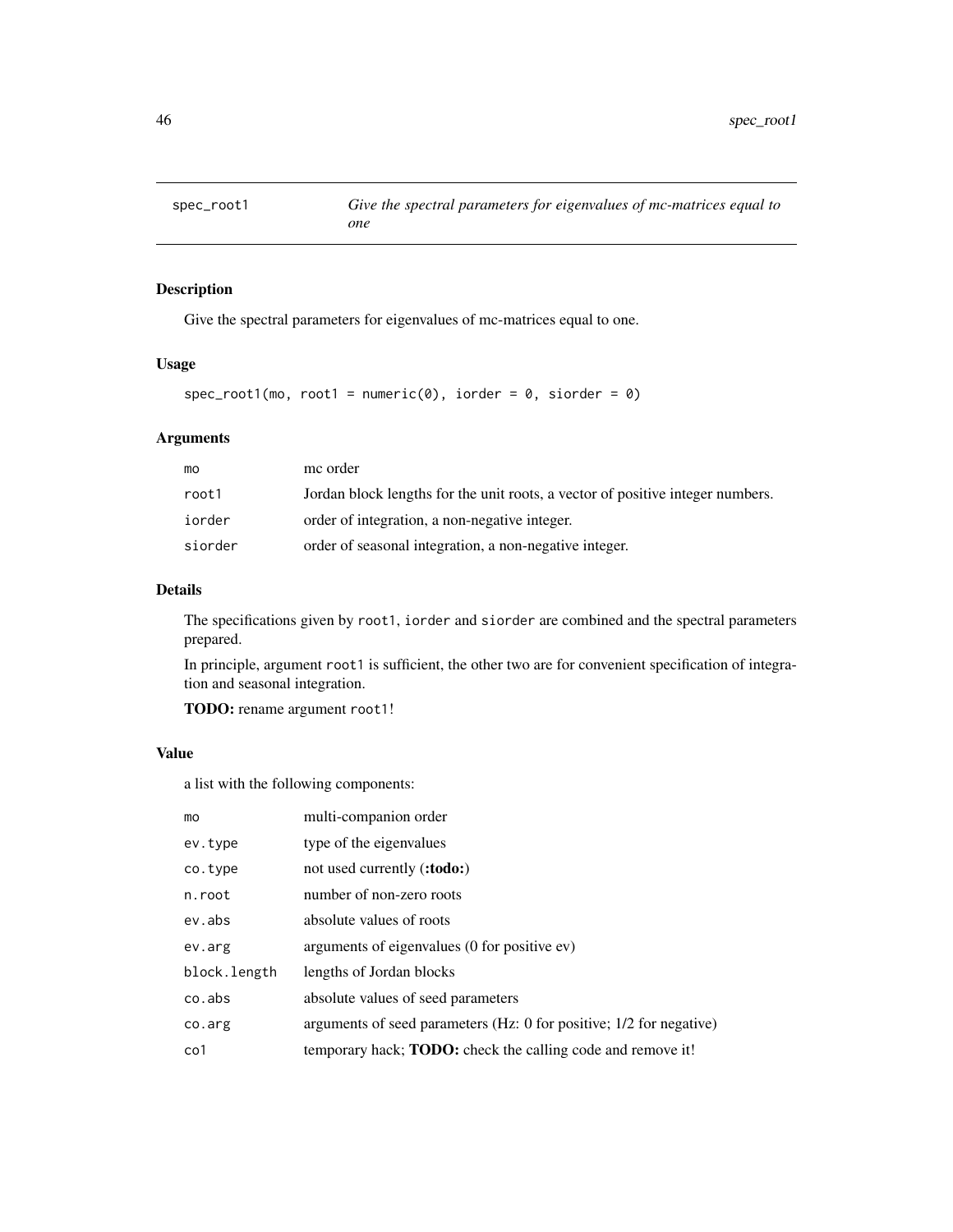<span id="page-46-0"></span>spec\_seeds1 47

# Author(s)

Georgi N. Boshnakov

# See Also

[mcSpec](#page-12-1), [spec\\_root0](#page-43-1)

# Examples

```
spec\_root1(4, root1 = 1)spec\_root1(4, root1 = c(1, 0, 0, 0)) # same
spec\_root1(4, iorder = 1) # same
spec\_root1(4, root1 = 2)spec\_root1(4, root1 = c(2, 0, 0, 0)) # same
spec\_root1(4, iorder = 2) # same
spec\_root1(4, root1 = c(1,1,1,1))spec\_root1(4, sidorder = 1) # same
spec\_root1(4, root1 = c(2, 2, 2, 2))spec\_root1(4, sidorder = 2) # same
spec\_root1(4, root1 = c(2,1,1,1))spec\_root1(4, iorder = 1, sionder = 1) # same
spec\_root1(4, root1 = c(2,1))spec\_root1(4, root1 = c(2,1,1))
```
spec\_seeds1 *Generate seed parameters for unit mc-eigenvectors*

# Description

Generates seed parameters for mc-eigenvectors corresponding to unit roots.

#### Usage

spec\_seeds1(len.block, mo)

# Arguments

| len.block | lengths of Jordan blocks, a vector of positive integers. |
|-----------|----------------------------------------------------------|
| mo        | multi-companion order.                                   |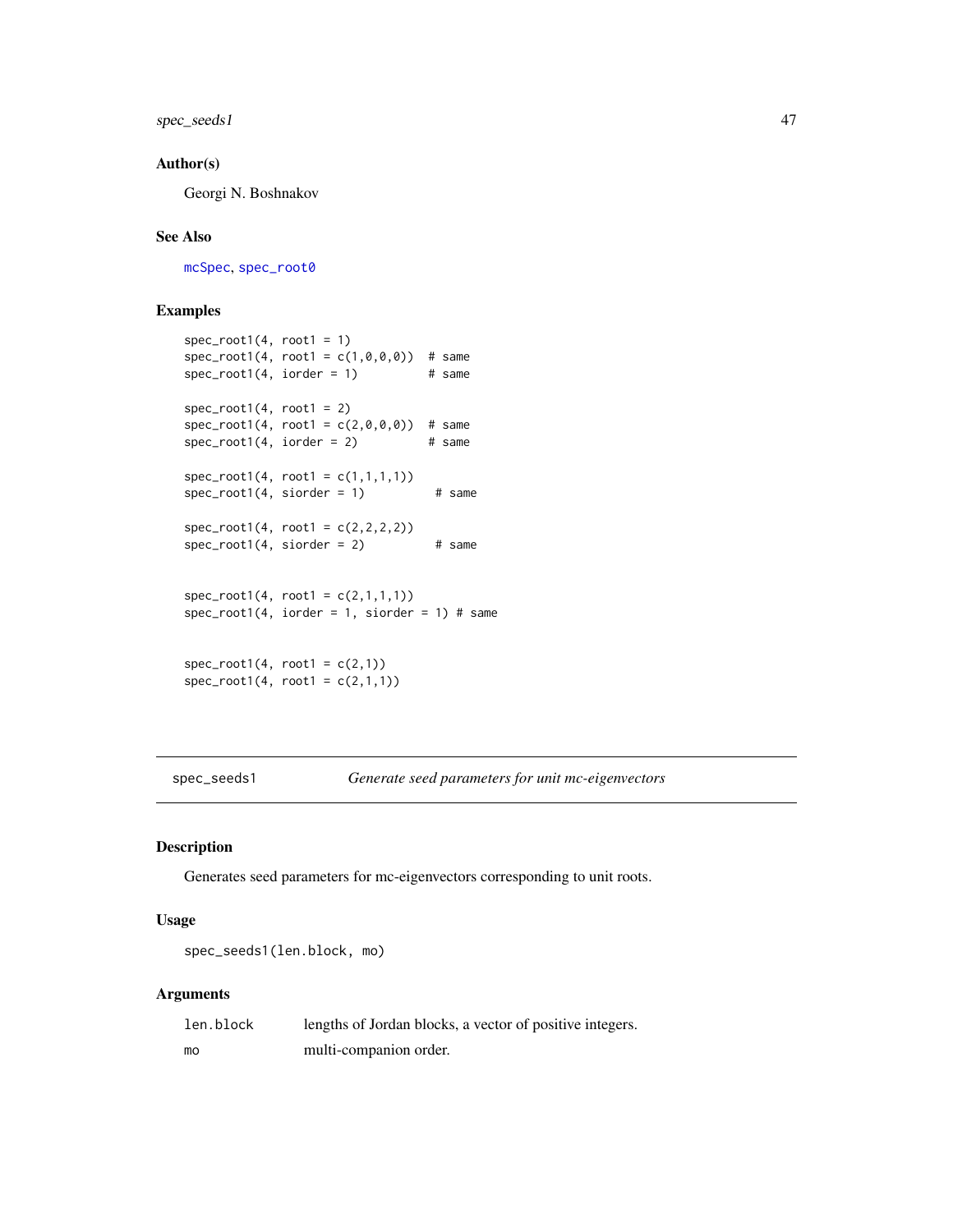# Details

Creates a matrix of seed parameters corresponding to unit eigenvalues of a multi-companion matrix of multi-companion order mo. len.block gives the sizes of the Jordan blocks corresponding to eigenvalues equal to one.

In general, the entries are filled with NA's but for some configurations some (or even all) of the entries are uniquely determined up to a linear transformation. In such cases a "canonical" choice is made.

The generated seed parameters can be considered to be "top" or "bottom", as needed. (TODO: check this claim, I have forgotten the details but think that this is the reason that it is not necessary to have an argument for the dimension of the matrix).

codespec\_seeds1 can be used by model fitting functions to prepare parameters for estimation but see [spec\\_root1](#page-45-1) and [mcSpec](#page-12-1) for a more comprehensive treatment.

# Value

a matrix with mo rows and sum(len.block) columns

#### Note

TODO: the treatment of "canonical" cases is incomplete, see also the comments in the source code of the function.

TODO: explain the Inf and -Inf output entries for some configurations (e.g. the last example below).

"co" in the name of spec\_seeds1 is short for coefficient.

#### Author(s)

Georgi N. Boshnakov

#### See Also

[spec\\_root1](#page-45-1), [mcSpec](#page-12-1)

# Examples

```
spec\_seeds1(c(1), mo = 4) # NA's
spec\_seeds1(c(1,1), mo = 4) # NA's
spec\_seeds1(c(1,1,1), mo = 4) # NA's (but for parameterisation
                           # a different approach is used)
spec\_seeds1(c(1,1,1,1)), mo = 4) # identity matrix but other bases are good too
spec_seeds1(c(2,2,2,2), mo = 4) # no NA's, tops of gen.evecs can be chosen 0
spec\_seeds1(c(2,1,1,1), mo = 4) # (can be improved)
spec\_seeds1(c(2,1), mo = 4) # NA's
```
<span id="page-47-0"></span>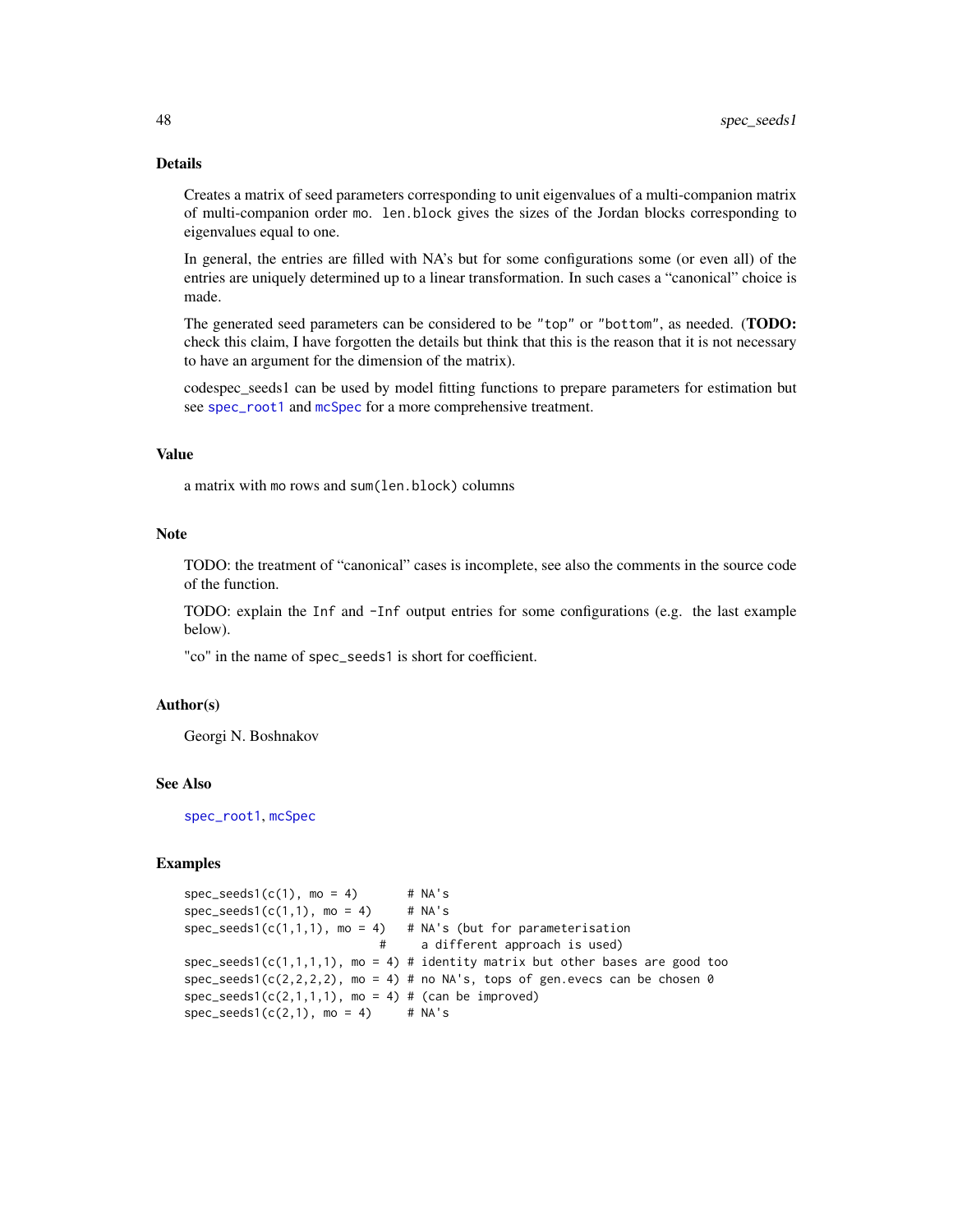<span id="page-48-1"></span><span id="page-48-0"></span>

# Description

Give the pc representation of a VAR model.

## Usage

VAR2pcfilter(phi, ..., Sigma, Phi0, Phi0inv, D, what = "coef", perm)

# **Arguments**

| phi      | VAR coefficients, a matrix, see Details.                                                                                                                                                                                                                                  |
|----------|---------------------------------------------------------------------------------------------------------------------------------------------------------------------------------------------------------------------------------------------------------------------------|
| $\cdots$ | VAR coefficients, a matrix for each lag, see Details.                                                                                                                                                                                                                     |
| Sigma    | covariance matrix of innovations.                                                                                                                                                                                                                                         |
| Phi0     | coefficient matrix at lag 0 (alternative to Sigma).                                                                                                                                                                                                                       |
| Phi0inv  | inverse of Phi0 (alternative to Sigma and Phi0). If Phi0inv is lower triangular,<br>then it is the Cholesky factor of Sigma (in Sigma = $LDL'$ ).                                                                                                                         |
| D        | the diagonal matrix corresponding to Phi0, not used if Sigma is specified.                                                                                                                                                                                                |
| what     | what to return, a string. If equal to "coef", return the PAR coefficients only (as<br>a matrix with one row for each "season"); if equal to "coef. and. var" return<br>also the innovation variances. Otherwise return additional quantities (useful for<br>exploration). |
| perm     | a permutation specifying the ordering of the variables when treated as "seasons".<br>The default, d:1, corresponds to the U-form, see Details.                                                                                                                            |

#### Details

VAR2pcfilter converts a VAR model to a scalar periodic autoregressive (PAR) model. There are various ways to specify a VAR model and associate its variables with seasons of the scalar representation, see the reference for a detailed discussion and the terminology used here.

The VAR coefficients phi,... are those in the standard form of the VAR model (see also the reference). There are two ways to specify them. The first is to put them side by side in a matrix  $[\Phi_1, \ldots, \Phi_p]$  and give this matrix as argument phi. Alternatively, the matrices  $\Phi_i$  may be given directly as arguments to VAR2pcfilter, as in VAR2pcfilter(Phi1, Phi2, Phi3, Sigma = Sigma).

The specification of the model can be completed by giving the covariance matrix, Sigma, of the innovations. Alternatively, it is possible to give the components of the  $UDU'$  decomposition of Sigma. In this case argument D is a vector giving the diagonal of the matrix  $D$ , while Phi0inv represents the upper triangular matrix U. A further option is to use argument Phi $\theta$  to specify the inverse of U. In summary, give either Sigma or D and one of Phi0inv and Phi0.

Phi0 can e interpreted as the coefficient at lag zero in the U-form of the VAR model and diag(D) is the variance matrix of the innovations in that form. D also gives the variances of the innovations in the PAR form.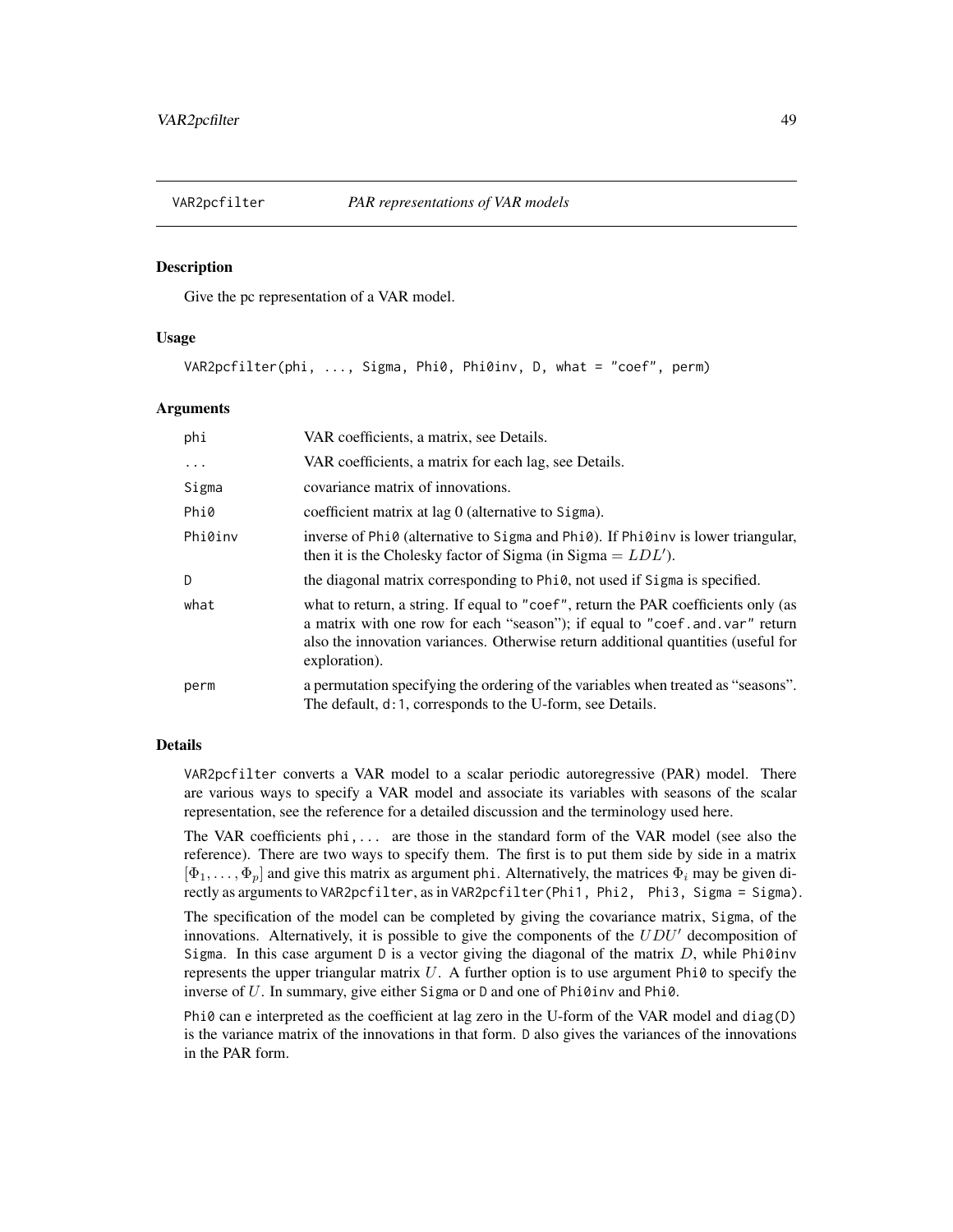By default, VAR2pcfilter constructs the U-form of the VAR model and extracts the coefficients of the PAR filter from it. This means that the variables in the multivariate vector are given "seasons" in reverse order (the first variable takes the last season, and so on). For the reasons behind this default, see the reference. Another arrangement can be chosen with the help of argument perm. perm should be a permutation specifying the desired allocation of varibles to seasons. The default corresponds to perm=d:1, where d is the number of seasons. perm=1:d could be used to request the "natural" order.

When D and Phi0inv (or Phi0) are given, the matrix Sigma is not computed if argument perm is missing but it is if perm is present. This means that perm  $= d:1$  may be used to force the formation of Sigma and recomputation of Phi0 and Phi0inv. This is redundant if the latter two are unit upper-triangular (which is assumed but not checked) but may be handy if, for example, the Cholesky decomposition with a lower triangular matrix is available.

# Value

If what="coef", a matrix of the periodic model coefficients.

If what="coef.and.var", alist containing the coefficients and the innovations' variances:

| pcfilter | PAR coefficients, a matrix     |
|----------|--------------------------------|
| var      | innovation variances, a vector |

Otherwise the returned list contains an additional component, Uform, which is itself a list with components:

| Sigma | covariance matrix of innovations,               |
|-------|-------------------------------------------------|
| U0    | coefficient for lag zero,                       |
| U     | the remaining AR coefficients.                  |
| U0inv | the inverse of U0,                              |
| perm  | permutation giving the season of each variable. |
|       |                                                 |

Note: U0 and U correspond to A0 and A in the reference (Boshnakov and Iqelan 2009).

#### Note

This function uses some non-exported internal functions:

.ldl Computes the LDL' Cholesky decomposition with unit lower-triangular matrix L,

.udu Computes the UDU' Cholesky decomposition with unit upper-triangular matrix U.

#### Author(s)

Georgi N. Boshnakov

# References

Boshnakov GN and Iqelan BM (2009). "Generation of time series models with given spectral properties." *J. Time Series Anal.*, 30(3), pp. 349–368. ISSN 0143-9782, [http://dx.doi.org/10.](http://dx.doi.org/10.1111/j.1467-9892.2009.00617.x) [1111/j.1467-9892.2009.00617.x](http://dx.doi.org/10.1111/j.1467-9892.2009.00617.x).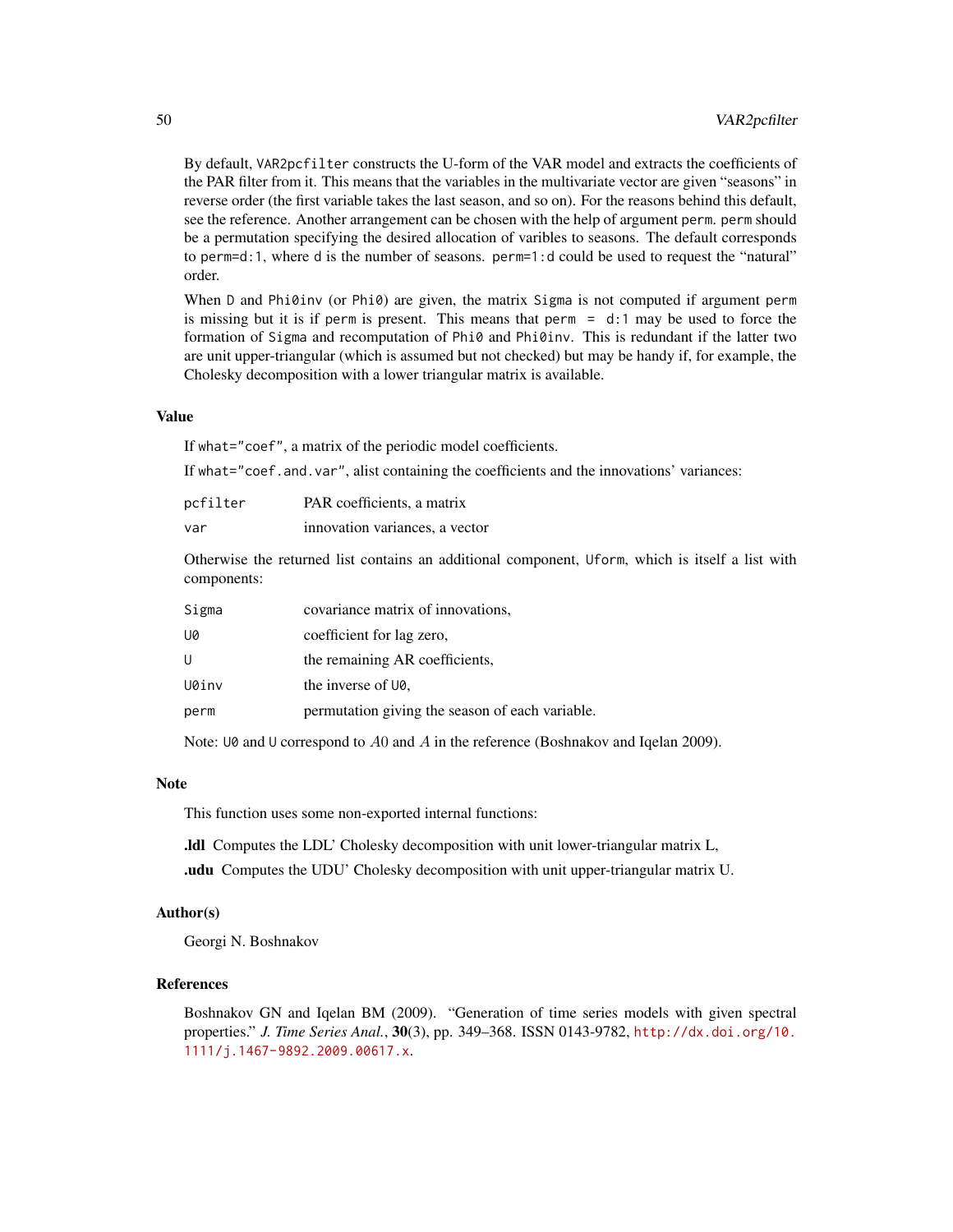# <span id="page-50-0"></span>VAR2pcfilter 51

# See Also

[mf\\_VSform](#page-26-1)

# Examples

```
## create a pc filter
rfi <- sim_pcfilter(2,3)
rfi$pcfilter
## turn it into VAR form
flt <- new("MultiFilter", coef = rfi$pcfilter)
I1 <- mf_VSform(flt, form="I")
## from VAR to scalar form
flt2 <- VAR2pcfilter(I1$Phi, Sigma = I1$Phi0inv %*% t(I1$Phi0inv))
## confirm that we are back to the original
```
## (VAR2pcfilter doesn't drop redundant zeroes, so we do it manually)

all.equal(flt2[ , 1:3], rfi\$pcfilter) ## TRUE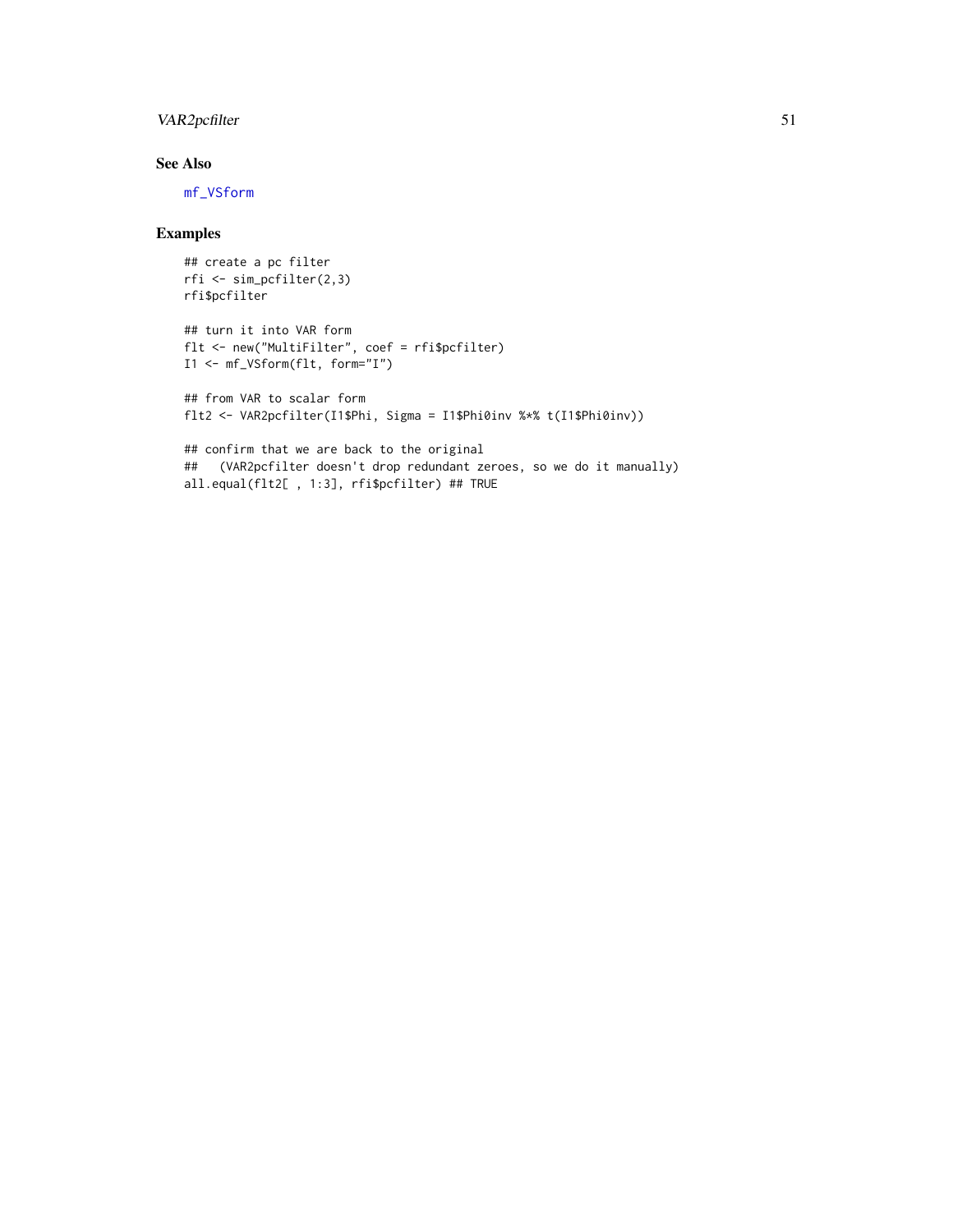# <span id="page-51-0"></span>**Index**

∗Topic classes JordanDecompositionDefault-class, [8](#page-7-0) mcSpec-class, [16](#page-15-0) MultiCompanion-class, [30](#page-29-0) MultiFilter-class, [33](#page-32-0) SmallMultiCompanion-class, [42](#page-41-0) ∗Topic datagen sim\_mc, [38](#page-37-0) sim\_pcfilter, [41](#page-40-0) ∗Topic jordan JordanDecomposition, [6](#page-5-0) ∗Topic matrices jordan, [5](#page-4-0) make\_mcmatrix, [9](#page-8-0) mc\_eigen, [19](#page-18-0) mc\_factorize, [20](#page-19-0) mc factors, [22](#page-21-0) mCompanion, [11](#page-10-0) mcStable, [17](#page-16-0) null\_complement, [35](#page-34-0) permute\_var, [36](#page-35-0) rblockmult, [37](#page-36-0) ∗Topic mcspec spec\_root0, [44](#page-43-0) spec\_root1, [46](#page-45-0) spec\_seeds1, [47](#page-46-0) ∗Topic mcutil mc\_from\_factors, [23](#page-22-0) mc\_full, [24](#page-23-0) mc\_order, [26](#page-25-0) ∗Topic methods JordanDecomposition, [6](#page-5-0) mcSpec, [13](#page-12-0) ∗Topic multi-companion spec\_core, [43](#page-42-0) ∗Topic package mcompanion-package, [2](#page-1-0) ∗Topic ts

mf\_VSform, [27](#page-26-0) sim\_pcfilter, [41](#page-40-0) VAR2pcfilter, [49](#page-48-0) [, MultiCompanion, index, index, logical-method *(*MultiCompanion-class*)*, [30](#page-29-0) [, MultiCompanion, index, missing, logical-method *(*MultiCompanion-class*)*, [30](#page-29-0) [,MultiCompanion,missing,index,logical-method *(*MultiCompanion-class*)*, [30](#page-29-0) [,MultiFilter,ANY,ANY,ANY-method *(*MultiFilter-class*)*, [33](#page-32-0) %\*%,ANY,MultiCompanion-method *(*MultiCompanion-class*)*, [30](#page-29-0) %\*%,MultiCompanion,ANY-method *(*MultiCompanion-class*)*, [30](#page-29-0) %\*%,MultiCompanion,MultiCompanion-method *(*MultiCompanion-class*)*, [30](#page-29-0) %\*%,MultiCompanion,matrix-method *(*MultiCompanion-class*)*, [30](#page-29-0) %\*%,matrix,MultiCompanion-method *(*MultiCompanion-class*)*, [30](#page-29-0) chain\_ind *(*jordan*)*, [5](#page-4-0)

chains\_to\_list *(*jordan*)*, [5](#page-4-0) coerce,dgeMatrix,MultiCompanion-method *(*MultiCompanion-class*)*, [30](#page-29-0) coerce,JordanDecompositionDefault,matrix-method *(*JordanDecompositionDefault-class*)*, [8](#page-7-0) coerce,matrix,MultiCompanion-method *(*MultiCompanion-class*)*, [30](#page-29-0) coerce,MultiCompanion,dgeMatrix-method *(*MultiCompanion-class*)*, [30](#page-29-0) coerce,MultiCompanion,matrix-method *(*MultiCompanion-class*)*, [30](#page-29-0) coerce,SmallMultiCompanion,matrix-method *(*SmallMultiCompanion-class*)*, [42](#page-41-0)

from\_Jordan *(*jordan*)*, [5](#page-4-0)